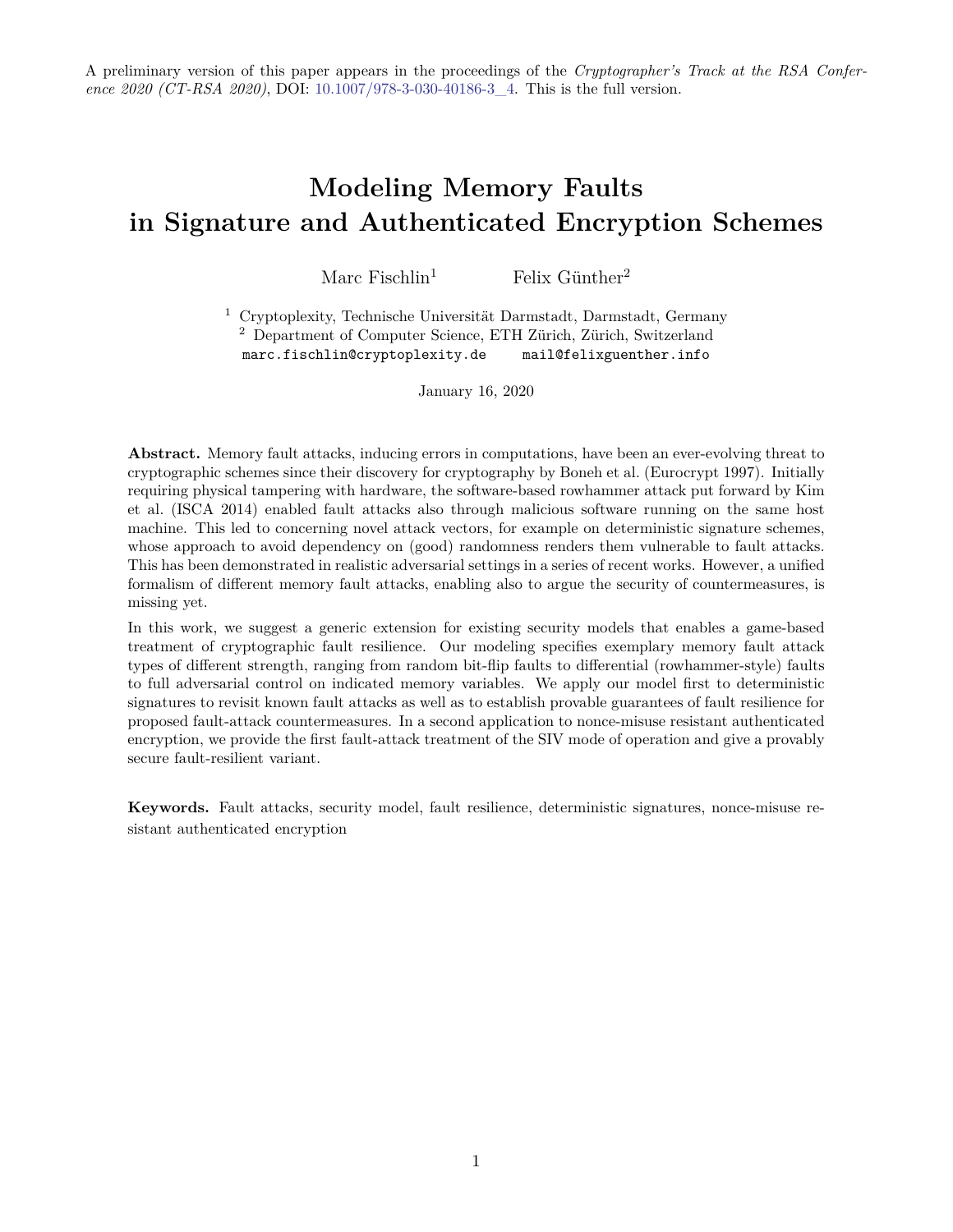# **Contents**

| 1.             | Introduction                                    | 3              |
|----------------|-------------------------------------------------|----------------|
|                | 1.1                                             | $\overline{4}$ |
|                | 1.2                                             | -5             |
|                | 1.2.1                                           | 6              |
| $\bf{2}$       | <b>Preliminaries</b>                            | 7              |
|                | 2.1                                             | $\overline{7}$ |
|                | 2.2                                             | 7              |
|                | 2.3                                             | 8              |
| $\bf{3}$       | <b>Modeling Fault Resilience</b>                | 9              |
|                | 3.1                                             | 10             |
|                | 3.2                                             | -11            |
| 4              | <b>Fault-Resilient Signatures</b>               | 13             |
|                | 4.1                                             | 13             |
|                | 4.2                                             | -14            |
|                | 4.3                                             | -15            |
|                | 4.3.1                                           | 19             |
| $\overline{5}$ | <b>Fault-Resilient Authenticated Encryption</b> | 19             |
|                | 5.1                                             | 19             |
|                | 5.2                                             | 21             |
|                | 5.3                                             | 22             |
| 6              | Conclusion                                      | 24             |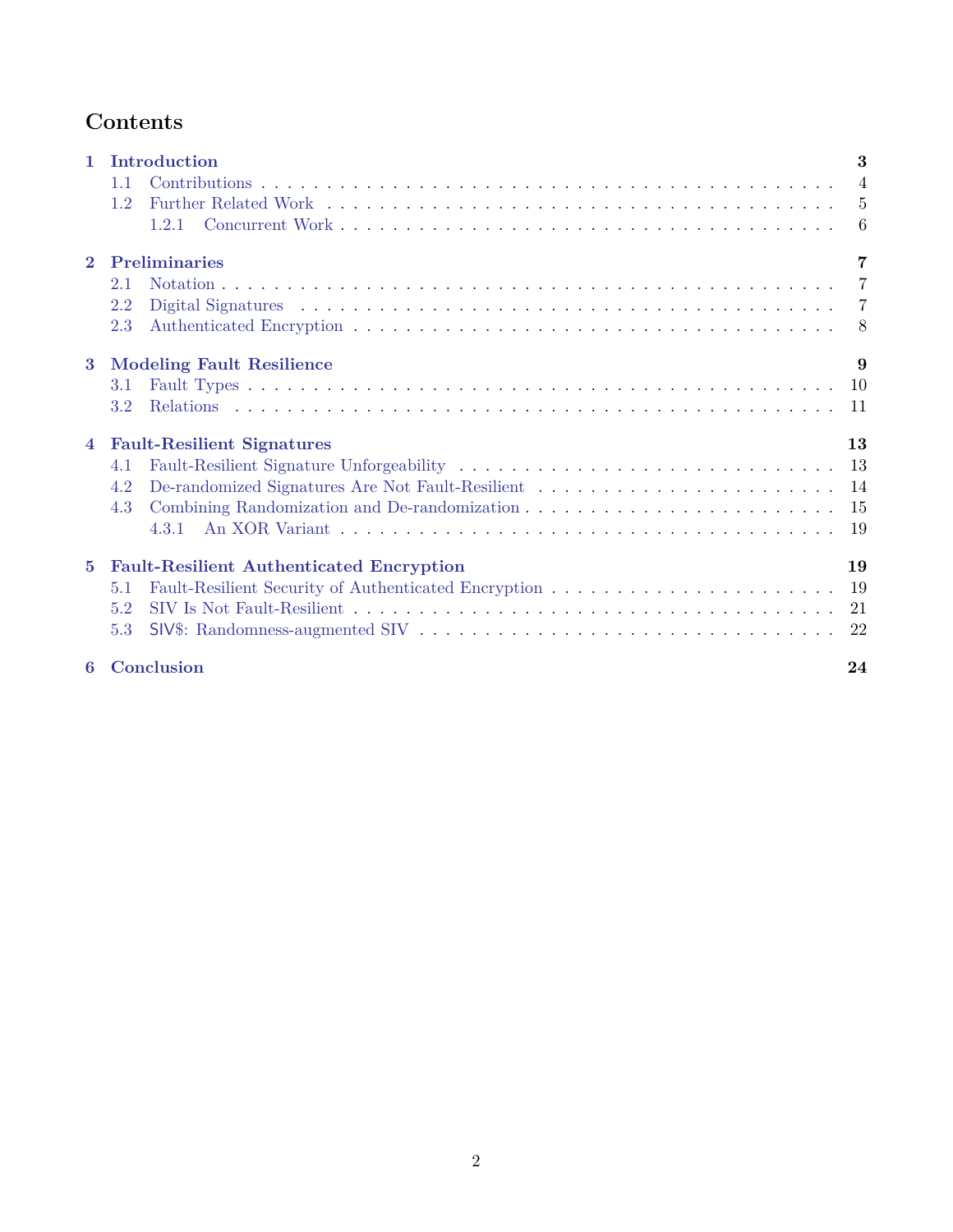## <span id="page-2-1"></span><span id="page-2-0"></span>**1 Introduction**

Since their first treatment in the cryptographic realm by Boneh, DeMillo, and Lipton [\[BDL97\]](#page-24-0) in 1997, fault attacks (i.e., attacks that induce unexpected disturbances during computations) have evolved as an important class of attacks to assess the strength of cryptographic systems. While the possibility of faults accidentally occurring in hardware chips was already known in the 1970s [\[MW78\]](#page-28-0), the work by Boneh et al. as well as others [\[BDL97,](#page-24-0) [JLQ99\]](#page-27-0) demonstrated that faults can have devastating effects on the security of cryptographic systems, more specifically RSA and other signatures making use of the Chinese Remainder Theorem. The attack by Boneh, DeMillo, and Lipton inspired—beginning with Biham and Shamir introducing differential fault analysis [\[BS97\]](#page-26-0)—a long line of research on different types of fault attacks challenging the security of cryptographic systems. These in particular encompass a wealth of different hardware tampering attacks, ranging from manipulation of the system's voltage, clock, or temperature to electromagnetic disturbances or laser irradiation (see, e.g.,  $[BECN<sup>+</sup>06, BBKN12]$  $[BECN<sup>+</sup>06, BBKN12]$  $[BECN<sup>+</sup>06, BBKN12]$  for an overview).

For a long time, countermeasures against fault attacks focused on making the cryptographic hardware tamper-resilient (or tamper-proof). In 2014 however, a break-through research result by Kim et al. [\[KDK](#page-27-1)+14] demonstrated that faults can be remotely injected in modern hardware through software access only. More specifically, their attack leveraged that high-frequency repeated read/write operations to some memory address ("hammering") in DRAM memory may induce disturbance errors in other nearby addresses. Kim et al. described how in a so-called *rowhammer attack* a malicious process can induce controlled disturbances (i.e., bit flips as differential faults) in the memory of another process, circumventing the memory isolation security mechanisms of the computing system. In follow-up work, the rowhammer attack was refined further. Specifically, Razavi et al.  $[RGB<sup>+</sup>16]$  $[RGB<sup>+</sup>16]$  improved the attack in a way that enabled flipping individual bits in nearby memory in a fine-grained manner, even across the boundaries of virtual machines hosted on the same hardware.

It does not come as a surprise that software fault attacks like rowhammer can have critical security implications for cryptographic systems. Razavi et al.  $[RGB<sup>+</sup>16]$  $[RGB<sup>+</sup>16]$  already demonstrated how bit-flipping attacks in RSA public-keys stored by the SSH protocol for authentication [\[YL06\]](#page-29-0) enable easy factorization and thereby break the authentication system. More recently, Poddebniak et al.  $[PSS<sup>+</sup>18]$  $[PSS<sup>+</sup>18]$  formalized rowhammer-style attacks that specifically target the setting of deterministic signature schemes, opening up a new type of attack vector in this area.

Deterministic signature schemes emerged from the insight that good randomness might not always be available in the signing process due to failures in the random number generation. This may be due to restricted hardware settings where no good randomness source is available or a result of badly implemented or flawed random number generators [\[GW96,](#page-27-2) [GPR06,](#page-27-3) [DGP07,](#page-26-1) [CER08\]](#page-26-2). In such cases, signature schemes like DSA or ECDSA [\[Nat13\]](#page-28-3) that crucially rely on good per-message randomness in the signing process will fail catastrophically. Prominent incident examples include the compromise of the ECDSA signature keys for Sony's Playstation 3 [\[fai10\]](#page-26-3) or key leaks in cryptocurrencies [\[BR18,](#page-26-4) [BH19\]](#page-25-1).

To obviate the dependency on good randomness in the signing process, M'Raïhi et al. [\[MNPV99\]](#page-27-4) put forward the concept of making signature schemes deterministic through what we call *de-randomization*. The idea is to replace the ephemeral randomness sampled in the signing process by the output of a random oracle [\[BR93\]](#page-26-5) evaluated on the secret signing key and the message to be signed. This way, no genuine randomness source is required for signing while the used input remains uniformly random from the perspective of an adversary without knowledge of the secret signing key. The de-randomizing approach has been widely adopted, e.g., in the specification of deterministic versions of DSA and ECDSA through RFC 6979 [\[Por13\]](#page-28-4) or upfront in the design of the EdDSA signature algorithm proposed by Bernstein et al.  $[BDL+11]$  $[BDL+11]$ .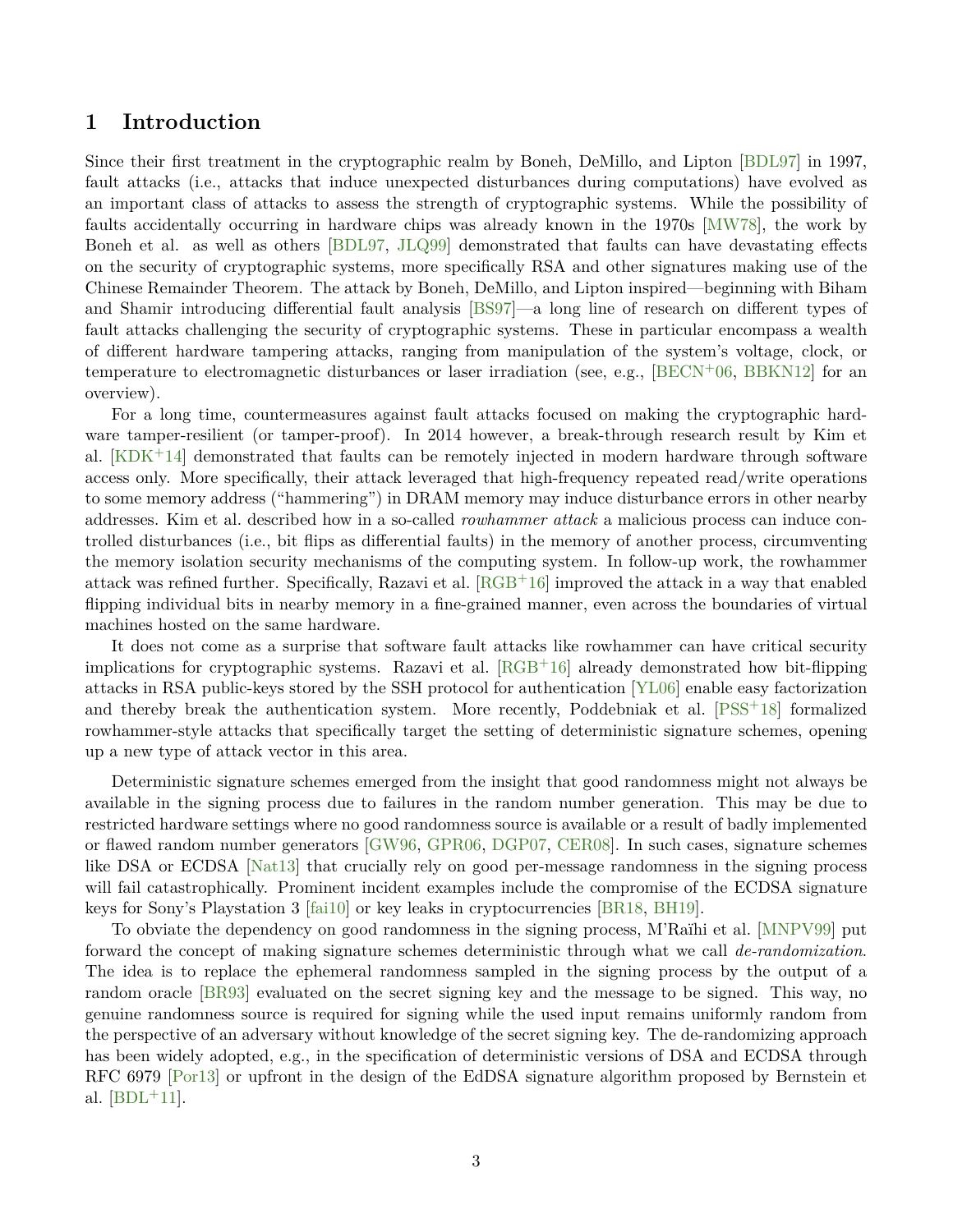<span id="page-3-3"></span>Poddebniak et al.  $[PSS+18]$  $[PSS+18]$  now show that the introduced determinism in such schemes enables new kinds of fault attacks. More specifically, they formalize how rowhammer-style attacks can be deployed to recover signing keys by injecting faults in the deterministic computation of ECDSA and EdDSA signatures. This is done in such a way that two signatures on two different messages are computed (one original, and one resulting from the memory fault attack), but with the signing algorithm (re-)using the same permessage random nonce. They then demonstrate the practical feasibility of their attacks on an EdDSA implementation in a realistic setting across virtual machines.

In their work, Poddebniak et al. [\[PSS](#page-28-2)<sup>+</sup>18, Section 9] touch upon a number of countermeasures. Notably, they specifically highlight that the commonly suggested countermeasure to verify the signature before releasing it in order to check correctness of the computation [\[BDL97,](#page-24-0) [Len96\]](#page-27-5) turns out to be ineffective in protecting against their attack: the resulting signature is actually valid for the message modified through the fault attack. They conclude that the only cryptographic mechanism that would render their attack infeasible is to re-integrate randomness in the signing process *in addition* to the deterministically derived per-message nonce. This supports the design of the XEdDSA signature scheme by Perrin [\[Per16\]](#page-28-5) deployed in the Signal secure messaging protocol [\[Sig\]](#page-29-1), which augments the EdDSA nonce derivation with an additional random value in order to protect against glitches in the computation, referring to an observation by Schmidt [\[Sch16\]](#page-29-2).

In several works concurrent and closely related to that by Poddebniak et al. [\[PSS](#page-28-2)<sup>+18]</sup>, Romailler and Pelissier [\[RP17\]](#page-28-6), Ambrose et al. [\[ABF](#page-24-2)+18], as well as Samwel et al. [\[SBB](#page-29-3)+18, [SB18\]](#page-29-4) studied differential fault and side-channel attacks on deterministic signatures in general and the ECDSA and EdDSA schemes specifically, also revisiting a previous result by Barenghi and Pelosi [\[BP16\]](#page-25-3). Notably, all works agree that adding randomness back into the signing process is necessary in order to prevent the described fault attacks. Indeed, the lattice-based signature proposals  $qTesta<sup>1</sup>$  $qTesta<sup>1</sup>$  $qTesta<sup>1</sup>$  and Dilithium<sup>[2](#page-3-2)</sup> for NIST's post-quantum standardization process both include now a randomized version in the second round update because of the attacks.

### <span id="page-3-0"></span>**1.1 Contributions**

At this point, the current state of understanding of memory fault attacks (on deterministic signatures and more generally) leaves us with the questions of how to formally capture different types of memory faults and relate their strength, and how to assess whether proposed attack countermeasures indeed provide security against certain classes of fault attacks. In this work, we approach an answer to these questions through establishing a generalized game-based security model capturing cryptographic fault resilience. We then apply this model to recapitulate the fault attacks discussed, establish provable security results for proposed countermeasures, and derive novel measures for the setting of nonce-based authenticated encryption.

**Security model extension for fault resilience.** We introduce, in Section [3,](#page-8-0) a game-based framework for extending existing security models in order to capture memory fault attacks resp. resilience against such attacks. Our approach generalizes fault attacks of different strength on memory variables through a modeling technique akin to callback functions in programming languages. The specific types we define range from full adversarial control to controlled (rowhammer-style) bit flips to random faults, both transient and persistent; further types of memory fault attacks can be easily captured in our formalism.

As a result, our security model on the one hand allows us to formalize weaknesses in a cryptographic scheme through describing memory fault attacks as an abstract set of adversarial interactions with the scheme. On the other hand, the model enables us to positively establish provable security results for the fault resilience of a scheme against well-defined classes of fault attacks. We will use our model in the

<span id="page-3-1"></span><sup>1</sup> <https://qtesla.org/>

<span id="page-3-2"></span> $^2$ <https://pq-crystals.org/>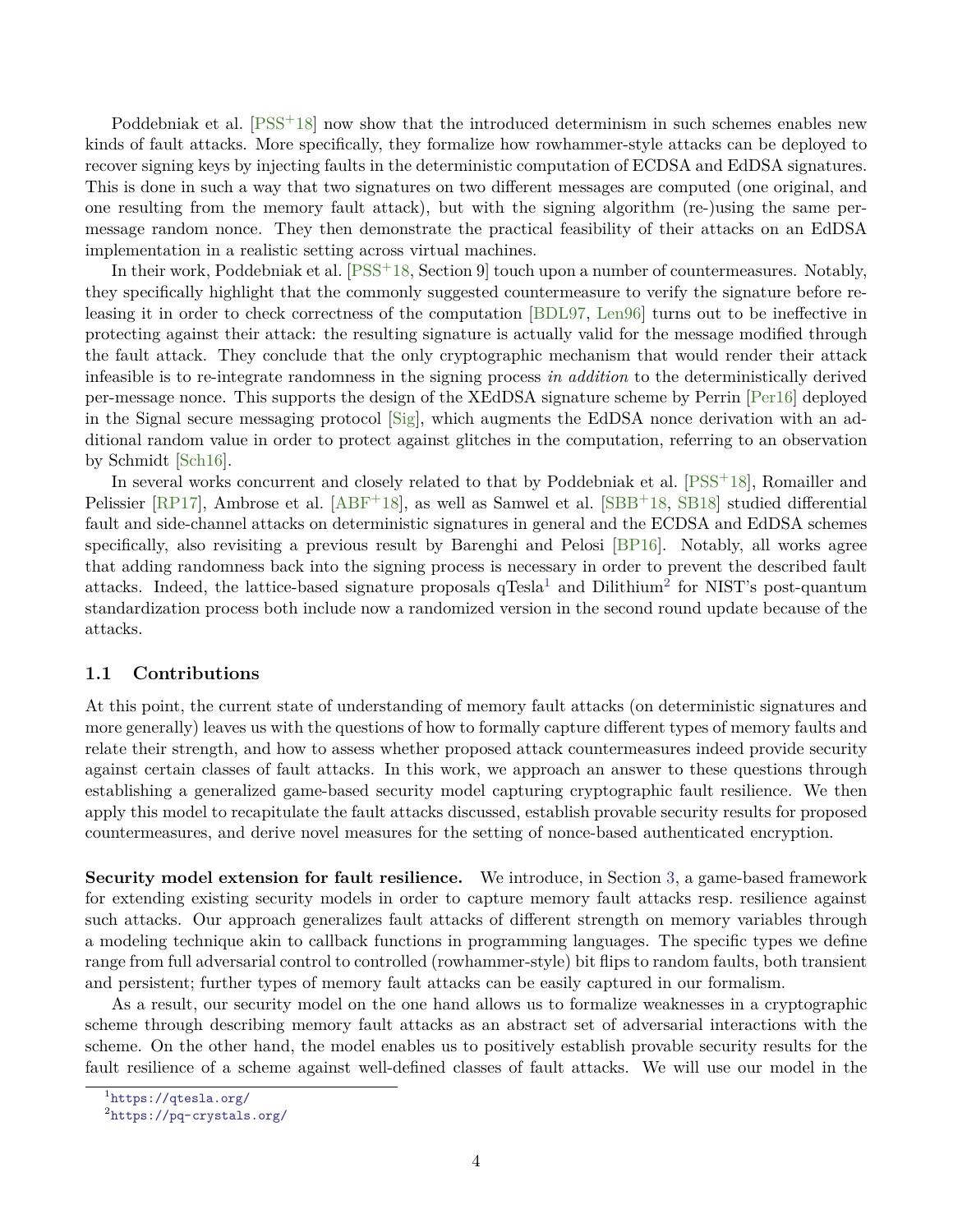<span id="page-4-1"></span>former way to demonstrate how known memory fault attacks are reflected in the model. In the latter way, we employ it to evaluate the provable security guarantees of potential countermeasures reconciling weak-randomness and fault-attack protection.

**Fault resilience of signatures.** We then apply our model (in Section [4\)](#page-12-0) to assess the fault resilience of digital signature schemes. To this end, we first augment the classical notion of unforgeability with our security model extension to capture memory fault attacks. A key point in the augmented model is to attribute the signature to a message, because the adversary may alter the message content during the signing process. The extension enables us to formally restate the concept of above fault attacks on deterministic signatures  $[PSS^+18, RPI7, ABF^+18, SBB^+18]$  $[PSS^+18, RPI7, ABF^+18, SBB^+18]$  $[PSS^+18, RPI7, ABF^+18, SBB^+18]$  $[PSS^+18, RPI7, ABF^+18, SBB^+18]$  $[PSS^+18, RPI7, ABF^+18, SBB^+18]$  $[PSS^+18, RPI7, ABF^+18, SBB^+18]$  in terms of our security model, as a sanity check for our modeling so to speak.

More importantly, we then formalize the proposed countermeasure to include additional randomness in the signature generation process along with potential fault-attack vectors. One countermeasure, used in XEdDSA, is to derive the necessary randomness for signing by applying a pseudorandom function to the message, but also mixing in a random value in this pseudorandom function evaluation. An alternative countermeasure is to compute the exclusive-or of the pseudorandom value with the random string. We are able to formally establish that both approaches indeed achieve the desired goal of providing combined security: achieving fault resilience when good randomness is present while upholding regular security of a de-randomized scheme under arbitrarily weak randomness.

**Fault resilience of authenticated encryption.** Finally, we demonstrate the generality of our security model extension by applying it to another setting (in Section [5\)](#page-18-1), namely that of nonce-based and noncemisuse resistant authenticated encryption [\[Rog02,](#page-28-7) [Rog04,](#page-28-8) [RS06\]](#page-28-9). Somewhat similar to the setting of deterministic signatures, nonces were introduced to authenticated encryption schemes in order to obviate the need for randomness in the encryption process, again for (good) randomness not always being available.

There has been some preliminary work on fault attacks on nonce-based authenticated encryption (e.g.,  $[DEK^+16, DMMP19]$  $[DEK^+16, DMMP19]$  $[DEK^+16, DMMP19]$ . To the best of our knowledge, we however provide the first fault-attack treatment of the SIV mode of operation proposed by Rogaway and Shrimpton [\[RS06\]](#page-28-9), aiming also at nonce-misuse resistance. Unfortunately, the SIV mode does not provide any fault resilience even under the weakest types of (random single-bit flip) fault attacks in our model. However, we can show that translating concepts similar to the additional-randomness countermeasure for deterministic signatures allows us to derive a randomness-augmented mode SIV\$ which provides strong misuse-resistant authenticated encryption security while protecting against differential fault attacks.

#### <span id="page-4-0"></span>**1.2 Further Related Work**

Faults in cryptographic schemes and formal ways of establishing fault resilience have been studied in different settings before. Ishai et al. [\[IPSW06\]](#page-27-6) model faults in gate-wise computations in (conducting) circuits, focusing rather on hardware than on memory-based faults like rowhammer. Their approach ensures security through "self-destructing circuits," whereas our model aims at upholding functionality *and* security under a defined class of faults. Faults in (memory) variables of cryptographic schemes have been considered by Coron and Mandal [\[CM09\]](#page-26-8) in their provable-security model tailored to random faults in RSA signatures. Barthe et al.  $[BDF+14]$  $[BDF+14]$  treated non-random fault attacks on RSA in a model generalizing attacks from  $[FGL^+12]$  $[FGL^+12]$ . Extending the principle idea of provable-security treatment of memory-variable faults, we provide a generic security model capturing general memory faults in arbitrary cryptographic primitives.

Memory-based fault attacks like rowhammer can also be used to modify the *control flow* of programs (through return addresses and the like). Similar tampering with program control flow is possible through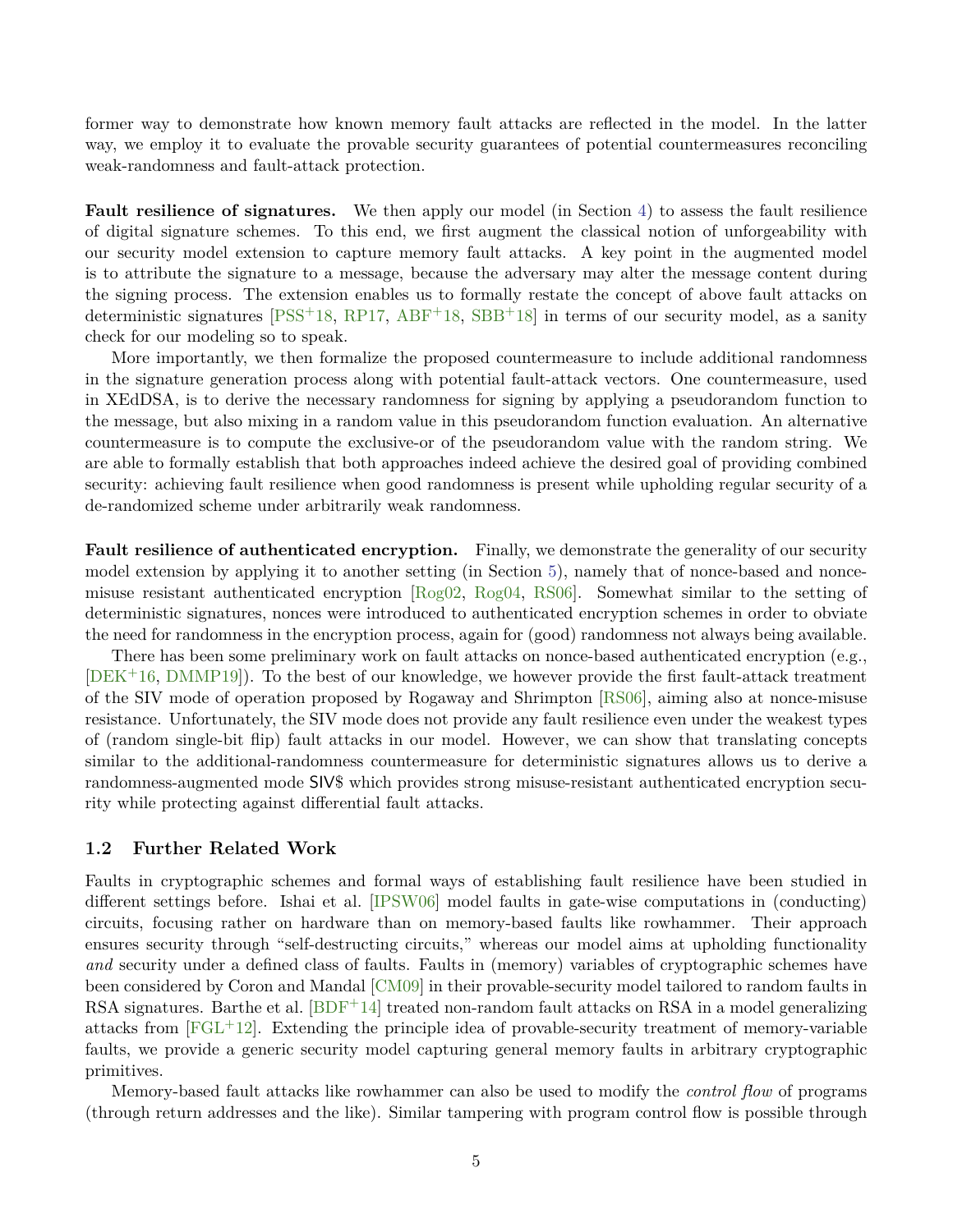<span id="page-5-2"></span>a range of hardware tampering, in cases enabling fine-grained instruction skipping [\[BECN](#page-25-0)+06, [BBKN12\]](#page-24-1). This naturally also effects cryptographic implementations (see, e.g., attacks on elliptic curve cryptography [\[BMM00,](#page-25-4) [BG15,](#page-25-5) [TT19\]](#page-29-5)) and could potentially be seen as an extreme, transient form of algorithm substitution attacks [\[BPR14\]](#page-25-6). It remains unclear how cryptographic schemes themselves can counter control-flow faults, and thus in this work we focus on faults modifying their *data* residing in memory.

Related-key attack  $(RKA)$  security  $[BK04, GLM^+04]$  $[BK04, GLM^+04]$  $[BK04, GLM^+04]$  $[BK04, GLM^+04]$  studies fault attacks in a setting where faults are restricted to the key material of cryptographic primitives, bound to a class of related-key deriving functions. While RKA security can be a building block for achieving strong fault resilience, our model more generally considers memory faults of various types that affect arbitrary memory variables. We leave studying the detailed relationship between RKA security notions and memory fault resilience as a possible avenue for future work.

As remarked above, one of the challenges for signature schemes is to link the signature to a message, because the message may change during the signing process. The notion of incremental cryptography [\[BGG94\]](#page-25-8) faces a similar problem of attributing signature creations to messages in a setting where the adversary may tamper with the input. The idea of incremental signature schemes is to sign a message from scratch, and when the message is later slightly edited, one is able to update the signature fast by accessing only a few message blocks. In a strong notion for virus protection [\[BGG95\]](#page-25-9), Bellare et al. consider the possibility that the adversary may alter the message before making an update call to create a new signature. Since the update algorithm can only access a bounded number of message blocks it cannot check validity of the entire message and potentially works on a substituted message. From a security viewpoint this too raises the question which message one assigns to the derived signature. Bellare et al. [\[BGG95\]](#page-25-9) correlate the unaltered message which the signer would have expected to the signature.

Note that incremental signatures on the one hand touch a simpler problem than in our case. This is so because, there, the adversary can change the message only once, before calling the signature creation. In contrast, our adversary may continuously provide different values during the signing process, every time the data is accessed. At the same time our case does not deal with fast updates and may read the entire message. When adapting our fault-resilience model to the setting of signatures in Section [4.1,](#page-12-1) we will see that with introduced faults, the challenge message-signature pair to record turns out to be the (at most) one valid combination seen among all faulted variables.

In the setting of hedged public-key encryption as introduced by Bellare et al.  $[BBN+09]$  $[BBN+09]$ , similar combiner techniques are employed as in the countermeasures reconciling weak-randomness and fault-attack protection for deterministic signatures and authenticated encryption we discuss in Sections [4.3](#page-14-0) and [5.3.](#page-21-0) We leave it as an open question for future work to study whether such techniques enable fault-resilient security for hedged public-key encryption, too.

### <span id="page-5-0"></span>**1.2.1 Concurrent Work**

In concurrent and independent work, Aranha et al. [\[AOTZ19\]](#page-24-5) studied the security of hedged randomness derivation in Fiat-Shamir–type signatures under fault attacks. Focusing on the Fiat-Shamir transform, they treat tailored (memory) fault types occurring in such design and particularly study Schnorr signatures as well as the NIST post-quantum signature candidate Picnic $2<sup>3</sup>$  $2<sup>3</sup>$  $2<sup>3</sup>$ . Their model considers a limited adversary capable of injecting (only) a single fault as setting or flipping a single bit in a function input or output. Our approach is more generic, introducing a generic extension to capture arbitrary and strong memory fault attacks in any cryptographic scheme. Beyond also studying signatures and their de-randomization and hedging as prime practical example, we exemplify this generality by furthermore treating nonce-misuse– resistant authenticated encryption in our framework.

<span id="page-5-1"></span><sup>3</sup> <https://microsoft.github.io/Picnic/>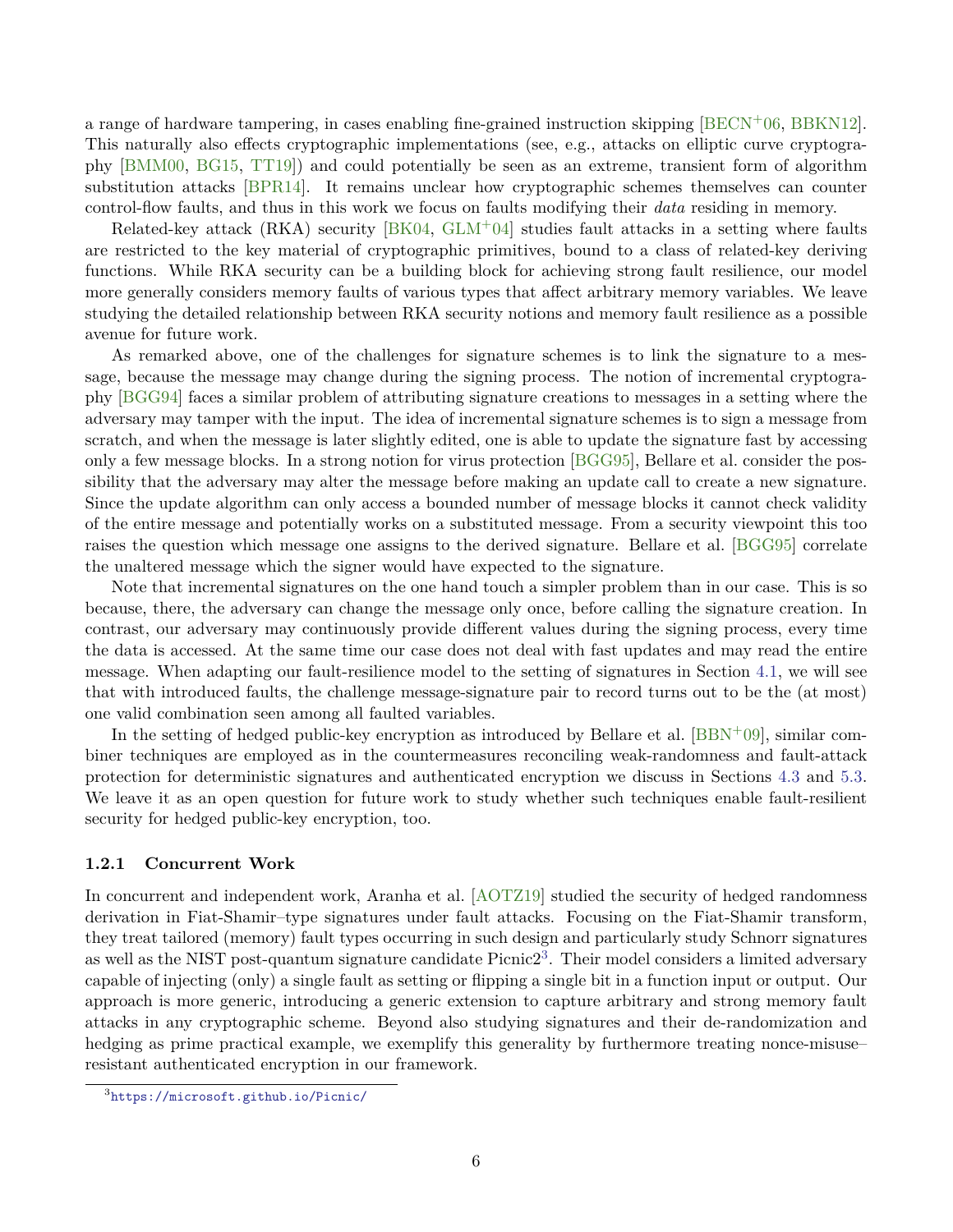```
\mathsf{Expt}_{\mathcal{S},\mathcal{A}}^{\mathsf{EUF-CMA}}(1^{\lambda}):
 1 (sk, pk) ← KGen(1<sup>\lambda</sup>)
2 Q \leftarrow \emptyset_3 (m^*, \sigma^*) \xleftarrow{\$} \mathcal{A}^{\mathcal{O}_{\mathsf{Sign}}}(1^{\lambda}, pk)4 return 1 iff (m^*,*) \notin Qand Verify(pk, m^*, \sigma^*) = 1\mathcal{O}_{\mathsf{Sign}}(m):
                                                                        1 σ ←−$ Sign(sk, m)
                                                                         2 Q ← Q ∪ {(m, σ)}
                                                                         3 return σ
```
Figure 1: Security experiment for *existential unforgeability under chosen-message attacks* (EUF-CMA) for signature schemes. We write  $(a, *) \notin Q$  if  $\exists b$  s.t.  $(a, b) \in Q$ .

## <span id="page-6-0"></span>**2 Preliminaries**

We briefly introduce some notation and recap the standard (security) definitions for digital signatures and authenticated encryption.

## <span id="page-6-1"></span>**2.1 Notation**

We denote by N the natural numbers and by  $\lambda \in \mathbb{N}$  the security parameter. We write a bit as  $b \in \{0,1\}$ and a (bit) string as  $s \in \{0,1\}^*$  with |s| indicating its (binary) length. By  $s||t$  we denote concatenation of two bit strings *s*, t as well as vector concatenation of two vectors *s*, t. By  $s \oplus t$  we denote the bitwise XOR of two bit strings  $s, t$  with  $|s| = |t|$ . We indicate the Hamming weight of a bit string  $s$  by  $hw(s)$ .

## <span id="page-6-2"></span>**2.2 Digital Signatures**

We recap the syntax of digital signatures and their standard security notion of existential unforgeability under chosen-message attack [\[GMR88\]](#page-27-9).

**Definition 2.1** (Signature scheme). A signature scheme  $S = (KGen, Sign, Verify)$  *consists of three efficient algorithms defined as follows.*

- KGen( $1^{\lambda}$ )  $\rightarrow$  (*sk, pk*). On input the security parameter  $1^{\lambda}$ , this probabilistic algorithm outputs a *secret signing key sk and a public verification key pk.*
- Sign(sk, m; r)  $\stackrel{\$}{\rightarrow} \sigma$ . On input a signing key sk, a message  $m \in \{0,1\}^*$ , and (optionally) random $ness \ r \in \{0,1\}^*$ , this (possibly) probabilistic algorithm outputs a signature  $\sigma$ . The randomness  $r$  is *omitted if* Sign *is deterministic or randomness is handled internally.*
- Verify $(K, m, \tau) \rightarrow \{0, 1\}$ . On input a verification key pk, a message m, and a signature  $\sigma$ , this *deterministic algorithm outputs* 1 *(indicating validity of the signature) or* 0 *(otherwise).*

**Definition 2.2** (Existential unforgeability of signatures). Let  $S = (KGen, Sign, Verify)$  be a signature scheme and experiment  $\text{Expt}_{S,\mathcal{A}}^{\text{EUF-CMA}}(1^{\lambda})$  *for an adversary* A *be defined as in Figure [1.](#page-6-3)* 

*We say that* S *provides* existential unforgeability under chosen-message attacks *(*EUF-CMA*) if for all PPT adversaries the following advantage function is negligible in the security parameter:*

$$
\mathsf{Adv}^{\mathsf{EUF-CMA}}_{\mathcal{S},\mathcal{A}} := \Pr\left[\mathsf{Expt}^{\mathsf{EUF-CMA}}_{\mathcal{S},\mathcal{A}}(1^\lambda) = 1\right].
$$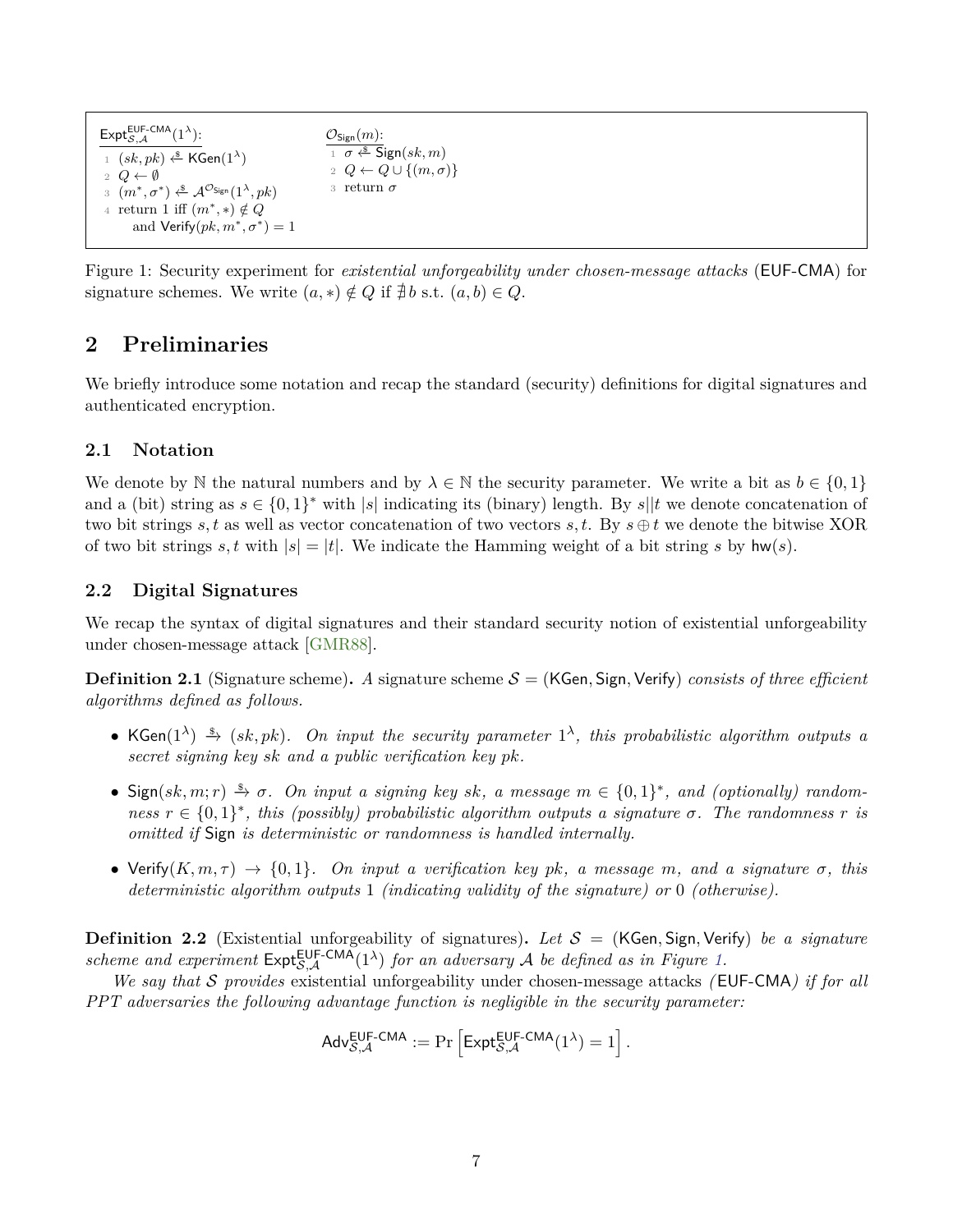<span id="page-7-3"></span><span id="page-7-1"></span>

| $\mathsf{Expt}_{\mathcal{A}\mathcal{E}}^{\mathsf{AE-\$},b}(1^{\lambda})$ :<br>$\pm K \stackrel{\$}{\leftarrow}$ KGen $(1^{\lambda})$<br>2 $Q \leftarrow \emptyset$<br>4 return $b'$    | $\mathcal{O}_{\mathsf{Enc}}(N, A, m)$ :<br>$5\,c_0 \xleftarrow{\$} \text{Enc}(K, N, A, m)$<br>6 $c_1 \xleftarrow{\$} \{0,1\}^{ c_0 }$<br>$\begin{array}{cccccc} & 3 & b' \xleftarrow{\$} & \mathcal{A}^{\mathcal{O}_{\mathsf{Enc}}, \mathcal{O}_{\mathsf{Dec}}}(1^{\lambda}) & \text{and} & Q \leftarrow Q \cup \{(N, A, c_b)\} \end{array}$<br>$\frac{1}{2}$ return $cb$ | $\mathcal{O}_{\mathsf{Dec}}(N, A, c)$ :<br>$\varphi$ if $b = 1$ or $(N, A, c) \in Q$ then<br>return $\perp$<br>10 <sup>1</sup><br>$11$ else<br>return $m \leftarrow \textsf{Dec}(K, N, A, c)$<br>12 |
|----------------------------------------------------------------------------------------------------------------------------------------------------------------------------------------|---------------------------------------------------------------------------------------------------------------------------------------------------------------------------------------------------------------------------------------------------------------------------------------------------------------------------------------------------------------------------|-----------------------------------------------------------------------------------------------------------------------------------------------------------------------------------------------------|
| $\mathsf{Expt}^{\mathsf{AE-ror},b}_{\mathcal{AE},\mathcal{A}}(1^\lambda)$ :<br>$\pm K \stackrel{\$}{\leftarrow}$ KGen $(1^{\lambda})$<br>2 $Q \leftarrow \emptyset$<br>$4$ return $b'$ | $\mathcal{O}_{\mathsf{Enc}}(N, A, m)$ :<br>5 if $b = 1$ : $m \stackrel{\$}{\leftarrow} \{0, 1\}^{ m }$<br>$6 \text{ } c \overset{\$}{\leftarrow} \text{Enc}(K, N, A, m)$<br>3 $b' \stackrel{\$}{\leftarrow} \mathcal{A}^{\mathcal{O}_{\text{Enc}}, \mathcal{O}_{\text{Dec}}}(1^{\lambda})$ 7 $Q \leftarrow Q \cup \{(N, A, c)\}$<br>$\frac{1}{2}$ return c                | $\mathcal{O}_{\mathsf{Dec}}(N, A, c)$ :<br>$\varphi$ if $b = 1$ or $(N, A, c) \in Q$ then<br>return $\perp$<br>10 <sup>1</sup><br>$11$ else<br>return $m \leftarrow \text{Dec}(K, N, A, c)$<br>12   |

Figure 2: Security experiments for authenticated encryption schemes.

#### <span id="page-7-0"></span>**2.3 Authenticated Encryption**

We also recap syntax and security of nonce-based authenticated encryption schemes with associated data [\[Rog02\]](#page-28-7). While the encryption algorithm of nonce-based authenticated encryption is generally considered to be deterministic, we liberally also allow probabilistic encryption here in order to accommodate fault-resilient constructions combining nonces and randomness under the same syntax. We call an authenticated encryption scheme deterministic if its encryption algorithm is deterministic.

**Def inition 2.3** (Authenticated encryption scheme)**.** *A nonce-based* authenticated encryption scheme *with associated data*  $A\mathcal{E} = (KGen, Enc, Dec)$  *consists of three efficient algorithms defined as follows.* 

- **•** KGen( $1^{\lambda}$ )  $\stackrel{\$}{\rightarrow}$  *K.* On input the security parameter  $1^{\lambda}$ , this probabilistic algorithm outputs a secret  $key K \in \{0,1\}^{\lambda}$ .
- Enc $(K, N, A, m; r) \stackrel{\$}{\rightarrow} c$ *. On input a key*  $K$ *, a nonce*  $N \in \{0, 1\}^*$ *, an associated-data value*  $A \in$  $\{0,1\}^*$ , a message  $m \in \{0,1\}^*$ , and (optionally) randomness  $r \in \{0,1\}^*$ , this possibly probabilistic *algorithm outputs a ciphertext*  $c \in \{0,1\}^*$ . The randomness r is omitted if Enc is deterministic or *randomness is handled internally.*
- Dec $(K, N, A, c) \to m$ *. On input a key*  $K$ *, a nonce*  $N \in \{0, 1\}^*$ *, an associated-data value*  $A \in \{0, 1\}^*$ *,* and a ciphertext  $c \in \{0,1\}^*$ , this deterministic algorithm outputs either a message m or a distinct *error symbol* ⊥*.*

We formalize security for authenticated encryption via all-in-one definitions capturing both confidentiality and integrity (cf., e.g., [\[Shr04,](#page-29-6) [RS06,](#page-28-9) [NRS14\]](#page-28-10)), considering two flavors: Randomness indistinguishability (AE-\$) requires ciphertext to be indistinguishable from random strings. Real-or-random indistinguishability (AE-ror) is strictly weaker and only demands that ciphertexts be indistinguishable from encryptions of a random, equal-length message [\[BDJR97\]](#page-24-6).

<span id="page-7-2"></span>**Definition 2.4** (Security of authenticated encryption). Let  $AE = (KGen, Enc, Dec)$  *be an authenticated* encryption scheme and experiments  $\text{Expt}^{\text{AE-S},b}_{\mathcal{A}\mathcal{E},\mathcal{A}}$  and  $\text{Expt}^{\text{AE-ror},b}_{\mathcal{A}\mathcal{E},\mathcal{A}}$  *for an adversary* A and a bit *b* be defined as in Figure [2.](#page-7-1) We restrict A to ask any query  $(N, A, m)$  to  $\mathcal{O}_{\text{Enc}}$  at most once.

*We say that* AE *is* AE-\$-secure*, resp.* AE-ror-secure*, if for all PPT adversaries and* AE-SEC = AE-\$*, resp.* AE-SEC = AE-ror*, the following advantage function is negligible in the security parameter:*

$$
\mathsf{Adv}_{\mathcal{AE},\mathcal{A}}^{\mathsf{AE-SEC}}:=\mid \Pr\left[\mathsf{Expt}_{\mathcal{AE},\mathcal{A}}^{\mathsf{AE-SEC},0}(1^\lambda)=1\right] - \Pr\left[\mathsf{Expt}_{\mathcal{AE},\mathcal{A}}^{\mathsf{AE-SEC},1}(1^\lambda)=1\right]\mid.
$$

*When* A never repeats the nonce value N between any two  $\mathcal{O}_{\text{Enc}}$  calls, we call it nonce-respecting; otherwise *we say the scheme is* nonce-misuse resistant *[\[RS06\]](#page-28-9).*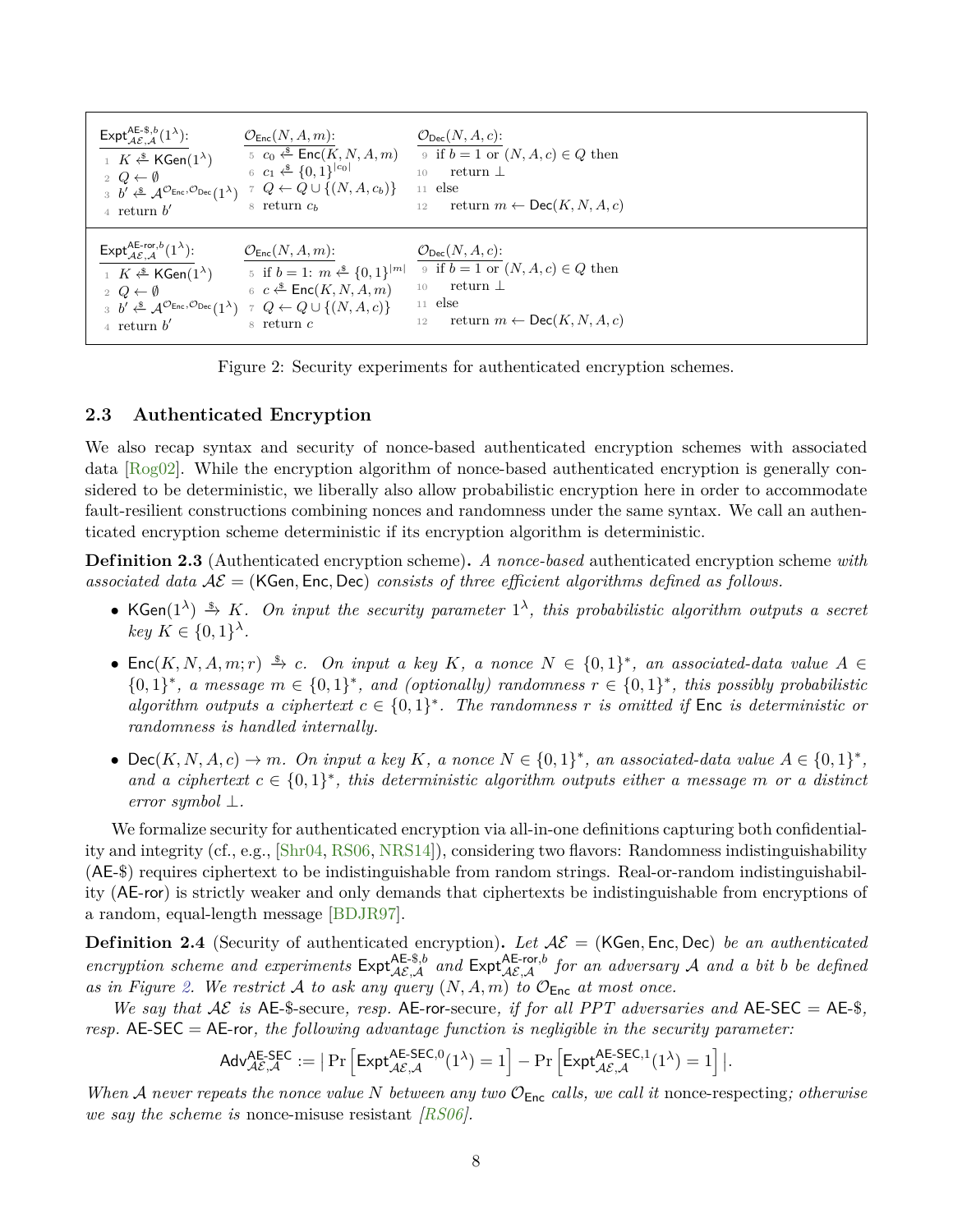## <span id="page-8-1"></span><span id="page-8-0"></span>**3 Modeling Fault Resilience**

We begin with developing our generic security model extension for capturing memory fault attacks on cryptographic primitives. Such attacks arise through various means in practice and may range from single or few random bit-flips over rowhammer-style controlled flips of one or several bits to full control over the memory enabling injection of arbitrary values. Their effects may be transient and vanish after some subsequent memory access, or a persistent change to the affected bits in memory. In the security model extension we propose in the following, we capture all these different types of faults in a generic manner and formally relate their strength.

At the heart of our model is the observation that while memory fault attacks may be executed at arbitrary points during an execution, they come into effect only when variables are *read* from memory. We therefore capture the adversary's capability to induce faults (of various types) into memory by providing it with means to influence variable values when an algorithm reads them from memory (i.e., uses them). Technically, we model such influence by introducing *callbacks* to the adversary whenever a variable *x* is used within an algorithm. Resembling callback functions in programming languages, an adversary is then given the option to *alter* (i.e., fault) the value read/used for this variable.

The ways the adversary is allowed to alter the variable reflects the type of fault attack in consideration: In a *full fault* attack the adversary can provide an arbitrary value to be used. In a *differential fault* attack (flipping bits in a controlled way, as in the rowhammer attack  $[KDK^{+14}, RGB^{+16}]$  $[KDK^{+14}, RGB^{+16}]$  $[KDK^{+14}, RGB^{+16}]$  $[KDK^{+14}, RGB^{+16}]$ ), the adversary instead provides a bitstring to be XORed to the variable it is used (while not learning the resulting value itself). In a fault attack introducing *random faults*, the adversary finally can merely choose how many bits to be flipped (with neither control over the position nor obtaining the resulting value). In all cases, the introduced fault can be either *transient*, applying only to the one read operation faulted, or *persistent*, in which case the variable is overwritten with the faulted value.

Our model does not fix one type of fault attack, but flexibly allows to consider different attack types for each individual memory variables in a scheme. This captures that some memory variables may be harder to fault than others, e.g., for being shorter (and thus more difficult to target with rowhammer-style bit flips) or residing in specially-protected memory. To enable this flexibility, we first of all explicitly indicate in syntax that some memory variable x is considered to be faultable by writing it as  $\mathcal{L}_1$  with corner brackets when assigned. We then indicate positions where a variable *x* can be faulted, modeled through an adversarial callback, by writing its usage as  $\langle x \rangle$  within angle brackets. This finally enables security statements that formalize individual fault attacks on each annotated variable. For example, we can that way capture an attacker injecting (in the same attack) differential fault attacks into some variable *x* and random fault attacks into some other variable *y*.

Applying our security model extension to existing game-based security definitions yields notions that capture the original type of security under the considered fault attacks. To this end, the cryptographic scheme under consideration is augmented by adding indications for faultable memory variables (e.g.,  $(x_i)$ ) and callbacks (e.g.,  $\langle x \rangle$ ) in its algorithm descriptions. The actual security experiments remain syntactically largely unchanged, but now incorporate adversarial faulting access to memory variables as indicated by the scheme.

Observe that while the extended security model's dependency on the particular implementation and memory variable layout of a scheme might, at first glance, seem to yield a somewhat dedicated security result, such dependency is ultimately not surprising: the (non-)vulnerability of a scheme to memory fault attacks inevitably depends on the handling of memory variables. At the same time, abstract cryptographic algorithm representations are still reasonably close to their implementation in terms of memory variables, and our model captures strong and fine-grained adversarial faults on those variables.

A noteworthy change in the augmented security experiment however may regularly be required in the evaluation of winning conditions and permissible queries. As the latter may rely on faultable variables, we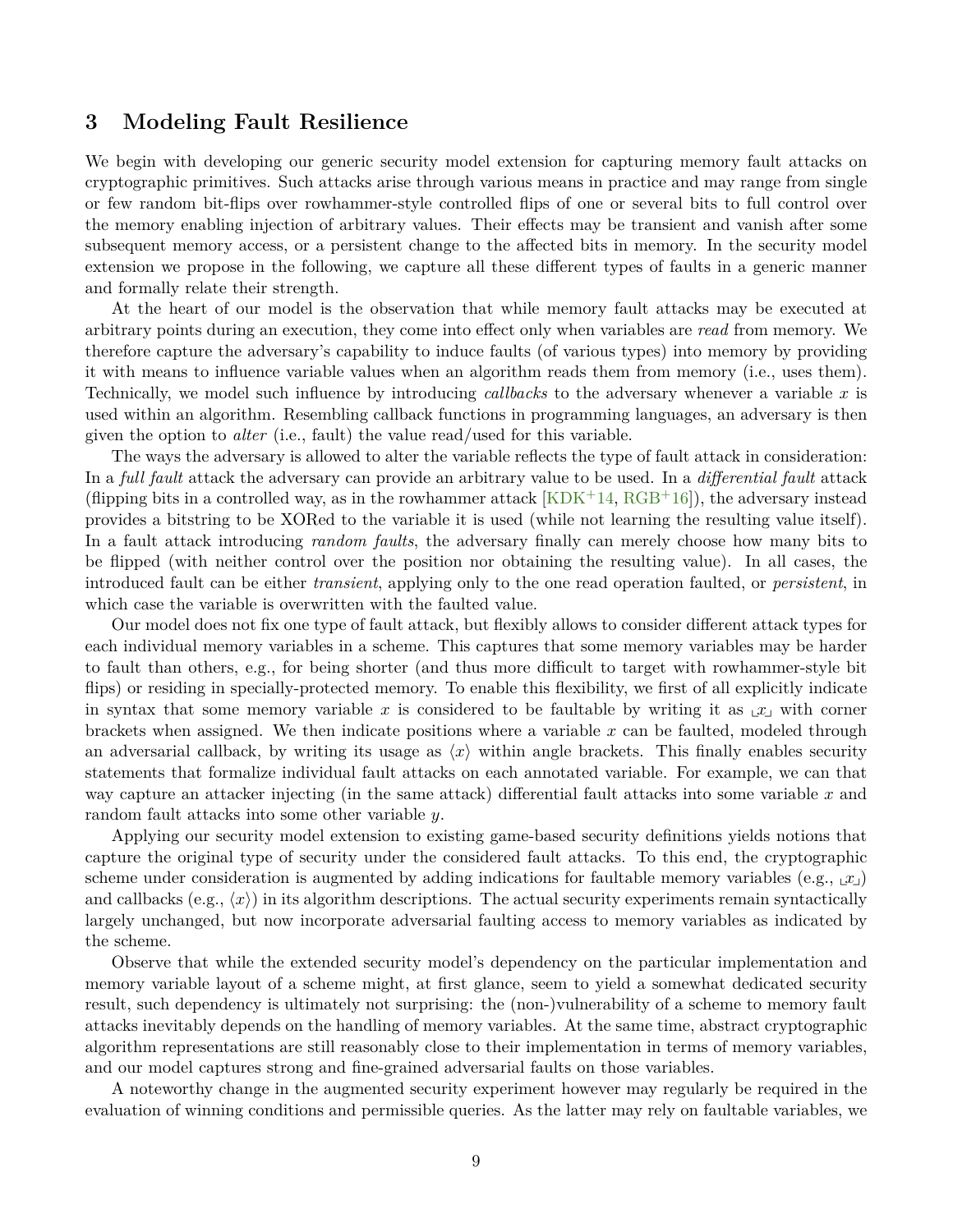<span id="page-9-1"></span>

Figure 3: Illustration of how our proposed extension for fault resilience (on the right in blue) integrates through callbacks with the interaction of an adversary  $A$  and oracles  $\mathcal{O}_1, \ldots, \mathcal{O}_n$  within some classical security experiment (on the left in black). As an example, we depict the callback query  $\langle x \rangle$  and response for a transient differential fault on some variable *x*.

need to define which of possibly several values of the now changing variable to use when evaluating such conditions. For this purpose, our extension further provides access to the list of values that each faultable variable took within some algorithm: we write  $x_{Alg}$  for the sequential list of values that variable  $x$  took within some previously invoked algorithm *Alg*. The unforgeability experiment for signatures detailed in Section [4](#page-12-0) is an example for such a modified winning condition. There, we will make use of the list  $m_{\text{Sign}}$ containing all values of the message variable *m* used within the signing algorithm to define the list of original signatures the adversary obtained through the signing oracle.

#### <span id="page-9-0"></span>**3.1 Fault Types**

For our security model extension, we explicitly specify four different types of faults that an adversary may inject, and further distinguish between transient and persistent faults. We however stress that the model itself is generic and can be extended to encompass further fault types if desired.

On any read of a faultable variable x indicated by a callback  $\langle x \rangle$ , the adversary A is invoked with an identifier for the read variable, indicated by  $\mathcal{A}(\langle x \rangle)$ . (A implicitly keeps state between callbacks.) Note that this identifier is merely a handle in order for A to know *which variable* the callback is for, but without learning the *variable value* itself. Of course, the adversary knows the scheme's code itself; we furthermore let the handle for a variable also disclose the variable's bit-length to A. In case of *transient* faults, the callback only temporarily modifies the value read for this variable for this specific read operation, but does not alter the variable itself beyond that. I.e., several transient-fault callbacks  $\langle x \rangle$  on some variable x are always with respect to the original, non-faulted variable value of *x*. In contrast, for *persistent* faults, the callback modifies the variable in memory, which then also is used for the actual read operation.

Beyond the distinction between transient and persistent faults, the fault-injection callback  $\langle x \rangle$  for some variable *x* behaves differently for each fault type as described in the following and formalized in Figure [4.](#page-10-1) We further illustrate the integration of our callback-based model with an existing security experiment at the example of a transient differential fault attack in Figure [3.](#page-9-1)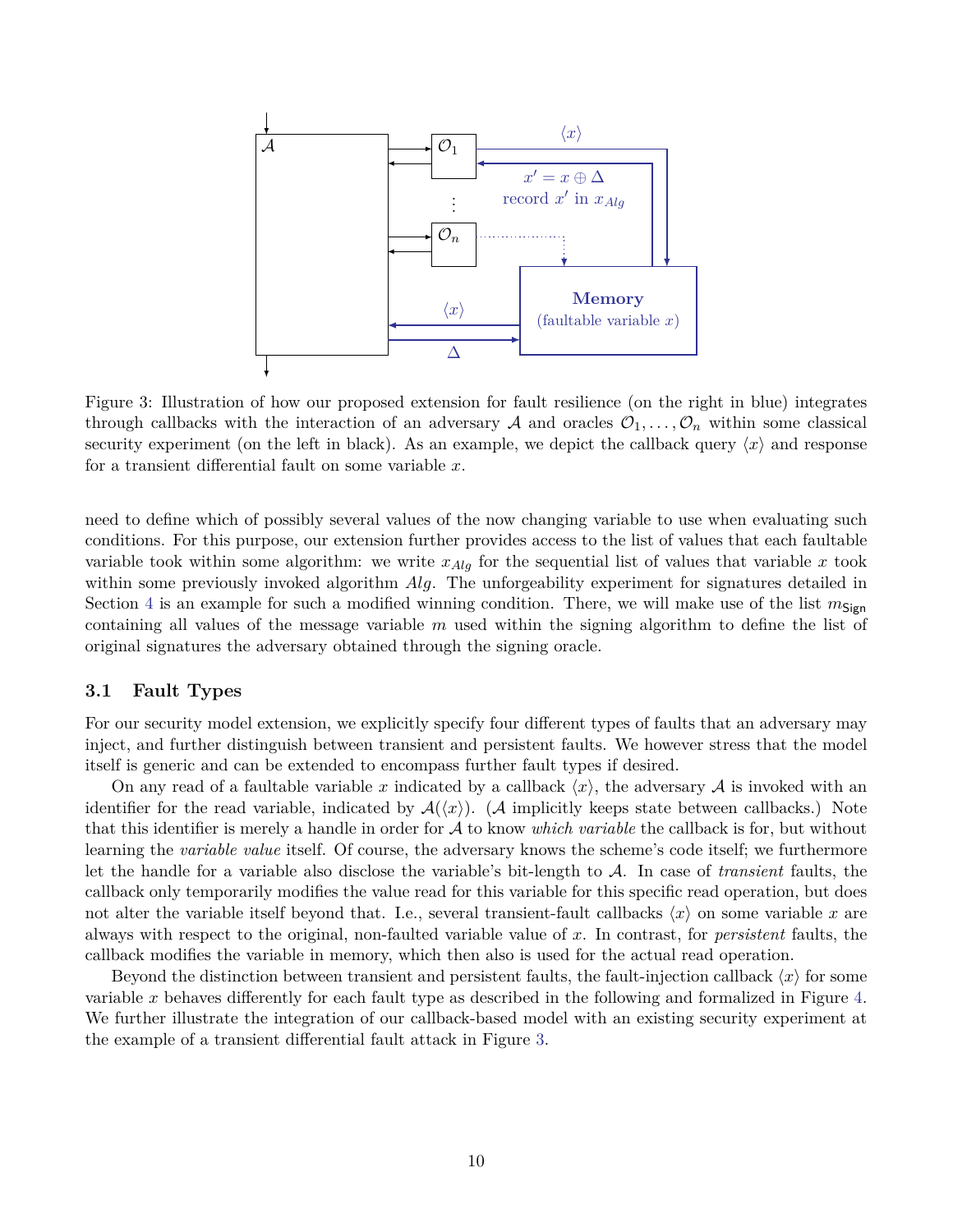<span id="page-10-1"></span>

| Full fault $\frac{3.1}{\sqrt{2}}$<br>$(A-known)$                                | $(N \leq w)$                                         | $\rightarrow w\text{-Differential fault} \stackrel{3.2}{\Longrightarrow} N\text{-Random fault} \stackrel{3.3}{\Longrightarrow}$ | No fault                          |
|---------------------------------------------------------------------------------|------------------------------------------------------|---------------------------------------------------------------------------------------------------------------------------------|-----------------------------------|
| $\langle x \rangle$ within Alg:                                                 | $\langle x \rangle$ within Alg:                      | $\langle x \rangle$ within Alq:                                                                                                 | $\langle x \rangle$ within Alq:   |
| $x' \leftarrow \mathcal{A}(\langle x \rangle)$                                  | $1 \Delta \leftarrow \mathcal{A}(\langle x \rangle)$ | $1 \quad n \leftarrow \mathcal{A}(\langle x \rangle)$                                                                           | $x_{Alg} \leftarrow x_{Alg}  (x)$ |
| 2 if $x' = \perp$ then                                                          | 2 if $hw(\Delta) \leq w$ then                        | $n \leftarrow \min(n,  x , N)$                                                                                                  | $2$ return $x$                    |
| 3 $x' \leftarrow x \text{ } \text{/no fault}$ 3 $x' \leftarrow x \oplus \Delta$ |                                                      | $3\Delta \stackrel{\$}{\leftarrow} \{\Delta \in \{0,1\}^{ x } \mid \text{hw}(\Delta) = n\}$                                     |                                   |
| 4 $x_{Alg} \leftarrow x_{Alg} \mid (x')$                                        | 4 else                                               | 4 $x' \leftarrow x \oplus \Delta$                                                                                               |                                   |
| 5 return $x'$                                                                   | 5 $x' \leftarrow x \text{ } \text{/no fault}$        | 5 $x_{Alg} \leftarrow x_{Alg} \mid (x')$                                                                                        |                                   |
|                                                                                 | 6 $x_{Alg} \leftarrow x_{Alg}    (x')$               | $6$ return $x'$                                                                                                                 |                                   |
|                                                                                 |                                                      |                                                                                                                                 |                                   |
|                                                                                 | 7 return $x'$                                        |                                                                                                                                 |                                   |

Figure 4: Specification of and implications between the four fault types: full faults,  $(w)$ -)differential faults, (*N*-)random faults, and no faults. In case of a persistent fault, the returned value also overwrites the variable value. Implication arrows are annotated with the respective lemma (above) and conditions (below).

- **Full faults:** In a full fault attack, the adversary is allowed to arbitrarily modify the faulted memory variable  $x^4$  $x^4$ . This is modeled by giving the adversary full control over the variable whenever it is read.
- **Differential faults:** In a differential-fault attack, the adversary can flip (up to) a certain number  $w \in \mathbb{N}$ of bits in the faulted memory variable *x* in a controlled way. This is modeled by having the adversary supply a difference value  $\Delta$  which is then XORed to the variable value whenever read, where the Hamming weight  $\mathsf{hw}(\Delta)$  of the difference value must not exceed *w*. As a shorthand, whenever  $w \geq |x|$ , we omit *w*.
- **Random faults:** In a random-fault attack, the adversary can flip (up to) a certain number  $N \in \mathbb{N}$  of random bits in the faulted memory variable, without controlling which bits are flipped. This is modeled by letting the adversary specify a number  $n \leq N$  whenever the variable is read and then flip *n* randomly positioned bits of the variable value in the callback response. As a shorthand, whenever  $N \geq |x|$ , we omit N.
- **No faults:** For completeness, we also specify a "no-fault" behavior of the variable callback (directly returning  $x$ ), which enables formal comparisons of classical security notions within the same notational framework. In general, we omit annotating callbacks for non-faulted variables, though.

## <span id="page-10-0"></span>**3.2 Relations**

It is not surprising that full faults represent the strongest fault attacks in our model on memory variables known by the adversary at the time of the callback, e.g., some public parameter or a message input provided to a signing algorithm by  $A$ . An adversary can capture any other fault behavior on such variables (which we call "A-known") by providing the resulting faulted variable value directly. Note that this is not true for memory variables unknown to the adversary (e.g., the secret-key input to a signing algorithm): for such variables, the capability to flip bits is incomparable in power to overwriting the value with an adversariallychosen one.

Furthermore, differential faults imply random faults for  $N \leq w$ , as the adversary can sample a difference value  $\Delta$  encoding  $n \leq N$  random bit flips on its own, which has permissible Hamming weight hw( $\Delta$ ) =  $n \leq N \leq w$ . Finally, all fault types imply no faulting, as each allow the choice to leave the variable value unchanged.

<span id="page-10-2"></span><sup>&</sup>lt;sup>4</sup>The adversary can opt to not modify the variable by returning a special symbol  $\perp$ .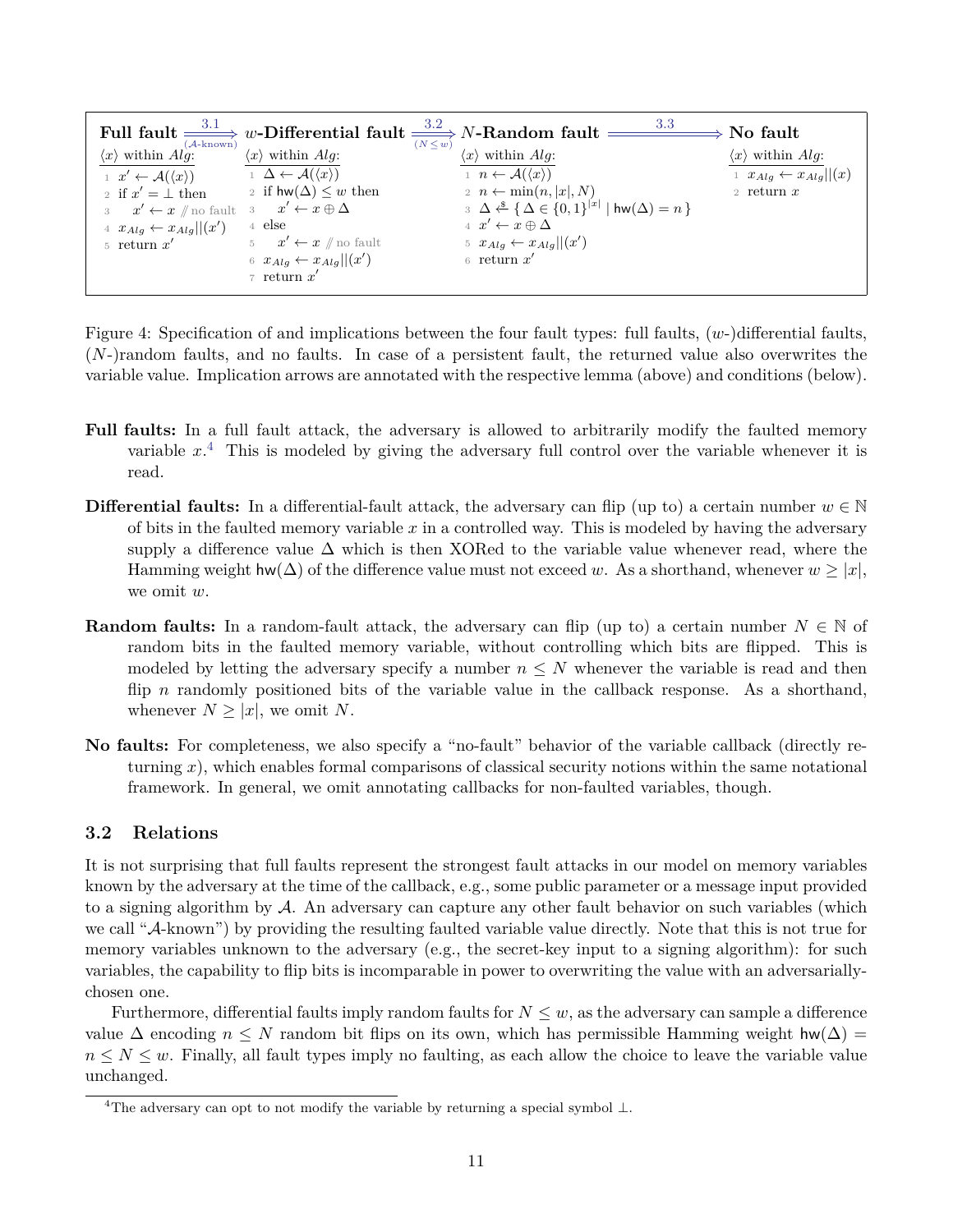Regarding the relations between transient and persistent faults, both variants are trivially equivalent for the full and no-fault types. In the case of differential and random faults, however, transient and persistent faults are indeed distinct adversarial capabilities, as the accumulation of persistent fault injections cannot be reproduced transiently if the number of bit flips or random bit faults on a variable is restricted (to less than  $|x|$  for a differentially-faulted variable x.

We capture these expected relations between the different fault types in the following three lemmas, providing a brief formal argument in each case. The resulting implications are indicated by arrows in Figure [4.](#page-10-1)

<span id="page-11-0"></span>**Lemma 3.1** (Full faults  $\stackrel{(A-\text{known})}{\implies}$  w-differential faults). For any security experiment, any PPT adver*sary* A, and any  $w \in \mathbb{N}$ , if A is successful in the experiment with (transient or persistent) *w*-differential *faults on some variable*  $x$  *in algorithm*  $Alg$ *, with*  $x$  *being known by*  $A$ *, then there exists an adversary*  $A'$ *successful in the experiment with (transient or persistent) full faults on x in Alg.*

*Proof sketch.* Since  $A$  knows  $x$  itself, an adversary  $A'$  can mimic  $A$ 's behavior through full faults. Whenever A replies to a differential-fault callback  $\langle x \rangle$  on  $x$  with a difference value  $\Delta$ , A' replies to its full-fault callback with  $x \oplus \Delta$  (accumulating persistent faults), resulting in the same variable value being used.  $\Box$ 

<span id="page-11-1"></span>**Lemma 3.2** (*w*-differential faults  $\stackrel{(N \leq w)}{\Longrightarrow}$  *N*-random faults). For any security experiment, any PPT adver $sary A$ , and any  $w, N \in \mathbb{N}$  with  $N \leq w$ , if A is successful in the experiment with transient (resp. persistent) *N*-random faults on some variable x in algorithm Alg, then there exists an adversary A' successful in the *experiment with transient (resp. persistent) w-differential faults on x in Alg.*

*Proof sketch.* Observe that  $A'$  can mimic  $A$ 's behavior as follows: whenever  $A$  replies with some value  $n \leq N$  to a random-fault callback  $\langle x \rangle$  on *x*, A' instead samples *n* distinct random positions  $p_1, \ldots, p_n \overset{\$}{\longrightarrow}$  $\{1,\ldots,|x|\}$  and replies with a difference value  $\Delta \in \{0,1\}^{|x|}$  which is the all-zero string except for bit positions  $p_1, \ldots, p_n$ . Such response results in the same variable value and is permissible as  $hw(\Delta) = n \leq$  $N \leq w$ . This strategy works both in the transient and in the persistent fault setting. In the persistent case, the differential faults of  $\mathcal{A}'$  accumulate, correctly mimicking the accumulating random faults of  $\mathcal{A}$ .  $\Box$ 

<span id="page-11-2"></span>**Lemma 3.3** (Full / *w*-differential / *N*-random faults  $\implies$  no faults). For any security experiment, any *PPT adversary* A, and any  $w, N \in \mathbb{N}$ , if A is successful in the experiment without faults on some variable x in algorithm Alg, then there exist adversaries  $A'$ ,  $A''$ , and  $A'''$  successful in the experiment with (transient *or persistent) full faults, w-differential faults, resp. N-random faults on x in Alg.*

*Proof sketch.* In the case of full faults,  $A'$  can mimic  $A$ 's behavior by always returning the special symbol  $\perp$ on a callback  $\langle x \rangle$ . In the case of differential faults, A' mimics the behavior by always replying with the zero-string  $\Delta = 0^{|x|}$  to  $\langle x \rangle$ . In the case of random faults, A' does so by always replying 0 to  $\langle x \rangle$ .  $\Box$ 

One can also argue that the notions form a strict hierarchy (i.e., that the reverse implications do not hold), if used to attack cryptographic schemes. One may for now consider some abstract scheme and x to be a random *λ*-bit string which is known to the adversary, and one lets the adversary win if it manages to bend (parts of) *x* to 0-bits (e.g., let the scheme then leak the secret key). If the adversary needs to return  $x' = 0<sup>\lambda</sup>$  then it can easily succeed in a full-fault attack, but for  $w = \lambda/2$  it can change at most half of the bits of x such that the other bits would be 0 with probability at most  $2^{-\lambda/2}$ . Similarly, if the task of the adversary to flip  $w = \lambda/2$  bits in x to 0, then it can easily succeed in a w-differential attack, but will fail to do so in an *N*-random fault attack with overwhelming probability.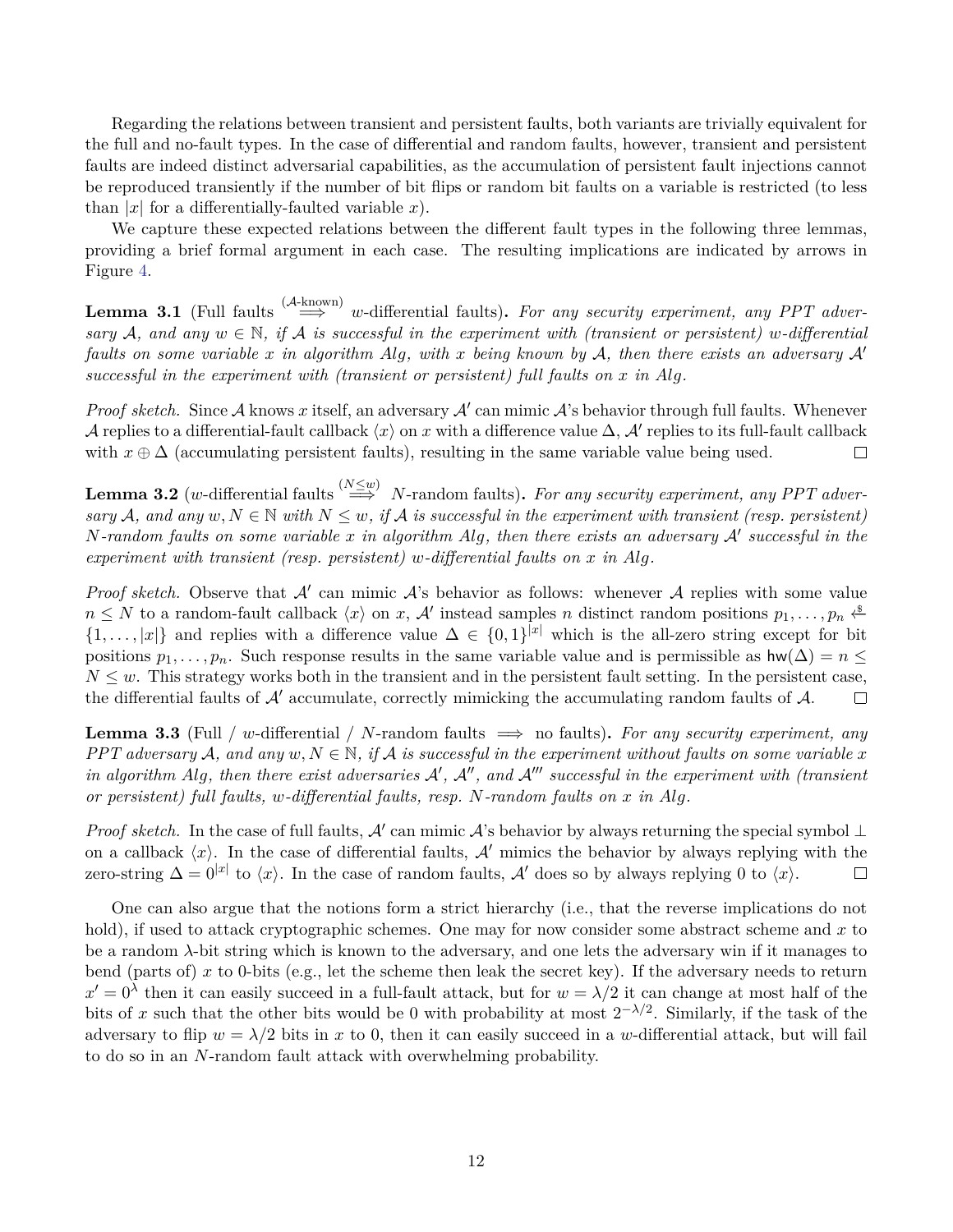## <span id="page-12-2"></span><span id="page-12-0"></span>**4 Fault-Resilient Signatures**

As the first application of our security model extension, we consider fault attacks against signature schemes and study the resilience of different designs against such attacks. We begin by augmenting the classical security notions for existential and strong unforgeability under chosen-message attacks for signatures with our extension to capture fault resilience, as described in Section [3.](#page-8-0) We then study the effects of faults specifically on a de-randomized (deterministic) signature schemes and analyze to which extent the proposed countermeasure to include additional randomness  $[PSS^+18, RP17, ABF^+18, SBB^+18]$  $[PSS^+18, RP17, ABF^+18, SBB^+18]$  $[PSS^+18, RP17, ABF^+18, SBB^+18]$  $[PSS^+18, RP17, ABF^+18, SBB^+18]$  $[PSS^+18, RP17, ABF^+18, SBB^+18]$  $[PSS^+18, RP17, ABF^+18, SBB^+18]$  $[PSS^+18, RP17, ABF^+18, SBB^+18]$  $[PSS^+18, RP17, ABF^+18, SBB^+18]$  provably provides fault resilience.

#### <span id="page-12-1"></span>**4.1 Fault-Resilient Signature Unforgeability**

When augmenting the security notion for classical signature unforgeability, the essential question to answer is: which message–signature pairs did the adversary trivially learn through its signing oracle  $\mathcal{O}_{\text{Sien}}$  while tampering the message input *during* the signing process?

In the classical EUF-CMA security experiment without faults (cf. Figure [1\)](#page-6-3), the adversary  $\mathcal A$  obtains a signature  $\sigma$  on message *m* under secret key *sk*, and the oracle  $\mathcal{O}_{Sign}$  records  $(m, \sigma)$  in the set of oracle signatures *Q*. In the fault-resilience setting, the adversary however is now able to modify the message while the signing process is going on. As the simplest case, imagine  $A$  submitting some message  $m$ to the signing oracle, but then introducing a single-bit fault when the message is read once within the scheme's Sign algorithm, leading to the signature being produced on some  $m' \neq m$ . If the fault-resilient unforgeability experiment simply recorded  $(m, \sigma)$  in the oracle signature list  $Q$ , then  $\mathcal A$  could trivially win against any signature scheme by outputting  $(m', \sigma)$  as its forgery.

The key observation for lifting the classical signature unforgeability experiment to the fault-resilience setting is hence that the list *Q* should record the signature  $\sigma$  together with the *actual* message it was generated on by the signing algorithm. With the adversary being able to potentially fault the message several times during the signing process (depending on the structure of the latter), it at first sight may seem unclear which of the messages in the set  $m_{\text{Sign}}$  of messages accessed during the signing process to record in *Q*. Our definition is based on the idea to include the messages which the signer "assumes to have signed correctly" during the attack, i.e., we restrict ourselves to the subset  $m_{\text{Sign}}^{\text{valid}}$  of messages for which the output signature  $\sigma$  actually verifies under the challenge public key  $pk$  and which are not already included in *Q*. In other words, these are the new messages which the signer may have authenticated in the signing step. If there are two or more such valid messages in  $m_{\text{Sign}}^{\text{valid}}$  then the signer cannot reliably identify the intended message. In this case we declare the adversary to win, captured via a flag clash which is set to true if there are multiple messages in  $m_{\text{Sign}}^{\text{valid}}$  for any request.

The above definition in particular complies with the case that the adversary mounts a regular attack and does not tamper with the messages at all. In this case we would collect all signed messages in *Q*—one for each  $\mathcal{O}_{\text{Sign}}$  query (unless a message repeats and we do not extend  $Q$ )—as in the regular case, but clash would never become true. The fact that we declare the adversary to win if there are two messages in  $m_{\text{Sign}}^{\text{valid}}$  immediately, without requiring the adversary to output the other (faulted) message as a forgery, releases the adversary from having to know the other message. This gives a stronger security guarantee, especially for random faults where bit flips may happen at unknown positions.

Put together, our signature unforgeability experiment adapted to the fault resilience setting allows the adversary to inject faults within the signature generation (as specified by the signature scheme in question). In its list of obtained signatures *Q*, it records the *first* value of the messages *m* used within the signing algorithm for which the generated signature  $\sigma$  verifies under the challenge public key. The augmented security definition for fault-resilient signature unforgeability is as follows; the according security experiment in Figure [5](#page-13-1) highlights the changes from the classical experiment.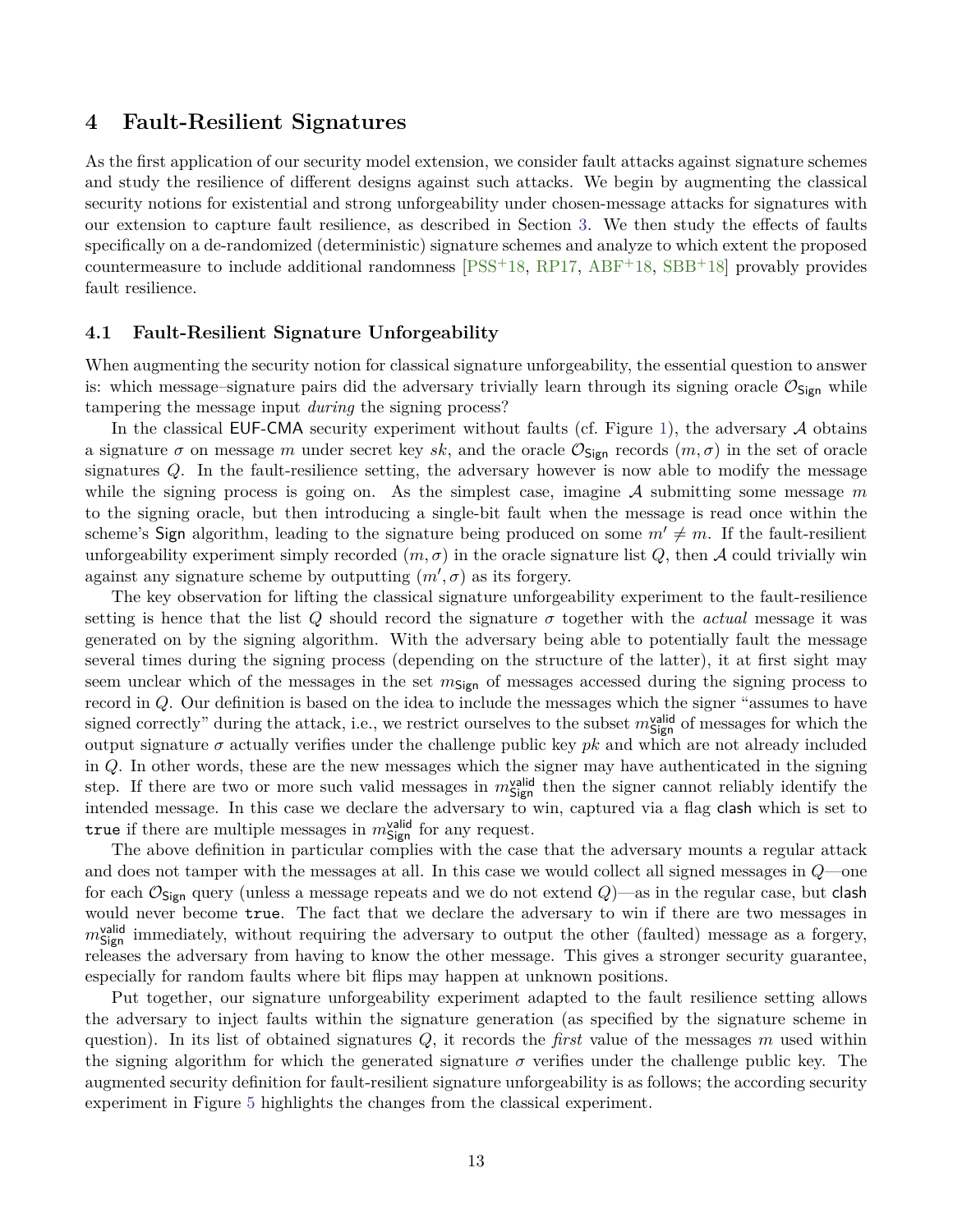```
\mathsf{Expt}_{\mathcal{S},\mathcal{A}}^{\mathsf{frEUE-CMA}}(1^{\lambda}):
 1 (sk, pk) ← KGen(1<sup>\lambda</sup>)
2 Q \leftarrow \emptyset3 clash ← false
 4 \left( m^*, \sigma^* \right) \stackrel{\$}{\leftarrow} \mathcal{A}^{\mathcal{O}_{\mathsf{Sign}}}(1^\lambda, pk)5 return 1 iff clash or
           [(m^*, *) \notin Q]and Verify(pk, m^*, \sigma^*) = 1\mathcal{O}_{\mathsf{Sign}}(m):
                                                                                  1 σ ←−$ Sign(sk, m)
                                                                                   _2 m_{\mathsf{Sign}}^{\mathsf{valid}} \leftarrow \{m' \in m_{\mathsf{Sign}} \mid \mathsf{Verify}(pk, m', \sigma) = 1\}and (m', *) \notin Q_3 if |m_{\mathsf{Sign}}^{\mathsf{valid}}| \geq 2 then \mathsf{clash} \leftarrow \mathtt{true}4 \ Q \leftarrow Q \cup \left\{ (m, \sigma) \mid m \in m_{\mathsf{Sign}}^{\mathsf{valid}} \right\}5 return σ
```
Figure 5: Security experiment for *fault-resilient existential unforgeability under chosen-message attacks* (frEUF-CMA) for signature schemes. We write  $(a, *) \notin Q$  if  $\nexists b$  s.t.  $(a, b) \in Q$ . The lines [2](#page-13-2)[–4](#page-13-3) in  $\mathcal{O}_{\text{Sign}}$  are changed compared to the classical EUF-CMA notion in Figure [1.](#page-6-3) Recall that  $m_{Sign}$  is the set of values the message variable *m* took during the signing process in line [1](#page-13-4) due to fault callbacks.

**Def inition 4.1** (Fault-resilient existential unforgeability of signatures)**.** *Let* S = (KGen*,* Sign*,* Verify) *be a* signature scheme and experiment  $Expt_{S,A}^{f_{\text{FEUF-CMA}}}$  for an adversary A be defined as in Figure [5.](#page-13-1)

*We say that* S *provides* fault-resilient existential unforgeability under chosen-message attacks *(* frEUF-CMA*) if for all PPT adversaries the following advantage function is negligible in the security parameter:*

$$
\mathsf{Adv}_{\mathcal{S},\mathcal{A}}^{\mathsf{frEUF-CMA}}(\lambda) := \Pr\left[\mathsf{Expt}_{\mathcal{S},\mathcal{A}}^{\mathsf{frEUF-CMA}}(1^\lambda) = 1\right].
$$

## <span id="page-13-0"></span>**4.2 De-randomized Signatures Are Not Fault-Resilient**

We now exercise our fault-resilient unforgeability notion to establish that de-randomized schemes are vulnerable to the weakest fault injection attack of random one-bit flips. This in particular confirms the corresponding observations by Poddebniak et al. and others  $[PSS^+18, RP17, ABF^+18, SBB^+18]$  $[PSS^+18, RP17, ABF^+18, SBB^+18]$  $[PSS^+18, RP17, ABF^+18, SBB^+18]$  $[PSS^+18, RP17, ABF^+18, SBB^+18]$  $[PSS^+18, RP17, ABF^+18, SBB^+18]$  $[PSS^+18, RP17, ABF^+18, SBB^+18]$  $[PSS^+18, RP17, ABF^+18, SBB^+18]$  $[PSS^+18, RP17, ABF^+18, SBB^+18]$  in our formalism. To recap, de-randomization here refers to the approach to deterministically extract a permessage random value from the secret signing key and message input, replacing an otherwise needed true random sampling of a per-message nonce. This approach is employed, e.g., in the deterministic variants of the DSA and ECDSA signature schemes [\[Por13\]](#page-28-4) and similarly in a more direct manner in the EdDSA signature scheme  $[BDL+11]$  $[BDL+11]$ . The latter scheme actually uses two pseudorandomly derived sub keys for signing and for nonce generation but this does not invalidate the attack.

We establish our result through the following abstractly de-randomized signature scheme  $S_{\text{dr}}$  generalizing the above approach. The scheme  $S_{dr} = (KGen_{dr}, Sign_{dr}, Verify_{dr})$  de-randomizes a randomized signature scheme  $S = (KGen, Sign, Verify)$ . In order to generate necessary randomness for S's signing algorithm,  $Sign_{dr}$  invokes a cryptographic hash function  $H: \{0,1\}^* \to \{0,1\}^{\geq \lambda}$  (modeled as a random oracle [\[BR93\]](#page-26-5)) on the scheme's secret signing key and the message to be signed. The key generation and verification algorithms KGen<sub>dr</sub> and Verify<sub>dr</sub> are as for the randomized scheme, the modified signing algorithm Sign<sub>dr</sub> is defined as follows:

<span id="page-13-7"></span><span id="page-13-6"></span> $Sign_{dr}(sk, \mu)$ :  $r \leftarrow H(sk,\langle m \rangle)$ 2  $\sigma \leftarrow$  Sign(sk,  $\langle m \rangle; r$ ) <sup>3</sup> return *σ*

In order to capture fault attacks, the definition of  $\text{Sign}_{dr}$  defines the message m to be faultable (indicated through corner brackets  $\llcorner m\llcorner$  on definition and angle brackets  $\langle m \rangle$  on reads).<sup>[5](#page-13-5)</sup>

<span id="page-13-5"></span><sup>5</sup>For completeness, observe that the fault attack described in the following applies also when introducing faults into *r*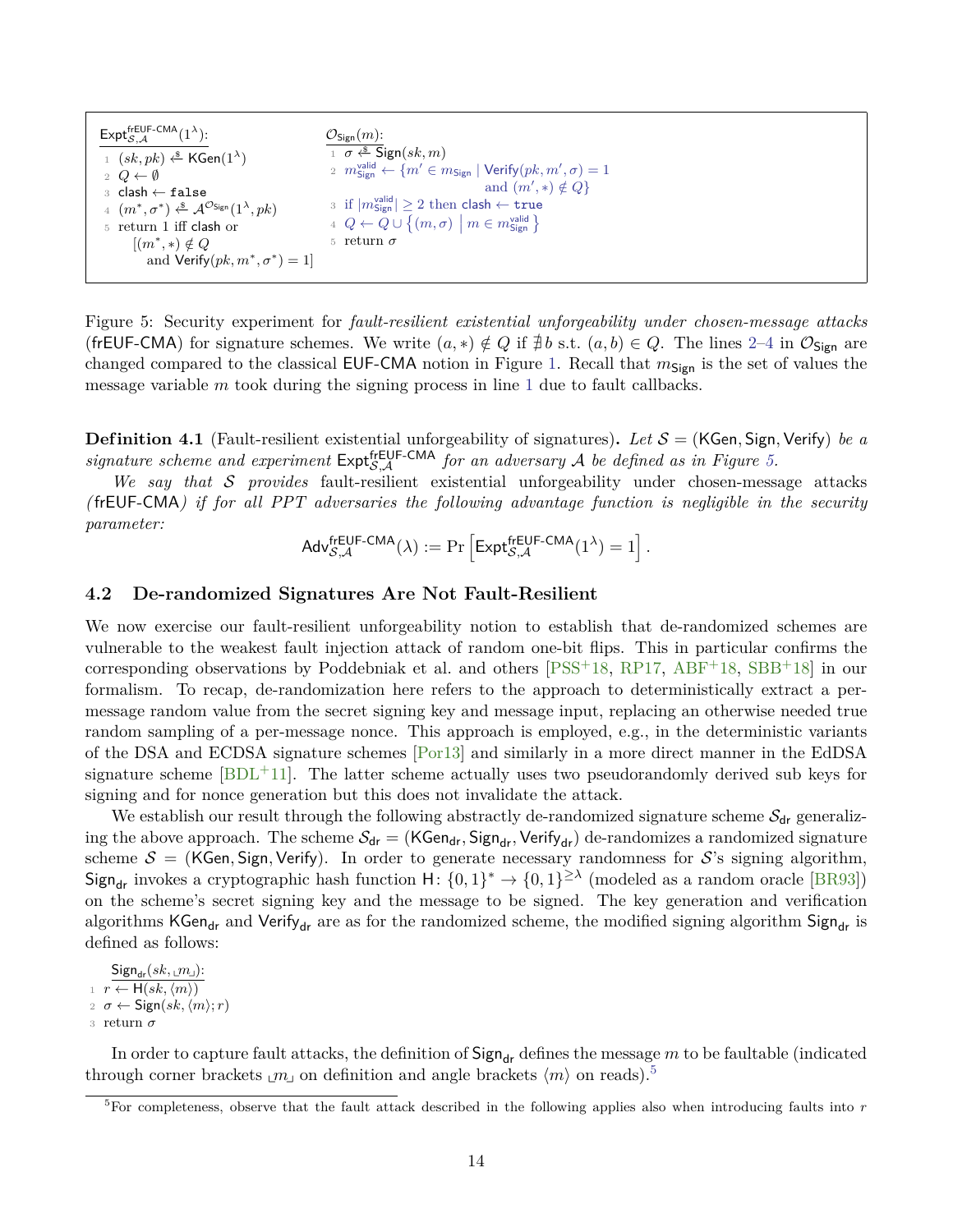<span id="page-14-1"></span>As required by the DSA and ECDSA standards [\[Nat13\]](#page-28-3), the per-message random number (or *nonce*) *r* must be freshly generated for each message to be signed. If not, two signatures  $\sigma_0, \sigma_1$  generated on distinct messages  $m_0 \neq m_1$  using the *same* nonce r enable recovery of the secret signing key *sk* from the two signature equations [\[Vau03\]](#page-29-7). In the de-randomized versions of DSA and ECDSA, and likewise in the deterministic EdDSA scheme, this requirement is aimed to be satisfied through deterministically deriving the random nonce via a hash function from the secret signing key and input message.

However, as observed before  $[PSS+18, RPI7, ABF+18, SBB+18]$  $[PSS+18, RPI7, ABF+18, SBB+18]$  $[PSS+18, RPI7, ABF+18, SBB+18]$  $[PSS+18, RPI7, ABF+18, SBB+18]$  $[PSS+18, RPI7, ABF+18, SBB+18]$  $[PSS+18, RPI7, ABF+18, SBB+18]$ , a fault introduced within the message memory variable *m* between reading *m* for deriving the nonce *r* and reading *m* again for computing the signature (with nonce *r*), recovers the nonce reuse scenario and, with it, a signing key extraction attack. In the following theorem, we formalize this observation in our generalized fault resilience setting. Let us call the underlying randomized signature scheme S *forgeable under nonce repetition* when given two distinct messages  $m_0 \neq m_1$  and two valid corresponding signatures  $\sigma_0$ ,  $\sigma_1$  generated with the same random nonce *r* it is easy to produce an EUF-CMA forgery signature  $\sigma^*$  for some fresh message  $m^* \notin (m_0, m_1)$ . In particular, DSA, ECDSA, and the signing process underlying EdDSA are forgeable under nonce repetition.

**Theorem 4.2.** *Let* S *be a signature scheme forgeable under nonce repetition. Then the de-randomized signature scheme* Sdr = (KGendr*,* Signdr*,* Verifydr) *derived as described above is not* frEUF-CMA*-secure for any type of fault resilience.*

*Proof.* We show that  $S_{dr}$  is not frEUF-CMA-secure under the weakest form of fault attacks, namely (transient or persistent) 1-random faults (i.e.,  $N = 1$ ). This immediately also establishes the result under *N*-random faults with *N >* 1 and, through Lemmas [3.1](#page-11-0) and [3.2,](#page-11-1) under differential and full faults.

The adversary A begins by calling the  $\mathcal{O}_{Sign}$  oracle on message  $m_0 = 0^{\lambda}$ . For the resulting two callbacks  $\langle m \rangle$  on *m* (in lines [1,](#page-13-6) resp. [2,](#page-13-7) of the Sign<sub>dr</sub> algorithm) the adversary returns 0, i.e., introduces no faults. It obtains the resulting signature  $\sigma_0$  (generated using some nonce *r*) which is valid for  $m_0$ .

The adversary then calls  $\mathcal{O}_{Sign}$  on message  $m_0 = 0^{\lambda}$  again, this time returning 0 on the first callback to leave the message unchanged, but 1 on the second callback (line [2](#page-13-7) of  $Sign_{dr}$ ) to flip a message bit at a random position. This call results in a signature  $\sigma_1$  generated using the same nonce r as in the first call which is valid on  $m_1$ , where by  $m_1$  we denote the message value resulting from the single-bit random fault introduced through the second callback.

The adversary finally iterates over  $i \in \{1, \ldots, \lambda\}$  to find the flipped bit position in  $m_1$  (i.e., the single 1-entry in  $m_1$ ) by invoking the Verify<sub>dr</sub> algorithm on an  $\lambda$ -bit message with the *i*-th bit set to 1, together with  $\sigma_1$ . As the underlying signature scheme S is forgeable under nonce repetition and  $m_0 \neq m_1$ , A can now use  $(m_0, \sigma_0)$  and  $(m_1, \sigma_1)$  to produce a valid EUF-CMA signature and win in the frEUF-CMA experiment.  $\Box$ 

We note that similar attacks apply to other deterministic signature schemes such as RSA-FDH [\[BR96\]](#page-26-9), showing that the additional property of uniqueness may not help to overcome fault attacks. If we describe the FDH scheme as a two-stage process  $\mu_1 \leftarrow H(\langle m \rangle), \sigma \leftarrow$  Sign( $sk, \langle h \rangle$ ), then the adversary can compute a hash value *h* <sup>∗</sup> of some message *m*<sup>∗</sup> , then call the signing oracle about some other message *m*, overwriting  $\langle h \rangle$  with *h*<sup>\*</sup> in the signing process to get a signature for *m*<sup>\*</sup>. Even in case of a hash collision *h* = *h*<sup>\*</sup> only *m* would be considered as used up, such that  $\mathcal A$  would win the fault-resistance game. This works for full and differential faults but is unknown to work for random faults.

#### <span id="page-14-0"></span>**4.3 Combining Randomization and De-randomization**

In seeking to overcome security failures due to weak randomness sources, de-randomized signature schemes forgo using any ephemeral randomness in the signing process. As discussed before, fault attacks can

instead of *m*. Due to the usually larger size of *m*, facilitating bit flips in *m* through row-hammer attacks, we focus on faulting *m*, but note that similar results apply for faulting *r*.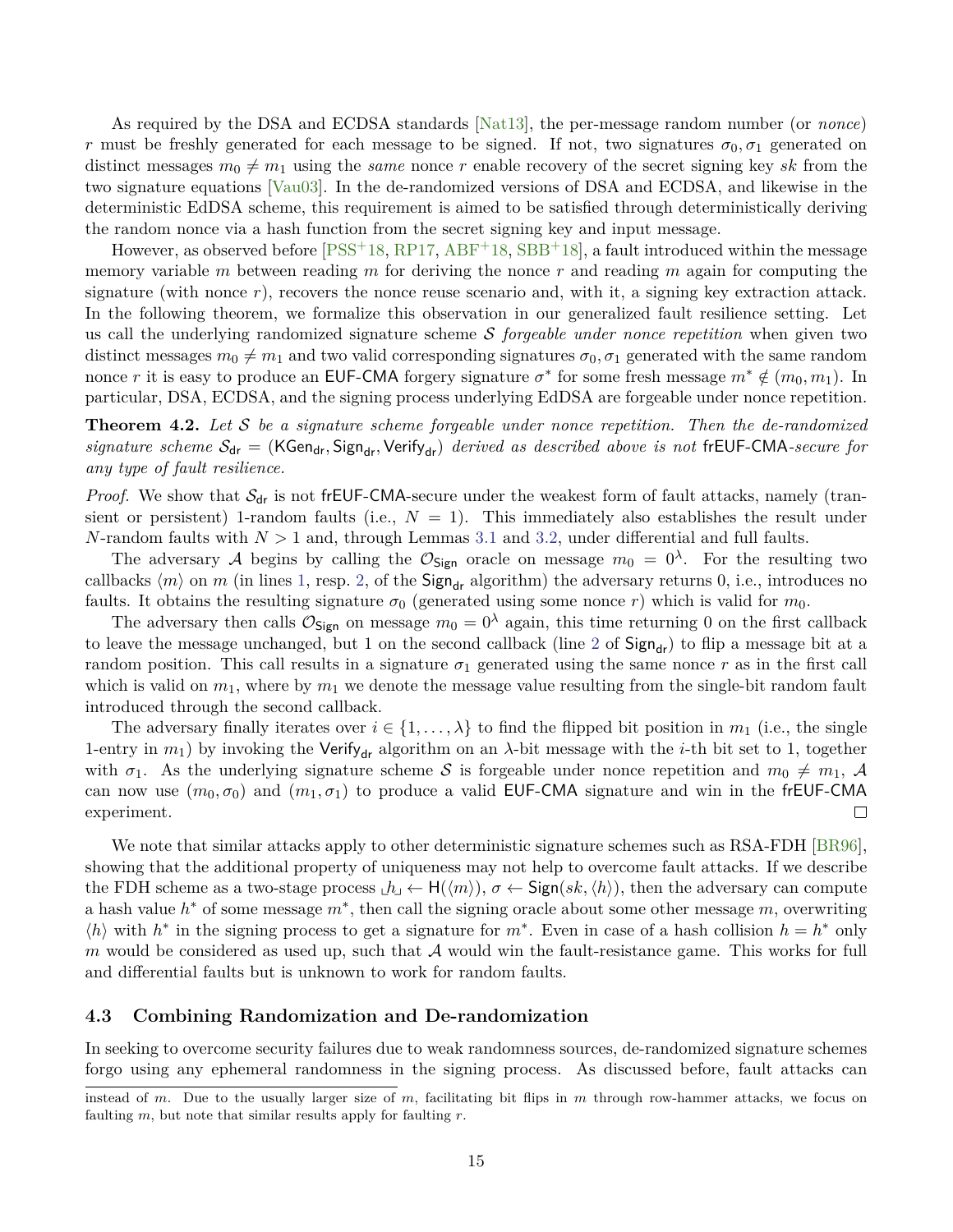<span id="page-15-4"></span>however revive these security failures by introducing nonce repetitions in the signing process. To insulate a signature scheme against both weak randomness and fault attacks—or, viewed differently, the derandomization of a randomized signature scheme against fault attacks—, it is hence advisable to follow an approach that combines ephemeral randomness and de-randomization techniques. The agreed-upon only countermeasure effective against the previously described fault attacks  $[PSS^+18, RPI7, ABF^+18, SBB^+18]$  $[PSS^+18, RPI7, ABF^+18, SBB^+18]$  $[PSS^+18, RPI7, ABF^+18, SBB^+18]$  $[PSS^+18, RPI7, ABF^+18, SBB^+18]$  $[PSS^+18, RPI7, ABF^+18, SBB^+18]$  $[PSS^+18, RPI7, ABF^+18, SBB^+18]$ is to use an additional randomness value in the per-message nonce derivation. This is in support of the XEdDSA signature scheme design [\[Per16\]](#page-28-5) deployed in the Signal protocol [\[Sig\]](#page-29-1) for secure messaging, which combines deterministically generating a per-message nonce with an additional random value in order to derive the randomness used in the signing process.

We capture this combiner approach again through a generalized, abstract signature scheme  $\mathcal{S}_{c}$ . The  $s$ cheme  $\mathcal{S}_c =$  (KGen $_c$ , Sign $_c$ , Verify $_c$ ) is based on a randomized signature scheme  $\mathcal{S} =$  (KGen, Sign, Verify) for which it generates the randomness needed in  $\mathcal{S}$ 's signing algorithm in two steps: First, it samples an ephemeral random value  $r'$  (e.g., in the case of XEdDSA,  $r'$  is sampled as a random 512-bit string). Then,  $r'$ together with the signing key and input message enters a cryptographic hash function  $H: \{0,1\}^* \to \{0,1\}^{\geq \lambda}$ (again modeled as a random oracle) in order to derive the signing randomness  $r$ .<sup>[6](#page-15-0)</sup> Key generation and verification are as for the randomized scheme, the modified signing algorithm  $\text{Sign}_{c}$  is defined as follows:

<span id="page-15-3"></span><span id="page-15-1"></span> $\mathsf{Sign}_{\mathsf{c}}(sk, \llcorner m\lrcorner)$ :  $\lbrack \mathbf{r}^{\prime} \rbrack \overset{\mathbf{\$}}{\leftarrow} \{0,1\}^{\lambda}$ 2 *x*<sub>→</sub> ← **H**(*sk*,  $\langle m \rangle$ ,  $\langle r' \rangle$ ) 3  $\sigma \leftarrow$  Sign( $sk, \langle m \rangle$ ;  $\langle r \rangle$ ) <sup>4</sup> return *σ*

<span id="page-15-2"></span>The definition of  $\textsf{Sign}_{\textsf{c}}$  is accordingly annotated to capture fault attacks. This time, we consider faults not only for message *m* but also in the randomness variables  $r'$  and  $r$ . Note that the  $\text{Sign}_{c}$  algorithm can furthermore be seen to tolerate (transient) faults in the secret signing key *sk* when used in the derivation of randomness through H; yet considering fault attacks on *sk* also in the signing process will require signature schemes secure against related-key attacks [\[BK04,](#page-25-7) [GLM](#page-27-8)+04, [BCM11\]](#page-24-7), whose fault-resilience treatment we leave as an avenue for future work.

We now establish that the combiner countermeasure captured in  $\mathcal{S}_{c}$  indeed provides security against either weak randomness sources or (differential) fault attacks. We do so by showing that the approach lifts EUF-CMA security of the underlying signature scheme to fault-resilient unforgeability frEUF-CMA for  $\mathcal{S}_{c}$ , when H is modeled as a random oracle. Note that the security statement is closely linked to the description of the scheme: We move from a purely functional description of the signature scheme to a high-level procedural representation in which the adversary can now interfere with sub steps. Such an *algorithmic implementation* still treats some steps as atomic (or, monolithic) procedures in which the adversary can only tamper with the input, but not interact with intermediate steps. Examples of such atomic steps are basic operations like assignments but may also refer to cryptographic procedures. For instance,  $\textsf{Sign}_{c}(sk, \llcorner m\lrcorner)$  treats the hashing with H and signing with the original signing algorithm Sign as atomic operations. One can thus view the algorithmic implementation as determining points in executions in which attacks can modify variables.

We make use of our strongest full fault attack type in order to capture that weak randomness samples  $r'$ may be fully controlled by the adversary. Let us stress that this first part of the result—full fault resilience in *r*'—is not meant as establishing resilience against strong faults targeted (only) at *r'*, but really constitutes a baseline result showing that the combiner construction  $S_c$  provides *at least* the security of S even if the added randomness r' is completely flawed. The second part then establishes differential-fault resilience—for any number  $w$  of faulted bits—if  $r'$  is indeed random.

<span id="page-15-0"></span><sup>&</sup>lt;sup>6</sup>Note that we treat the underlying (randomized) signature scheme S as well as the hash function H in a black-box manner both for the positive fault resilience results here, as well as for the generic fault attacks on  $S_{dr}$  before. Of course, studying the fault resilience of specific such constructions is a valuable target on its own, which we leave for future work.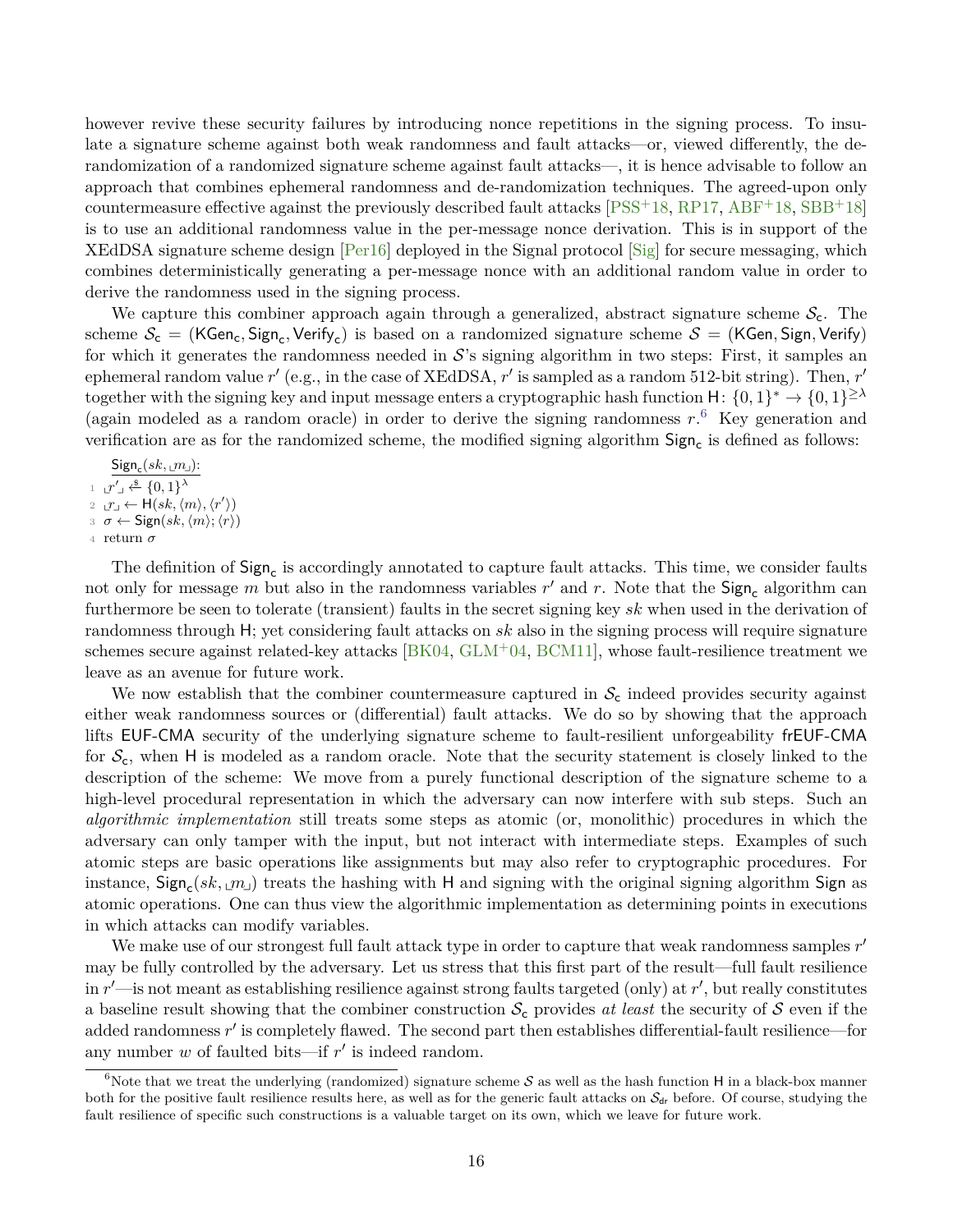<span id="page-16-3"></span>A noteworthy fact in the proof is that it shows we can use the same secret key *sk* for the signing step and the hash evaluation, when assuming H behaves like a random oracle. Usually, the secret key consists of two (possibly pseudorandomly derived) portions, one used for signing and one in the hash evaluation. An example where the key splitting is done is the EdDSA signature algorithm  $[BDL+11]$  $[BDL+11]$ . Our proof, of course, could be adapted to capture this case as well.

<span id="page-16-2"></span>**Theorem 4.3.** *Let* S *be a randomized* EUF-CMA*-secure signature scheme. Then, in the random oracle model, the algorithmic implementation of the combined signature scheme*  $S_c = (KGen_c, Sign_c, Verify_c)$  *given above is*

<span id="page-16-0"></span>a) frEUF-CMA-secure under full faults on variable  $r'$ , with

$$
\mathsf{Adv}_{\mathcal{S}_c,\mathcal{A}}^{\mathsf{frEUF-CMA}}(\lambda) \le \mathsf{Adv}_{\mathcal{S},\mathcal{A}'}^{\mathsf{EUF-CMA}}(\lambda), \quad \text{and}
$$

<span id="page-16-1"></span>*b*) frEUF-CMA-secure under differential faults on variables  $m, r'$ , and  $r,$  with

$$
\mathsf{Adv}^{\mathsf{f}_\mathsf{FCUF\text{-}CMA}}_{\mathcal{S}_\mathsf{c},\mathcal{A}}(\lambda) \leq q_H \cdot q_S \cdot 2^{-\lambda} + \mathsf{Adv}^{\mathsf{EUF\text{-}CMA}}_{\mathcal{S},\mathcal{A}'}(\lambda),
$$

 $f$ or  $A'$  given in the proofs and  $q$ <sup>*H*</sup>,  $q$ <sup>*S*</sup> *denoting the number of queries made to the random oracle and the signing oracle, respectively, by* A*.*

Let us stress again that the theorem refers to the actual algorithmic implementation of  $\text{Sign}_c$ , treating the underlying signature procedure Sign as atomic. There might still be fault attacks on this step if one fleshed out the algorithmic implementation of that signing procedure. But this would depend on the actual scheme and is not captured by our general theorem. Note that the de-randomized solution  $\text{Sign}_{dr}$  in the previous section is indeed insecure even if the underlying scheme is atomic, as long as it breaks under nonce repetitions. In this sense the theorem here confirms that putting the randomness in the hashing helps.

*Proof.* We separately prove the two sub-cases.

Ad [a\).](#page-16-0) The first case models that r' is drawn from a weak randomness source. Here, the full-fault capabilities allow  $A$  to arbitrarily chose any value for  $r'$  through the callback in line [1](#page-15-1) of the  $\text{Sign}_{c}$  algorithm, including repeating r' across different signatures. We will rely on the non-faultable secret key *sk* input to the hash function, unknown to the adversary, to establish that the derived value *r* (per message *m*) is indeed uniformly random as required. Since the message cannot be faulted in the case here, the adversary cannot win due to clash and we do not need to consider this attack option here.

To see the security in this case, we first exclude (by aborting the security experiment) the case that the adversary  $A$  ever queries the random oracle H on an input  $(sk, \cdot, \cdot)$  including the scheme's secret key  $sk$ as the first component. This can reduce  $\mathcal{A}$ 's advantage  $\mathsf{Adv}_{\mathcal{S}_{c},\mathcal{A}}^{\mathsf{f}_r\mathsf{EUF-CMA}}$  by at most the advantage of the following adversary  $A'$  against the EUF-CMA security of  $S$ , which by assumption is negligible.

Adversary  $A'$  simulates  $\textsf{Expt}_{\mathcal{S}_{c},\mathcal{A}}^{\text{fFEUF-CMA}}$  for  $\mathcal{A}$ , using its own signing oracle for computing the signature in line [3](#page-15-2) of  $Sign_c$  as follows. At the outset of the experiment,  $\mathcal{A}'$  initializes an empty list  $\mathcal{L}$ . Whenever Sign is to be invoked on some message *m* and randomness *r* in the simulation, A' first checks if  $(m, r, \sigma) \in \mathcal{L}$ for some  $\sigma$ . If so,  $\mathcal{A}'$  returns  $\sigma$ . Otherwise,  $\mathcal{A}'$  invokes its signing oracle on  $m$  to obtain a signature  $\sigma$ , stores  $(m, r, \sigma)$  in a list  $\mathcal{L}$ , and returns  $\sigma$ . Furthermore, whenever A queries the random oracle H on some value  $(x, \cdot, \cdot)$ , adversary A' checks whether *x* equals the challenge secret key *sk* by computing  $\sigma \leftarrow$  $Sign(x, m^*; r^*)$  for a fresh message and randomness  $m^*$ ,  $r^*$  and checking whether Verify( $pk, m^*, \sigma^*$ ) = 1. If so,  $A'$  outputs  $(m^*, \sigma^*)$  as its forgery and stops. Otherwise, A returns a random value as the answer for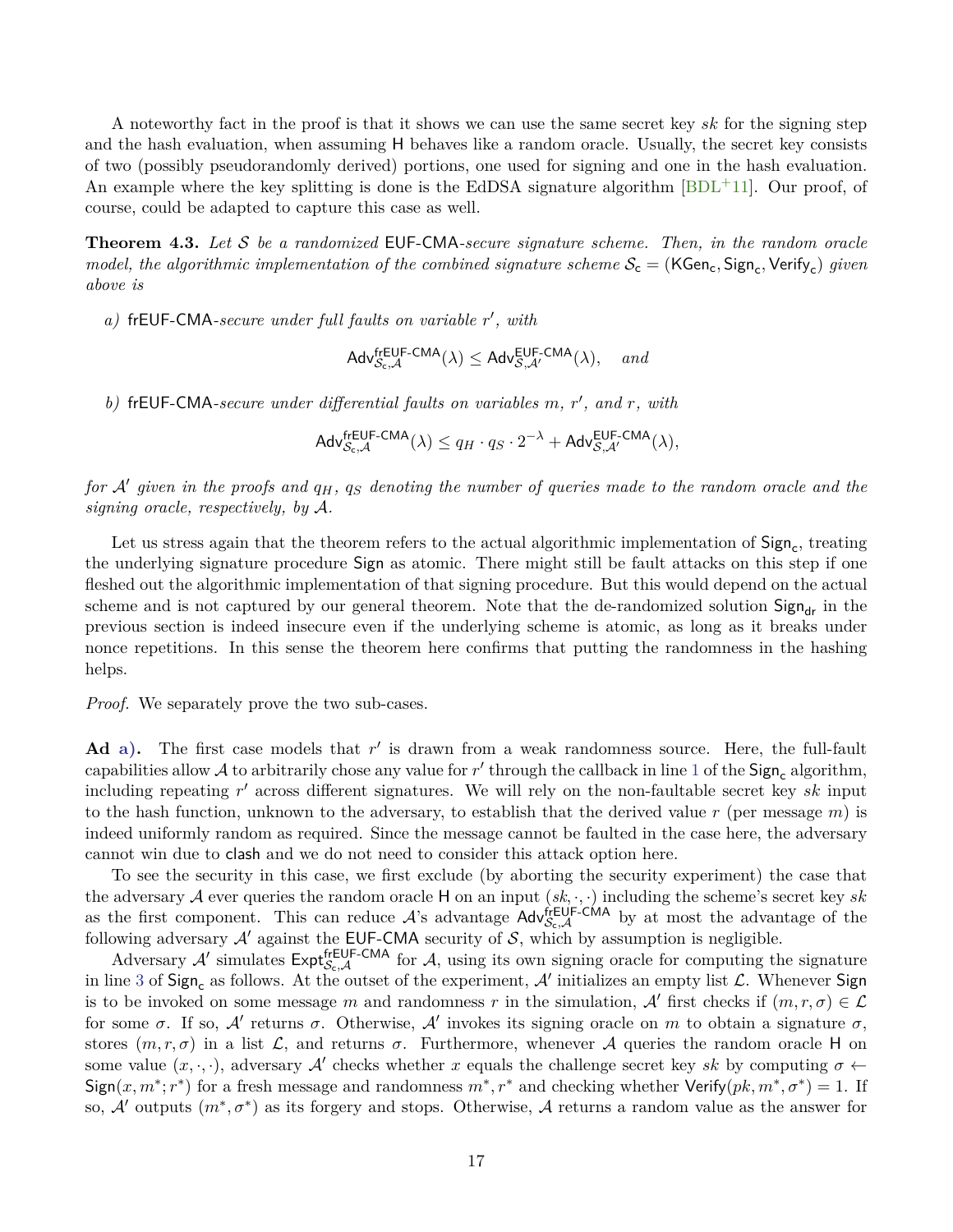the hash query (but obeying consistency across queries). Eventually,  $A'$  outputs the forgery of  $A$  as its own forgery when  $A$  stops.

Whenever  $\mathsf{Expt}_{\mathcal{S}_{c},\mathcal{A}}^{\mathsf{f}_r\mathsf{EUF-CMA}}$  would abort due to A querying *sk* to the random oracle, A' wins in the Expt<sub>S,A'</sub><sup>CUF-CMA</sup> experiment through its valid forgery  $(m^*, \sigma^*)$ . The probability of the first event occurring is hence bounded by the (negligible) advantage of  $\mathcal{A}'$  in the latter experiment.

Otherwise, whenever  $A$  does not query  $sk$  to the random oracle,  $r$  is derived as a uniformly random value per message *m* which is secret to  $A$  in each of its  $\mathcal{O}_{Sign}$  queries. Observe that, by construction,  $Sign_c$  is deterministic when fixing  $r'$  (and thus  $r$ ), which is taken into account in the reduction through  $A'$  keeping the list  $\mathcal L$  of signatures for each  $(m, r)$  pair seen. Adversary  $\mathcal A'$  hence provides a sound simulation of the non-aborting  $\text{Expt}_{\mathcal{S}_c,\mathcal{A}}^{\text{fFLUF-CMA}}$  when implicitly setting r to the internal randomness choice of its signature oracle. As the trial signature computation under candidate secret keys *x* do not involve the signing oracle of  $A'$ , a valid forgery by  $A$  in  $\mathsf{Expt}_{\mathcal{S}_{c},\mathcal{A}}^{\mathsf{f}_r\mathsf{EUF-CMA}}$  also constitutes a valid forgery by  $A'$  in  $\mathsf{Expt}_{\mathcal{S},\mathcal{A}'}^{\mathsf{EUF-CMA}}$ . This again is bounding the advantage of  $\tilde{\mathcal{A}}$  in the former by the (negligible) advantage of  $\mathcal{A}'$  in the latter.

**Ad [b\).](#page-16-1)** The second case models strong differential fault attacks (like rowhammer). This time, the adversary is allowed to inject arbitrary bit flips in the message variable *m* as well as the internal randomness variables  $r'$  and  $r$ . We will rely on the randomness of  $r'$  persisting through bit flips in  $r'$ , the random oracle derivation, and the resulting *r* to establish that the derived value *r* is still uniformly random.

Consider the reduction  $\mathcal{A}'$  of a successful  $\mathcal{A}$  in Expt<sup>frEUF-CMA</sup> to the EUF-CMA security of  $\mathcal{S}$ , which simulates  $\textsf{Exptf}_{\mathcal{S}_c,\mathcal{A}}^{\textsf{fFUF-CMA}}$  by simply invoking its own  $\mathcal{O}_{\textsf{Sign}}$  oracle to compute the signature in line [3](#page-15-2) of  $\textsf{Sign}_c$ . When A outputs its forgery,  $\mathcal{A}'$  outputs the same forgery in its experiment  $\text{Expt}_{\mathcal{S},\mathcal{A}'}^{\text{EUF-CMA}}$ .

We need to argue that the simulation provided to  $A$  is sound. In particular, this requires that the potentially faulted values  $r$  used to invoke the signing oracle  $\mathcal{O}_{Sign}$  are indeed uniformly random and secret to the adversary for each call as required for the EUF-CMA security of  $S$ . To this end, let us trace the randomness used by  $\mathcal{A}'$  in any invocation of  $Sign_c$ , originating from sampling  $r'$  to submitting (faulted) value r to the  $\mathcal{O}_{\mathsf{Sign}}$  oracle.

- In line [1](#page-15-1) of  $Sign_c$ , the value  $r'$  is sampled uniformly at random (and hidden from  $\mathcal{A}$ ).
- In line [2,](#page-15-3) A is first invoked through the callback  $\langle r' \rangle$  on  $r'$  and returns some difference value  $\Delta_0$ . The callback returns the value  $r'_{\Delta_0} = r' \oplus \Delta_0$  to be used in the hash function computation, which is still uniformly random distributed and unknown to  $A$  as  $r'$  was.

Since H is a random oracle, the resulting value *r* is again uniformly random. Furthermore, the probability that A guesses  $r'_{\Delta_0}$  in a query to the random oracle H is at most  $2^{-\lambda}$ , so r remains unknown to  $A$  with all but negligible probability over all random oracle queries. Note that we do not rely on the secrecy (nor integrity) of  $sk$  in this step since the unknown  $r'_{\Delta_0}$  acts as an ephemeral key here.

• In line [3,](#page-15-2) A may again inject a differential fault  $\Delta_1$ , this time on *r*. For the same reason as above, the resulting value  $r_{\Delta_1} = r \oplus \Delta_1$  stays uniformly distributed and unknown to A.

Using the faulted value  $r_{\Delta_1}$  of  $r$  as the input to the  $\mathcal{O}_{Sign}$  oracle by  $\mathcal{A}'$  is hence sound. Thus, if  $\mathcal{A}$  wins in the original attack, either via a forgery or via a clash, then this also holds in the simulated attack with the (randomized) signing algorithm. For forgeries of fresh messages, the (negligible) advantage of  $A'$  against the EUF-CMA of S bounds the frEUF-CMA advantage of A against  $S_c$ , as desired.

Finally, we have to account for  $A$  winning through a potential clash during the (now probabilistic) signing step. In each query there are at most two messages appearing during the signing process, the first one  $m^{(1)}$  in the computation of  $r \to H(sk,\langle m \rangle,\langle r' \rangle)$  in Line [2,](#page-15-3) the second one  $m^{(2)}$  in the computation of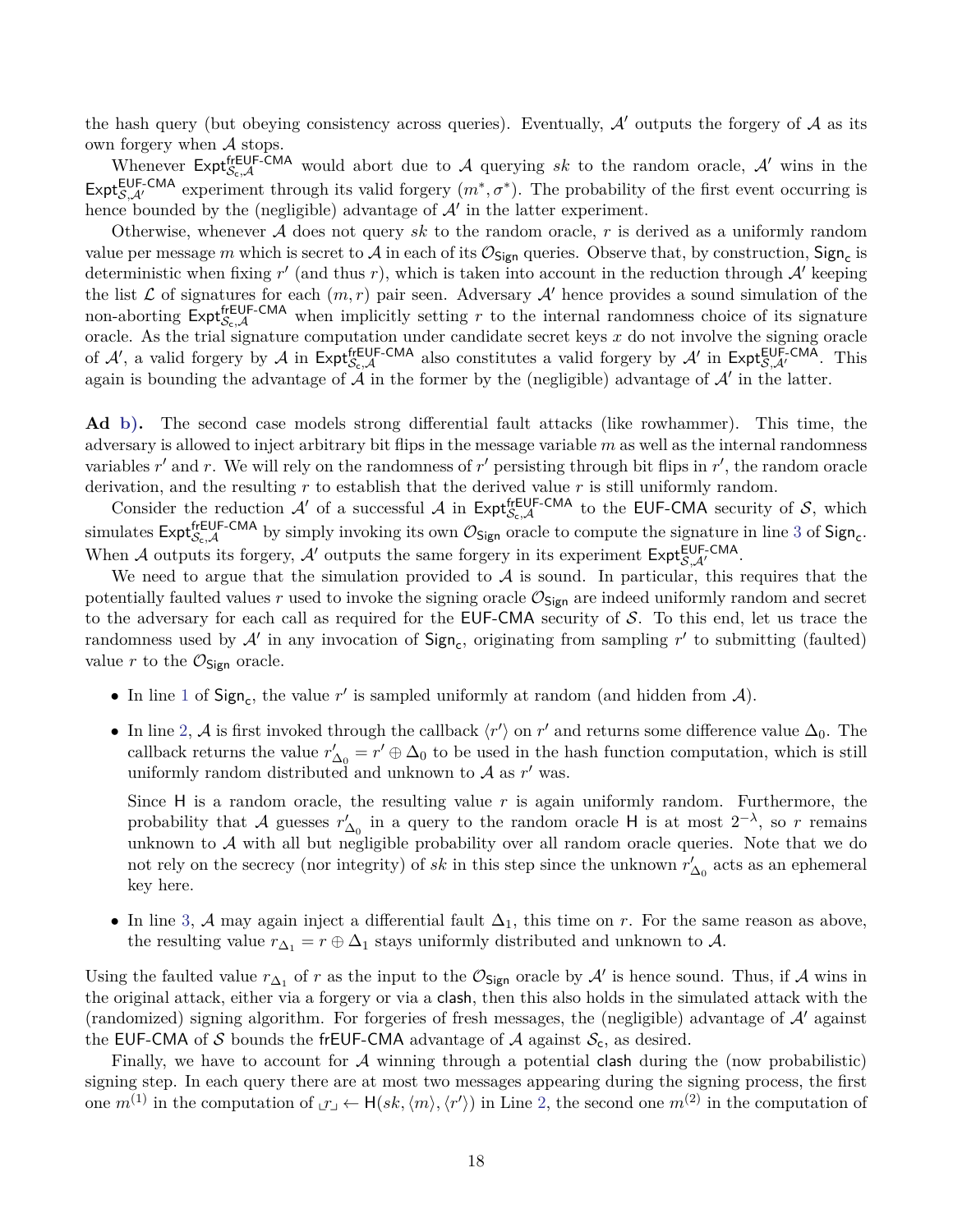<span id="page-18-4"></span> $\sigma \leftarrow$  Sign(sk,  $\langle m \rangle$ ;  $\langle r \rangle$ ) in Line [3.](#page-15-2) The second one certainly verifies with  $\sigma$  under the public key. Now, if A triggers a clash, both messages must be included in the set  $m_{\text{Sign}}^{\text{valid}}$ . This means that the first message  $m^{(1)}$ , too, needs to verify, be different from the second one, and must not have been included in *Q* by any prior  $\mathcal{O}_{\mathsf{Sign}}$  query. Hence, when detecting a clash,  $\mathcal{A}'$  can immediately output  $m^{(1)}$  together with  $\sigma$  as its own forgery. That forgery is valid, as  $m^{(1)}$  was never asked to the signing oracle of  $A'$  before. Hence, the probability for this attack option of A to succeed can also be bounded by the EUF-CMA security of S.  $\Box$ 

#### <span id="page-18-0"></span>**4.3.1 An XOR Variant**

For completeness, let us note that a variant of the combiner scheme  $S_c$  above that merges the additional randomness via an XOR instead of including it under the hash function evaluation achieves similar security results. More precisely, such a variant  $S_{\oplus} = (\mathsf{KGen}_{\oplus}, \mathsf{Sign}_{\oplus}, \mathsf{Verify}_{\oplus})$  is defined as the  $S_{\mathsf{c}}$  scheme (for a hash function H with output length  $\ell(\lambda)$ , except for Sign<sub>⊕</sub> operating as follows:

<span id="page-18-3"></span> $Sign_{\oplus}(sk, \mu)$ : <sup>1</sup> x*r*0y ←− { \$ 0*,* 1} *`*(*λ*) 2 *r*<sub>1</sub> ← **H**(*sk*,  $\langle m \rangle$ ) 3  $r_1 \leftarrow \langle r_0 \rangle \oplus \langle r_1 \rangle$  $4 \sigma \leftarrow$  Sign(*sk*,  $\langle m \rangle$ ;  $\langle r \rangle$ ) <sup>5</sup> return *σ*

Following the proof arguments for Theorem [4.3,](#page-16-2) uniform randomness and secrecy from  $A$  of either value  $r_0$  or  $r_1$  propagates through the XOR operation in line [3](#page-18-3) of Sign<sub>⊕</sub>, even under differential fault attacks. Hence, the  $S_{\oplus}$  variant achieves the same security guarantees as described in Theorem [4.3](#page-16-2) for  $S_{\rm c}$ .

## <span id="page-18-1"></span>**5 Fault-Resilient Authenticated Encryption**

We now turn to studying the effects of fault attacks on authenticated encryption schemes and how to enable fault resilience in this setting. In an effort to obviate the need for strong randomness in the encryption process, the understanding of modern authenticated encryption switched to a nonce-based syntax, in which a non-repeating nonce value enters encryption in replacement of fresh per-message randomness. Regularly, authenticated encryption schemes then indeed rely on the nonce not to repeat and generally do not uphold any security guarantees if this condition is violated. A prominent example is the widely adopted Galois/Counter mode (GCM) [\[Dwo07\]](#page-26-10), combined, e.g., with the AES block cipher. While being secure as an authenticated encryption scheme [\[MV04\]](#page-28-11), authentication guarantees are immediately lost in case of nonce repetitions [\[Jou06\]](#page-27-10).

A strengthened security notion introduced by Rogaway and Shrimpton [\[RS06\]](#page-28-9) augments authenticatedencryption security with resistance against *nonce misuse*: it demands that security is upheld even if nonces repeat, such that an adversary may only learn when a full triple (*N, A, m*) of nonce, associated data, and message is repeated, but ciphertexts otherwise look random. Our basic security definitions for authenticated encryption in Definition [2.4](#page-7-2) capture nonce-misuse resistance when the adversary is allowed to repeat nonces.Since its introduction, nonce-misuse resistance has become a design target for authenticated encryption schemes, put forth, e.g., in the CAESAR competition for authenticated encryption ciphers [\[CAE\]](#page-26-11).

#### <span id="page-18-2"></span>**5.1 Fault-Resilient Security of Authenticated Encryption**

In order to study the effects of fault attacks on authenticated encryption schemes based on our generic model, we first lift the security notions for authenticated encryption (cf. Definition [2.4\)](#page-7-2) to the fault resilience setting. We focus on faults in the encryption process here, as it is encryption where different variants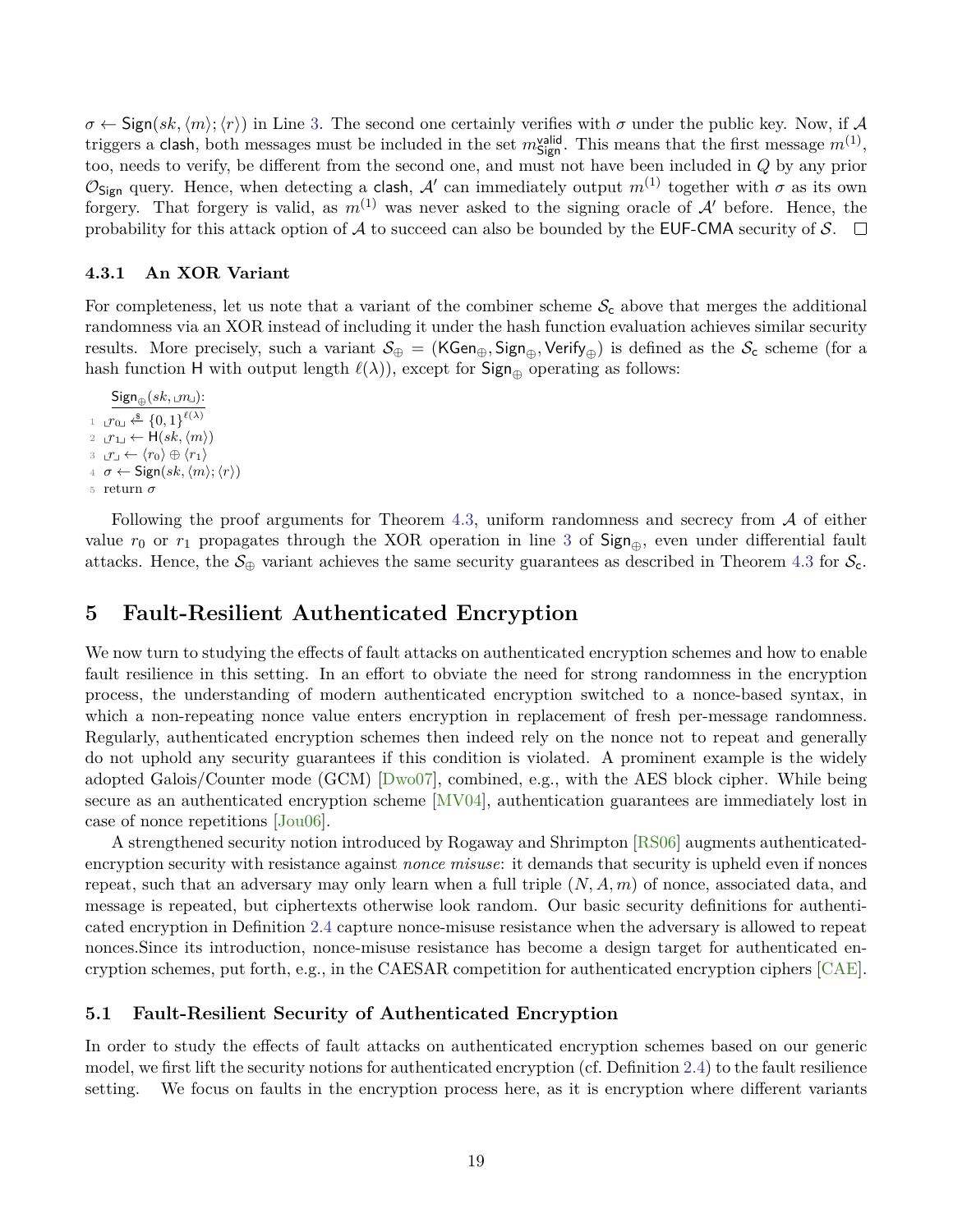<span id="page-19-3"></span><span id="page-19-2"></span><span id="page-19-0"></span>

| Expt <sup>f_rAE-S,b</sup> (1^) |                                                                 |                                                 |                                                                          |   |                                                                                                   |   |                                                                        |
|--------------------------------|-----------------------------------------------------------------|-------------------------------------------------|--------------------------------------------------------------------------|---|---------------------------------------------------------------------------------------------------|---|------------------------------------------------------------------------|
| 1                              | $K \stackrel{\ast}{\leftarrow} \text{KGen}(1^{\lambda})$        | $\text{Expt}_{AE,A}^{f_rAE-for,b}(1^{\lambda})$ |                                                                          |   |                                                                                                   |   |                                                                        |
| 2                              | $Q \leftarrow \emptyset$                                        | 3                                               | $\text{clash} \leftarrow \text{false}$                                   |   |                                                                                                   |   |                                                                        |
| 3                              | $\text{clash} \leftarrow \text{false}$                          | 3                                               | $\text{clash} \leftarrow \text{false}$                                   |   |                                                                                                   |   |                                                                        |
| 4                              | $b' \stackrel{\ast}{\leftarrow} \text{ACGen}(1^{\lambda})$      | 5                                               | $\text{if } \text{clash}$ then $b' \leftarrow b$                         | 6 | $\text{return } b'$                                                                               |   |                                                                        |
| 6                              | return $b'$                                                     | 7                                               | $\text{if } \text{else } \text{if } \text{clash}$ then $b' \leftarrow b$ | 8 | $\text{if } \text{clash}$ then $b' \leftarrow b$                                                  |   |                                                                        |
| 7                              | $\text{c}_1 \stackrel{\ast}{\leftarrow} \{0,1\}^{ \text{c}_0 }$ | 8                                               | $\text{c} \stackrel{\ast}{\leftarrow} \text{Enc}(K, N, A, m)$            | 9 | $N A_{\text{Enc}}^{\text{valid}} \leftarrow \{ (N', A') \in N_{\text{Enc}} \times A_{\text{Enc}}$ | 9 | $N A_{\text{Enc}}^{\text{valid}} \leftarrow \{ (N', A', c) \neq \perp$ |
| 10                             | if $ NA_{\text{Enc}}^{\text{valid}}  \geq 2$ then               | 11                                              | $\text{clash} \leftarrow \text{true}$                                    |   |                                                                                                   |   |                                                                        |
| 12                             | $Q \leftarrow Q \cup \{ (N', A', c_b) \$                        |                                                 |                                                                          |   |                                                                                                   |   |                                                                        |

<span id="page-19-1"></span>Figure 6: Security experiments for *fault-resilient* authenticated encryption schemes. Lines  $9-12$  $9-12$  in  $\mathcal{O}_{\text{Enc}}$ are changed compared to the classical notions in Figure [2;](#page-7-1) the definition of  $\mathcal{O}_{\text{Dec}}$  in both experiments is as for the classical notions in Figure [2.](#page-7-1) Recall that  $N_{\text{Enc}}$  and  $A_{\text{Enc}}$  are the set of values the nonce, resp. AD, variable *N*, resp. *A*, took during the encryption process in line [8](#page-19-2) due to fault callbacks.

for avoiding ephemeral randomness and nonce glitches are implemented. Our notions can however be extended to also consider faults attacks on the decryption process.

As the major change from regular security definitions, we need to define how to rule out trivial queries decrypting the response of an encryption query. We do so analogously to the signature setting described in Section [4.1,](#page-12-1) namely by considering, through a list  $NA_{\text{Enc}}^{\text{valid}}$ , the new combinations of  $(N, A, c)$  which decrypt successfully, taking candidate values for *N* and *A* from  $N_{\text{Enc}}$ , resp.  $A_{\text{Enc}}$ , the lists of values taken by *N*, resp. *A*, within Enc. Intuitively, these are the new tuples which the encryption algorithm can be considered to have produced. If there is just one such combination this gets added to *Q* as the single resulting challenge ciphertext to be prohibited for the decryption oracle. If there are however multiple combinations, we declare the adversary to win by setting the clash flag. One can think of this saying that the adversary has managed to produce multiple (valid) encryption tuples from a single, faulted encryption call. We again then declare the adversary to win immediately.

We again consider both randomness and real-or-random indistinguishability under fault attacks, with the latter being weaker than the former.

**Definition 5.1** (Fault-resilient security of authenticated encryption). Let  $A\mathcal{E} =$  (KGen, Enc, Dec) *be an* authenticated encryption scheme and experiments  $\text{Expt}_{\mathcal{A}\mathcal{E},\mathcal{A}}^{\text{frAE-$},b}$  and  $\text{Expt}_{\mathcal{A}\mathcal{E},\mathcal{A}}^{\text{frAE-}{\text{for}},b}$  for an adversary A and a *bit b be defined as in Figure [6.](#page-19-3)* We restrict A to ask any query  $(N, A, m)$  to  $\mathcal{O}_{\text{Enc}}$  at most once.

*We say that* AE *is* AE-\$-secure with fault resilience*, resp.* AE-ror-secure with fault resilience*, if for all PPT adversaries and* AE-SEC = AE-\$*, resp.* AE-SEC = AE-ror*, the following advantage function is negligible in the security parameter:*

$$
\mathsf{Adv}_{\mathcal{AE},\mathcal{A}}^{\mathsf{frAE-SEC}}:=\big|\Pr\Big[\mathsf{Expt}_{\mathcal{AE},\mathcal{A}}^{\mathsf{frAE-SEC},0}(1^\lambda)=1\Big]-\Pr\Big[\mathsf{Expt}_{\mathcal{AE},\mathcal{A}}^{\mathsf{frAE-SEC},1}(1^\lambda)=1\Big]\,\big|.
$$

*When* A never repeats the nonce value N between any two  $\mathcal{O}_{\text{Enc}}$  calls, we call it nonce-respecting; otherwise *we say the scheme is* nonce-misuse resistant*.*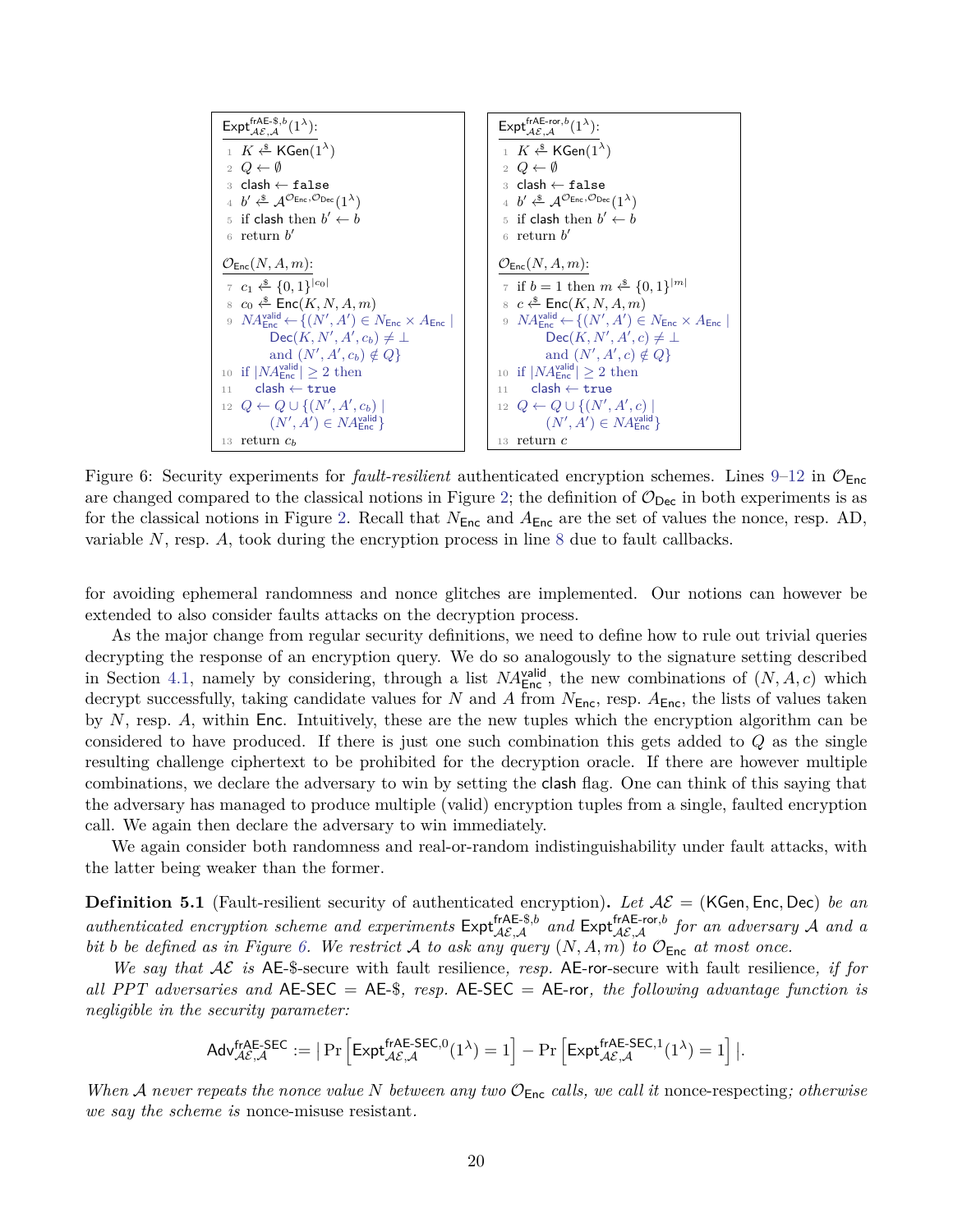<span id="page-20-3"></span><span id="page-20-1"></span>

| KGen <sub>SIV</sub> $(1^{\lambda})$ :                                                                           | $Dec_{SIV}(K, N, A, c):$                      |
|-----------------------------------------------------------------------------------------------------------------|-----------------------------------------------|
| $K_1, K_2 \xleftarrow{\$} \{0,1\}^{\lambda}$                                                                    | $1 (K_1, K_2) \leftarrow K$                   |
| 2 return $K = (K_1, K_2)$                                                                                       | 2 $(IV, c') \leftarrow c$                     |
|                                                                                                                 | $m \leftarrow \textsf{Dec}(K_2, c'; IV)$      |
| $\mathsf{Enc}_{\mathsf{SIV}}(K,\llcorner N\lrcorner,\llcorner A\lrcorner,\llcorner m\lrcorner)$ :               | 4 $IV' \leftarrow \text{PRF}(K_1, (N, A, m))$ |
| $1 (K_1, K_2) \leftarrow K$                                                                                     | 5 if $IV = IV'$ then                          |
| 2 $\downarrow IV \rightarrow \text{PRF}(K_1, \langle \langle N \rangle, \langle A \rangle, \langle m \rangle))$ | return $m$                                    |
| $s \ c' \leftarrow \mathsf{Enc}(K_2, \langle m \rangle; \langle IV \rangle)$                                    | 7 else                                        |
| 4 return $c = (IV, c')$                                                                                         | return $\perp$<br>8                           |

<span id="page-20-2"></span>Figure 7: The synthetic initialization vector (SIV) mode of operation based on a pseudorandom function PRF and an IV-based encryption scheme  $\mathcal{E}$ .

#### <span id="page-20-0"></span>**5.2 SIV Is Not Fault-Resilient**

As an example for a nonce-misuse resistant authenticated encryption scheme, we will study the SIV (for "synthetic initialization vector") mode of operation introduced by Rogaway and Shrimpton [\[RS06\]](#page-28-9). It achieves classical, misuse-resistant randomness indistinguishability AE-\$ by combining a pseudorandom function and an IND\$-CPA-secure IV-based encryption scheme [\[RS06\]](#page-28-9). SIV was also considered for generic composition in a work together with Namprempre [\[NRS14\]](#page-28-10) and optimized through combination with GCM by Gueron and Lindell [\[GL15\]](#page-27-11).

SIV is defined as in Figure [7](#page-20-1) based on a pseudorandom function PRF:  $\{0,1\}^{\lambda} \times \{0,1\}^* \to \{0,1\}^{\lambda}$  and a conventional IV-based encryption scheme  $\mathcal{E} = (KGen, Enc, Dec)$  with initialization vectors from  $\{0, 1\}^{\lambda}$ . We write the IV-based encryption algorithm Enc as  $c \leftarrow \text{Enc}(K, m; IV)$  for encrypting a message m under key *K* and initialization vector *IV* into a ciphertext *c*. Analogously, we write IV-based decryption as  $m \leftarrow \text{Dec}(K, c; IV)$  for decrypting a ciphertext *c* under key K and initialization vector IV into a message *m*.

In our definition of SIV, we consider potential fault attacks on the nonce *N*, associated data *A*, message *m*, and synthetic initialization vector *IV* within the encryption algorithm (cf. the according annotation in Figure [7\)](#page-20-1). Our following result shows that SIV does not achieve fault-resilient security, even in the weaker AE-ror sense. More specifically, assuming pseudorandomness of the deployed PRF, AE-ror security of SIV breaks under (transient or persistent) single-bit random faults (i.e., the weakest form of fault attacks in our model) on either of the adversarially-provided values *N*, *A*, or *m* for encryption. As for AE-\$ security, it is easy to see that faults can induce collisions in the *IV* computation, which then are easy to distinguish from randomly sampled values.

**Theorem 5.2.** *Let* PRF *be a pseudorandom function. Then the SIV authenticated encryption mode*  $AE_{SIV} = (KGeng<sub>IV</sub>, Enc<sub>SIV</sub>, Dec<sub>SIV</sub>)$  *from Figure*  $\gamma$  *is not* frAE-ror-secure against any type of faults on the *encryption inputs N, A, and m.*

*Proof.* We show insecurity against the weakest type of (transient or persistent) 1-random faults in the nonce input *N*. Insecurity under stronger fault attacks follows by implication, and the cases for associated data *A* and message *m* are analogous.

First of all, it is convenient to replace the pseudorandom function PRF deployed in  $\mathcal{AE}_{SIV}$  in  $\mathsf{Expt}^{\mathsf{f}_f\mathsf{AE}=\mathsf{ror},b}_{\mathcal{AE}_{SIV},\mathcal{A}}$ by a truly random function. The advantage difference of any adversary  $A$  introduced by this step can be upper bounded by the advantage in breaking the pseudorandomness of PRF.

Now, consider an adversary  $A$  that first queries  $\mathcal{O}_{\text{Enc}}$  on zero-valued nonce, associated data, and message  $(N_0, A, m) = (0^{\lambda}, 0^{\lambda}, 0^{\lambda})$ . When queried for the faulting callback  $\langle N \rangle$  in line [2,](#page-20-2) then A replies with 0 (no fault). It hence obtains a ciphertext output  $c_0 = (IV_0, c'_0)$  which consists of the outputs of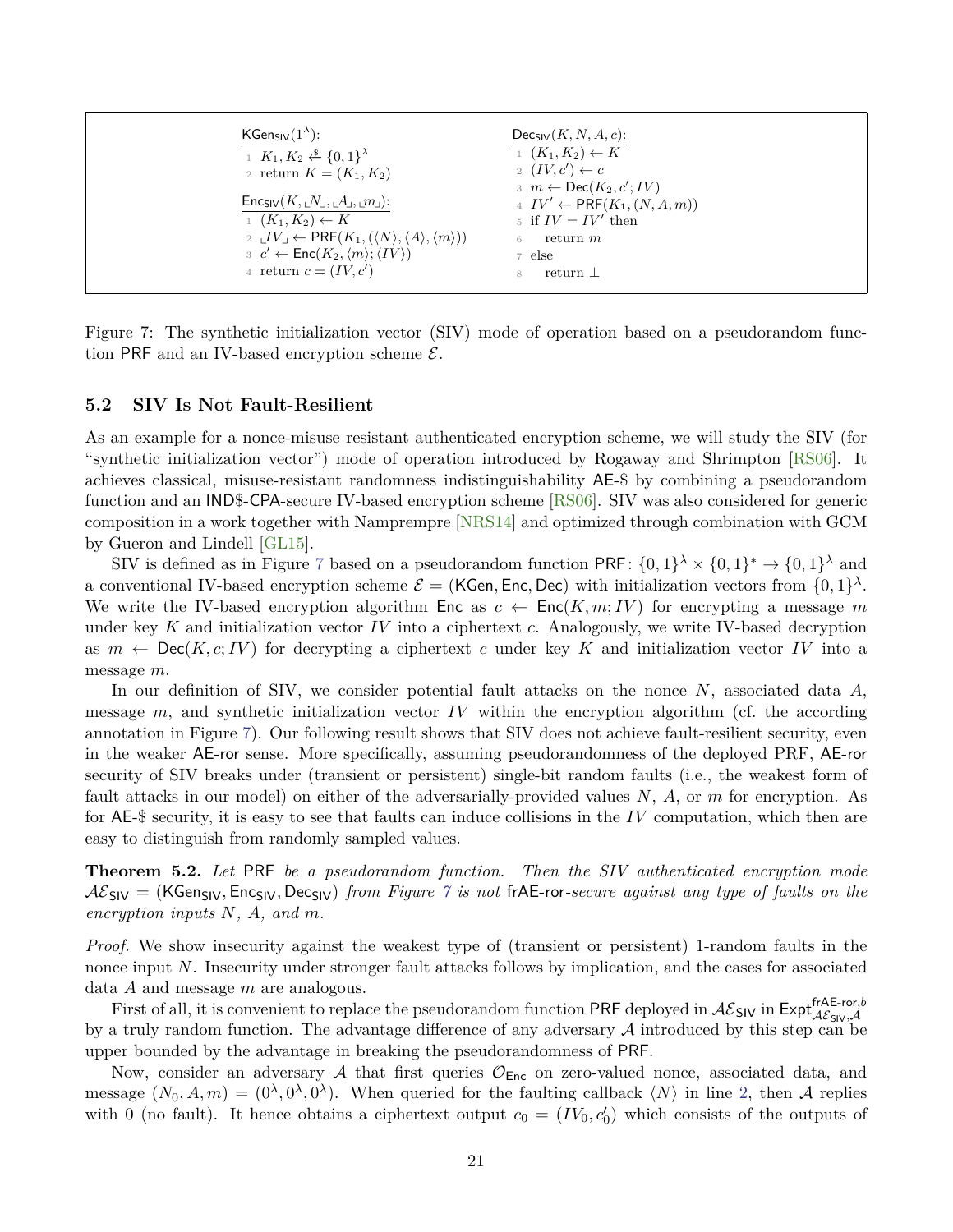<span id="page-21-4"></span><span id="page-21-1"></span>

| KGen <sub>SIV\$</sub> $(1^{\lambda})$ :                                                                                  | $Dec_{SIVS}(K, N, A, c):$                                                                               |
|--------------------------------------------------------------------------------------------------------------------------|---------------------------------------------------------------------------------------------------------|
| $K_1, K_2 \xleftarrow{\$} \{0,1\}^{\lambda}$                                                                             | $1 (K_1, K_2) \leftarrow K$                                                                             |
| 2 return $K = (K_1, K_2)$                                                                                                | 2 $(IV, c') \leftarrow c$                                                                               |
| $\mathsf{Enc}_{\mathsf{SIVS}}(K,\llcorner N\lrcorner,\llcorner A\lrcorner,\llcorner m\lrcorner)$ :                       | $\exists r    m \leftarrow \text{Dec}(K_2, c'; IV)$<br>4 $IV' \leftarrow \text{PRF}(K_1, (N, A, m, r))$ |
| $1 (K_1, K_2) \leftarrow K$                                                                                              | 5 if $IV = IV'$ then                                                                                    |
| 2 $r_1 \xleftarrow{\$} \{0,1\}^{\lambda}$                                                                                | return $m$<br>6                                                                                         |
| $\exists$ $IV \rightarrow \text{PRF}(K_1, (\langle N \rangle, \langle A \rangle, \langle m \rangle, \langle r \rangle))$ | 7 else                                                                                                  |
| $\alpha' \leftarrow \mathsf{Enc}(K_2, \langle r \rangle    \langle m \rangle; \langle IV \rangle)$                       | 8<br>return $\perp$                                                                                     |
| 5 return $c = (IV, c')$                                                                                                  |                                                                                                         |

<span id="page-21-3"></span><span id="page-21-2"></span>Figure 8: The randomness-augmented synthetic initialization vector mode SIV\$ based on a pseudorandom function PRF and an IV-based encryption scheme  $\mathcal{E}$ .

the now random function PRF and of the encryption scheme on either the real message  $m$  if  $b = 0$ , i.e.,  $IV_0 = \text{PRF}(K_1, (0^{\lambda}, 0^{\lambda}, 0^{\lambda}))$  and  $c'_0 = \text{Enc}(K_2, 0^{\lambda}; IV_0)$ , or the outputs on a random message  $m' \triangleq \{0, 1\}^{\lambda}$ if  $b = 1$ , i.e.,  $IV_0 = \text{PRF}(K_1, (0^{\lambda}, 0^{\lambda}, m'))$  and  $c'_0 = \text{Enc}(K_2, m'; IV_0)$ .

As the second step,  $A$  queries  $\mathcal{O}_{Enc}$  on a nonce with one leading 1-bit, and zero-valued associated data and message  $(N_1, A, m) = (10^{\lambda-1}, 0^{\lambda}, 0^{\lambda})$ . In response to the callback  $\langle N \rangle$ , A now replies with 1, which leads to one random bit being flipped in  $N_1$  resulting in some value  $N'_1$ . The resulting ciphertext  $c_1$  $(V_1, c'_1)$  is thus computed on  $(N'_1, A, m)$  if  $b = 0$ , or on  $(N'_1, A, m'')$  for some random  $m'' \stackrel{\$}{\leftarrow} \{0, 1\}^{\lambda}$  if  $b = 1$ .

The adversary A finally checks if  $IV_0 = IV_1$  and outputs 0 if this is the case, otherwise 1. If indeed  $b = 0$ , then with (non-negligible) probability  $1/\lambda$  the first bit of  $N_1$  is flipped through the induced fault and thus  $N_0 = N'_1$ , resulting in  $IV_0 = IV_1$  due to all inputs to *g* being equal. If however  $b = 1$ , then the inputs to PRF are distinct and  $IV_0 = IV_1$  happens only with (negligible) probability  $2^{-\lambda+1}$  when either  $m' = m''$  or the distinct inputs collide under PRF. In summary, A hence distinguishes the two cases with non-negligible probability and thus breaks the frAE-ror security of  $\mathcal{AE}_{SIV}$  under 1-random faults in the nonce input *N*. П

#### <span id="page-21-0"></span>**5.3** SIV\$**: Randomness-augmented SIV**

In order to overcome SIV's vulnerability to fault attacks in the encryption inputs, we propose and discuss an approach of augmenting the encryption process with ephemeral randomness in order to protect against faults. This approach translates concepts employed in the setting of signature schemes (e.g., in the XEd-DSA scheme [\[Per16\]](#page-28-5), cf. Section [4.3\)](#page-14-0) to the realm of authenticated encryption which, to the best of our knowledge, have not been previously considered in this setting before.

Observe that the reason for SIV falling short of protecting against fault attacks is that such attacks can force the synthetic IV value to collide for different inputs (*N, A, m*) of nonce, associated data, and message. This resembles the setting for de-randomized deterministic signatures, where fault attacks may lead to the random per-message nonce being repeated. We show that an analogous combiner approach to derive the synthetic IV from both the values *N*, *A*, and *m* as well as an *additional ephemeral random* input provides strong combined security against either weak randomness sources or fault attacks.

We denote the randomness-augmented synthetic initialization vector mode as  $SIV\$ \$, described in Fig-ure [8.](#page-21-1) Like SIV, the scheme  $SIV$ \$ = (KGen<sub>SIV\$</sub>, Enc<sub>SIV\$</sub>, Dec<sub>SIV\$</sub>) is based on a pseudorandom function PRF:  $\{0,1\}^{\lambda} \times \{0,1\}^* \to \{0,1\}^{\lambda}$  and an IV-based encryption scheme  $\mathcal{E} =$  (KGen, Enc, Dec). In contrast to SIV, the encryption operation of SIV\$ is now randomized. Prudently including the ephemeral randomness value r as a  $\lambda$ -bit prefix to the encrypted message, we ensure that SIV\$ maintains the same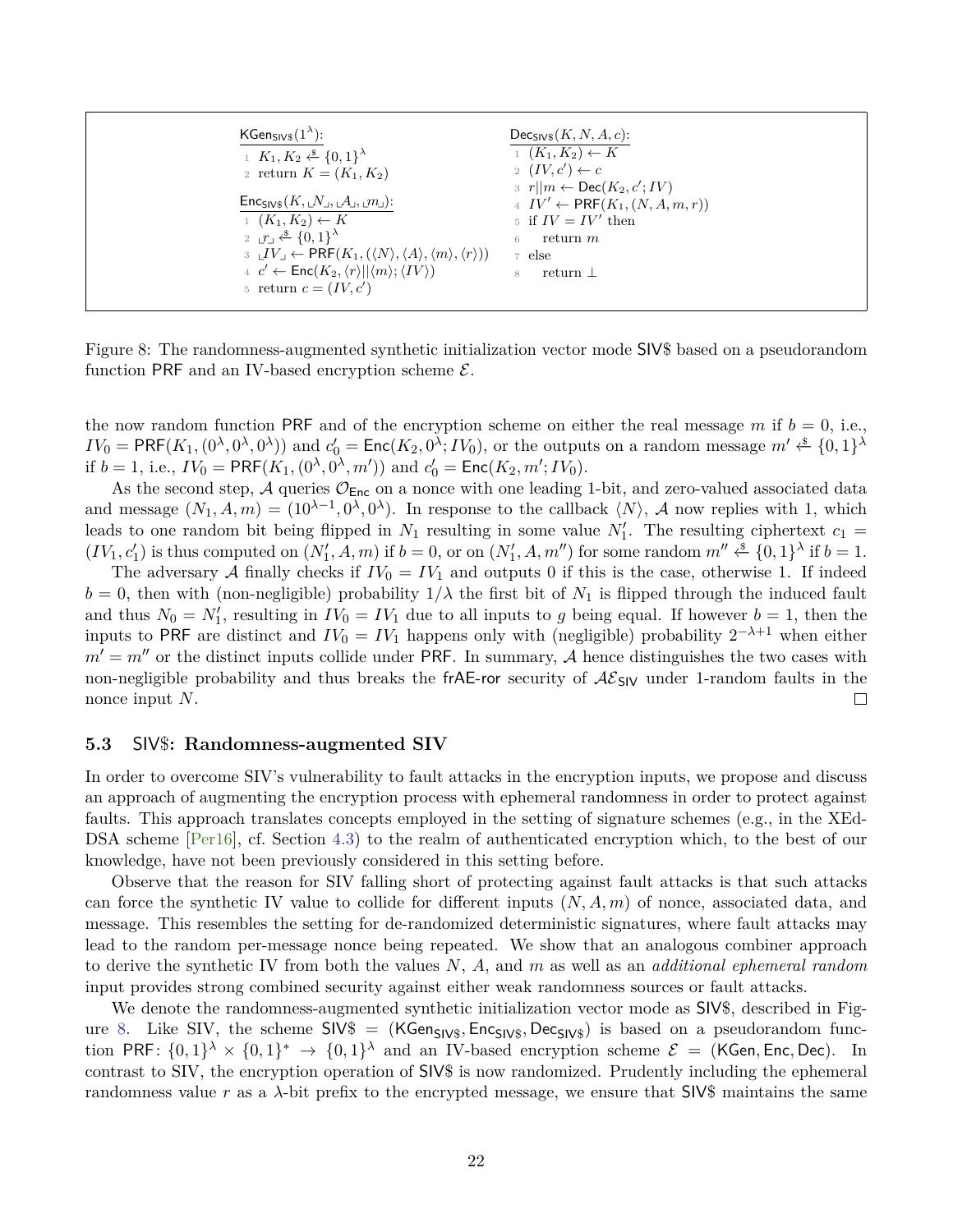<span id="page-22-4"></span>outer ciphertext format as SIV, including its strong randomness indistinguishability.<sup>[7](#page-22-0)</sup> The ciphertext size increases by one block.

As we show next,  $SIV\$  indeed protects against (either) weak randomness sources (modeled as full-fault attacks on the ephemeral randomness  $r$ <sup>[8](#page-22-1)</sup> or strong differential fault attacks (for any number *w* of faulted bits) on all adversarial encryption inputs *N*, *A*, and *m* as well as the internal randomness *r* and synthetic initialization vector *IV* . Under the same assumptions needed to establish regular security for SIV [\[RS06\]](#page-28-9), namely PRF being a pseudorandom function and  $\mathcal E$  being IND\$-CPA-secure, we show that SIV\$ upholds strong randomness indistinguishability (frAE-\$) under such faults. Again, considering fault attacks also on the PRF and encryption keys requires schemes secure against related-key attacks [\[BK04,](#page-25-7) [GLM](#page-27-8)+04, [BC10\]](#page-24-8) and is left for future work.

**Theorem 5.3.** *Let* PRF *be a pseudorandom function and* E *an* IND\$-CPA*-secure IV-based encryption scheme. Then the algorithmic implementation of the randomness-augmented SIV mode*  $\textsf{SIV\$} = (\textsf{KGens}_\textsf{IV\$},$ Enc<sub>SIV\$</sub>, Dec<sub>SIV\$</sub>) *from Figure [8](#page-21-1) is, in a nonce-misuse resistant manner,* 

<span id="page-22-2"></span>*a)* frAE-\$*-secure under full faults on variable r, with*

$$
\mathsf{Adv}_{\mathsf{SIV\$},\mathcal{A}}^{\mathsf{frAE-\$}}(\lambda) \leq 2\cdot\left(\mathsf{Adv}_{\mathsf{PRF},\mathcal{A}'}^{\mathsf{PRF-sec}}(\lambda) + q_D \cdot 2^{-\lambda} + \mathsf{Adv}_{\mathcal{E},\mathcal{A}''}^{\mathsf{IND\$-CPA}}(\lambda)\right), \quad \text{and}
$$

<span id="page-22-3"></span>*b)* frAE-\$*-secure under differential faults on all of the variables N, A, m, r, and IV , with*

$$
\mathsf{Adv}_{\mathsf{SIV\$},\mathcal{A}}^{\mathsf{frAE-\$}}(\lambda) \leq \mathsf{Adv}_{\mathsf{PRF},\mathcal{A}'}^{\mathsf{PRF}\text{-}\mathsf{sec}}(\lambda) + \mathsf{Adv}_{\mathcal{E},\mathcal{A}''}^{\mathsf{IND\$}\text{-}\mathsf{CPA}}(\lambda),
$$

for  $A'$ ,  $A''$  given in the proofs and  $q_D$  denoting the number of queries made to the decryption oracle by  $A$ .

*Proof.* We separately consider the two sub-cases.

**Ad [a\).](#page-22-2)** The first case models weak randomness sources through full faults in the ephemeral randomness value *r*. Note that this means that the data *N* and *A* are not faulted and are thus unique for each encryption call. We therefore do not need to take into account successful attacks due to clash.

Consider an adversary  $A$  in the experiment  $\text{Expt}_{S_1\vee S,\mathcal{A}}^{\text{frAE-},\$,\mathcal{b}}$ . We modify the experiment into  $\text{Expt}_{S_1\vee S,\mathcal{A}}^{\text{frAE-},\$',\mathcal{b}}$  $\sup_{\mathsf{SIV\$},\mathcal{A}}^{r_{\mathsf{A}}\mathsf{B}}$  by replacing the pseudorandom function PRF with a truly random function *g*. Observe that any advantage difference for A (for either value of *b*) introduced by this step can be upper bounded by the distinguishing advantage of a reduction  $A'$  to the pseudorandom function security of PRF, which by assumption is negligible.

Next recall that the tuple  $(N, A, m)$  is unique for each  $\mathcal{O}_{\text{Enc}}$  oracle call of A and that none of its components can be faulted in this sub-case. Hence, in each  $\mathcal{O}_{\text{Enc}}$  oracle invocation in  $\text{Expt}_{\text{SIV8.},A}^{\text{frAE-8'},b}$  $SIV\$ <sub>, A</sub><sup>o</sup>, the truly random function  $g$  yields an independent and uniformly random value  $IV$ , which is unpredictable from A's perspective. In particular, analogous to the security analysis of the original SIV mode [\[RS06\]](#page-28-9), the decryption oracle  $\mathcal{O}_{\text{Dec}}$  using the truly random function g produces a non-error output only with negligible probability of  $2-\lambda$  for each decryption oracle call.

We can hence in a second step alter the experiment into  $\textsf{Expt}_{\textsf{GIV}_s}^{\textsf{frAE-\$}'',b}$  $\mathsf{SINR}_{\mathsf{S},\mathcal{A}}^{\mathsf{frAE}\text{-}\mathsf{S}^{\prime\prime},b}$ , where the ciphertext output  $c'$  of the encryption step in the  $\mathcal{O}_{\mathsf{Enc}}$  oracle is replaced by a uniformly random value  $\tilde{c}' \xleftarrow{\$} \{0,1\}^{|c'|}$ . Independent of  $b$ , any advantage difference for  $A$  introduced by this change can be bounded by the (negligible) advantage

<span id="page-22-0"></span><sup>7</sup>Alternatively, one may include *r* as additional component in the ciphertext. This however degrades security to real-orrandom indistinguishability in case of weak randomness values *r*.

<span id="page-22-1"></span><sup>&</sup>lt;sup>8</sup>Analogous to the signature case in Theorem [4.3,](#page-16-2) the first part of the statement again only serves as a baseline result. It shows that SIV\$ provides at least the security of SIV even if the added randomness r' is completely flawed.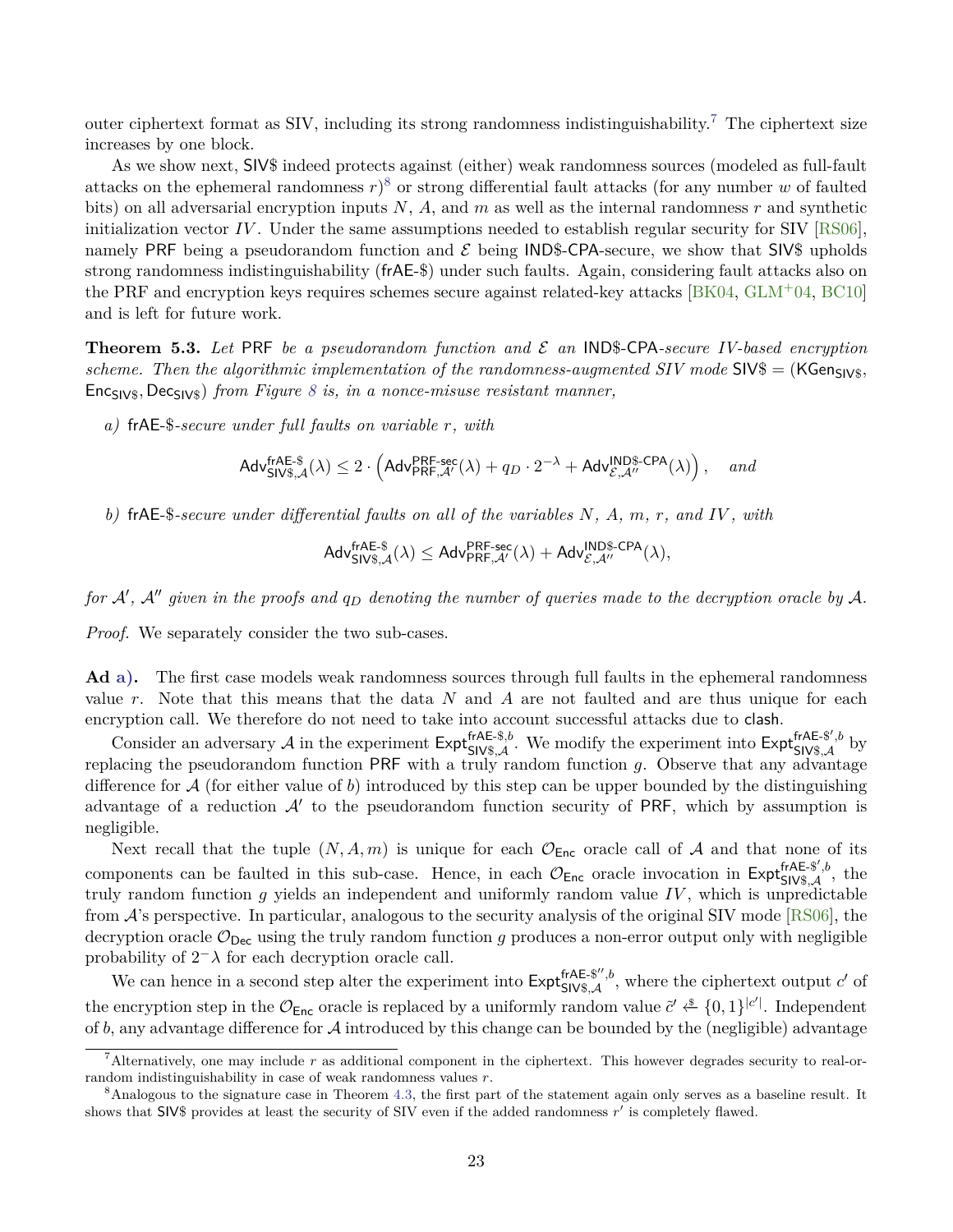of a reduction  $\mathcal{A}''$  in breaking the IND\$-CPA security of the encryption scheme  $\mathcal{E}$ . As we are now ensured to be using independent and unpredictable random *IV* values,  $\mathcal{A}''$  can freely replace  $(IV, c')$  with the output of the IND\$-CPA encryption oracle.

Observe that  $\mathcal{O}_{\mathsf{Enc}}$  in  $\mathsf{Expt}^{\mathsf{frAE}\text{-}\$'', b}_{\mathsf{SIV\$}.\mathcal{A}}$  $\mathsf{SINB}_{\mathsf{S},\mathcal{A}}^{HAE-3}$ ,  $\mathsf{A}^b$  is independent of *b*. As the modifications apply for either value of *b*,  $A$ 's advantage Adv ${}^{frAE-\$}_{A\mathcal{E},\mathcal{A}}$  in the original frAE-\$ experiment is upper bounded by twice the advantage against breaking pseudorandomness of PRF or IND\$-CPA security of  $\mathcal{E}$ , which by assumption is negligible.

**Ad [b\).](#page-22-3)** In the second case we are concerned with an adversary exercising differential fault attacks (for difference values of arbitrary Hamming weight) on variables *N*, *A*, *m*, *r*, and *IV* . Since the scheme accesses *N* and *A* only once, we do not need to consider event clash; it simply cannot occur.

We begin by considering an adversary A in the experiment  $\text{Exptf}_{\text{SIV},\mathcal{A}}^{\text{f} \hat{\text{r}} \hat{\text{A}} \text{E}=\text{\$},0}$  (i.e., for bit  $b=0$ ). First of all, observe that  $r$  is initialized as random value unknown to  $A$  which persists through the differential-fault callback  $\langle r \rangle$  in line [3](#page-21-2) of the SIV\$ scheme.

As in Case [a\),](#page-22-2) we now first replace PRF with a truly random function *g*, bounding the advantage difference by the PRF security advantange of a reduction  $\mathcal{A}'$  and yielding a modified experiment Expt  $\frac{\text{f}_r A E - \bar{\text{s}}^2}{\text{s}_1 A E - \text{s}_2 A E}$ SIV\$*,*A . For *r* being a uniformly random input to *g*, the derived initialization vector *IV* is also uniformly random and unpredictable for  $\mathcal{A}$ , a property which persists through the fault callback  $\langle IV \rangle$  in line [4.](#page-21-3)

Therefore, we can as in Case [a\)](#page-22-2) modify the experiment into  $\text{Expt}_{\text{SIV},8}^{\text{f}_4 \text{A E-S}''}$  $\frac{f_rAE-S''}{SIVs,\mathcal{A}}$  by replacing the ciphertext *c*<sup>*i*</sup> in the  $\mathcal{O}_{\mathsf{Enc}}$  oracle by a uniformly random value  $\tilde{c}' \stackrel{\hspace{0.1em}\mathsf{\scriptscriptstyle\$}}{\leftarrow} \{0,1\}^{|c'|}.$  This modification can again be bounded by the (negligible) advantage of a reduction  $\mathcal{A}''$  in breaking IND\$-CPA security of  $\mathcal{E}$ , where  $\mathcal{A}''$  queries  $\mathcal{A}$ 's response to the callbacks  $\langle r \rangle$  and  $\langle m \rangle$  in line [4](#page-21-3) to its encryption oracle.

As a result, in  $\mathsf{Expt}^{\mathsf{frAE}\text{-}\$''}_{\mathsf{SIN\$}^A}$ fraces<sup>"</sup> now *r*, *IV*, and  $\tilde{c}'$  in each  $\mathcal{O}_{\mathsf{Enc}}$  call are all independent and uniformly random and thus  $\text{Expt}_{\text{SIV\$},\mathcal{A}}^{\text{frAE-\$}\prime} = \text{Expt}_{\text{SIV\$},\mathcal{A}}^{\text{frAE-\$},1}$ . Therefore,  $\mathcal{A}$ 's advantage  $\text{Adv}_{\text{SIV\$},\mathcal{A}}^{\text{frAE-\$}}$  is negligible.

## <span id="page-23-0"></span>**6 Conclusion**

We introduced a game-based treatment of cryptographic fault resilience which enables generic extensions of existing security notions to capture memory fault attacks. Our model exemplifies how different attack types can be captured through a hierarchy of callback-style adversarial interactions within accordingly augmented security notion. Applying our modeling technique to deterministic signature schemes, we revisit known fault attacks on deterministic signature schemes. Moreover, we can, for the first time, give provable security guarantees for proposed countermeasures in the realm of signatures and translate both attacks and provably-secure countermeasures to the setting of nonce-misuse resistant authenticated encryption.

Potential future research questions arise both in modeling and applications. Applying the modeling of fault resilience to other security notions possibly yields new insights into fault attacks and protection for other cryptographic primitives. Security against related-key attacks targeting partial effects of memory faults lends itself to be a viable building block here. Another worthwhile effort is to look beyond our strict monolithic treatment of the cryptographic primitives and investigate in how far the structure of the primitive, say, iterative hashing as in SHA-2 or SHA-3, affects memory fault attacks. Of course, such a treatment could be performed all the way down to the lower implementation level. Finally, while our modeling provides a general way to capture memory faults, capturing control-flow fault attacks in a meaningful way for game-based, cryptographic security notions remains a challenging open problem.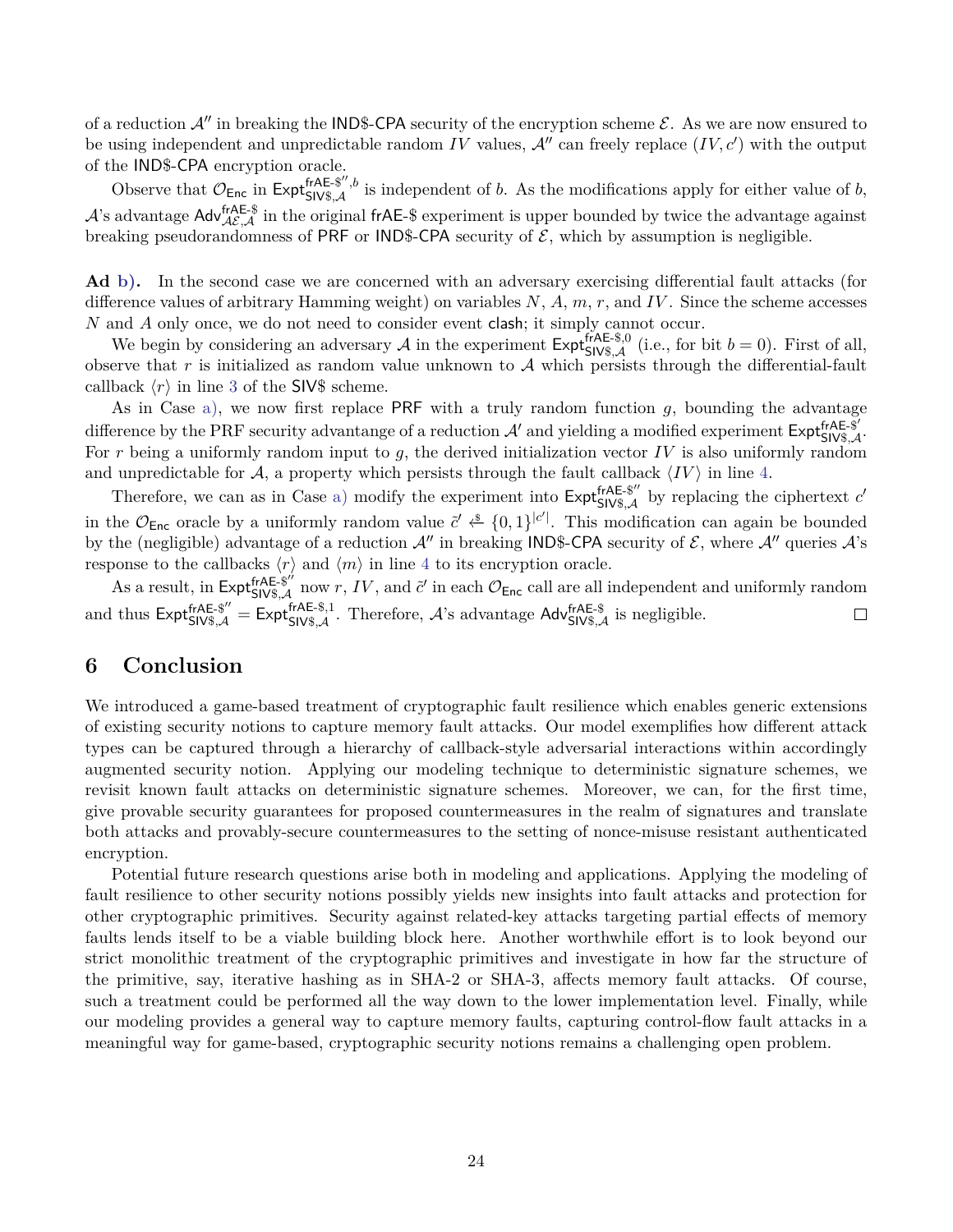## **Acknowledgments**

We thank the anonymous reviewers for valuable comments. Felix Günther is supported in part by Research Fellowship grant GU 1859/1-1 of the German Research Foundation (DFG) and National Science Foundation (NSF) grants CNS-1526801 and CNS-1717640. This work has been co-funded by the DFG as part of project P2 within the CRC 1119 CROSSING. Most of the work on this paper was done while Felix Günther was at UC San Diego.

# **References**

- <span id="page-24-2"></span>[ABF+18] Christopher Ambrose, Joppe W. Bos, Björn Fay, Marc Joye, Manfred Lochter, and Bruce Murray. Differential attacks on deterministic signatures. In Nigel P. Smart, editor, *Topics in Cryptology – CT-RSA 2018*, volume 10808 of *Lecture Notes in Computer Science*, pages 339–353. Springer, Heidelberg, April 2018. (Cited on pages [4,](#page-3-3) [5,](#page-4-1) [13,](#page-12-2) [14,](#page-13-8) [15,](#page-14-1) and [16.](#page-15-4))
- <span id="page-24-5"></span>[AOTZ19] Diego F. Aranha, Claudio Orlandi, Akira Takahashi, and Greg Zaverucha. Security of hedged Fiat-Shamir signatures under fault attacks. Cryptology ePrint Archive, Report 2019/956, 2019. <https://eprint.iacr.org/2019/956>. (Cited on page [6.](#page-5-2))
- <span id="page-24-1"></span>[BBKN12] A. Barenghi, L. Breveglieri, I. Koren, and D. Naccache. Fault injection attacks on cryptographic devices: Theory, practice, and countermeasures. *Proceedings of the IEEE*, 100(11):3056–3076, Nov 2012. (Cited on pages [3](#page-2-1) and [6.](#page-5-2))
- <span id="page-24-4"></span>[BBN+09] Mihir Bellare, Zvika Brakerski, Moni Naor, Thomas Ristenpart, Gil Segev, Hovav Shacham, and Scott Yilek. Hedged public-key encryption: How to protect against bad randomness. In Mitsuru Matsui, editor, *Advances in Cryptology – ASIACRYPT 2009*, volume 5912 of *Lecture Notes in Computer Science*, pages 232–249. Springer, Heidelberg, December 2009. (Cited on page [6.](#page-5-2))
- <span id="page-24-8"></span>[BC10] Mihir Bellare and David Cash. Pseudorandom functions and permutations provably secure against related-key attacks. In Tal Rabin, editor, *Advances in Cryptology – CRYPTO 2010*, volume 6223 of *Lecture Notes in Computer Science*, pages 666–684. Springer, Heidelberg, August 2010. (Cited on page [23.](#page-22-4))
- <span id="page-24-7"></span>[BCM11] Mihir Bellare, David Cash, and Rachel Miller. Cryptography secure against related-key attacks and tampering. In Dong Hoon Lee and Xiaoyun Wang, editors, *Advances in Cryptology – ASIACRYPT 2011*, volume 7073 of *Lecture Notes in Computer Science*, pages 486–503. Springer, Heidelberg, December 2011. (Cited on page [16.](#page-15-4))
- <span id="page-24-3"></span>[BDF+14] Gilles Barthe, François Dupressoir, Pierre-Alain Fouque, Benjamin Grégoire, Mehdi Tibouchi, and Jean-Christophe Zapalowicz. Making RSA-PSS provably secure against non-random faults. In Lejla Batina and Matthew Robshaw, editors, *Cryptographic Hardware and Embedded Systems – CHES 2014*, volume 8731 of *Lecture Notes in Computer Science*, pages 206–222. Springer, Heidelberg, September 2014. (Cited on page [5.](#page-4-1))
- <span id="page-24-6"></span>[BDJR97] Mihir Bellare, Anand Desai, Eric Jokipii, and Phillip Rogaway. A concrete security treatment of symmetric encryption. In *38th Annual Symposium on Foundations of Computer Science*, pages 394–403. IEEE Computer Society Press, October 1997. (Cited on page [8.](#page-7-3))
- <span id="page-24-0"></span>[BDL97] Dan Boneh, Richard A. DeMillo, and Richard J. Lipton. On the importance of checking cryptographic protocols for faults (extended abstract). In Walter Fumy, editor, *Advances in*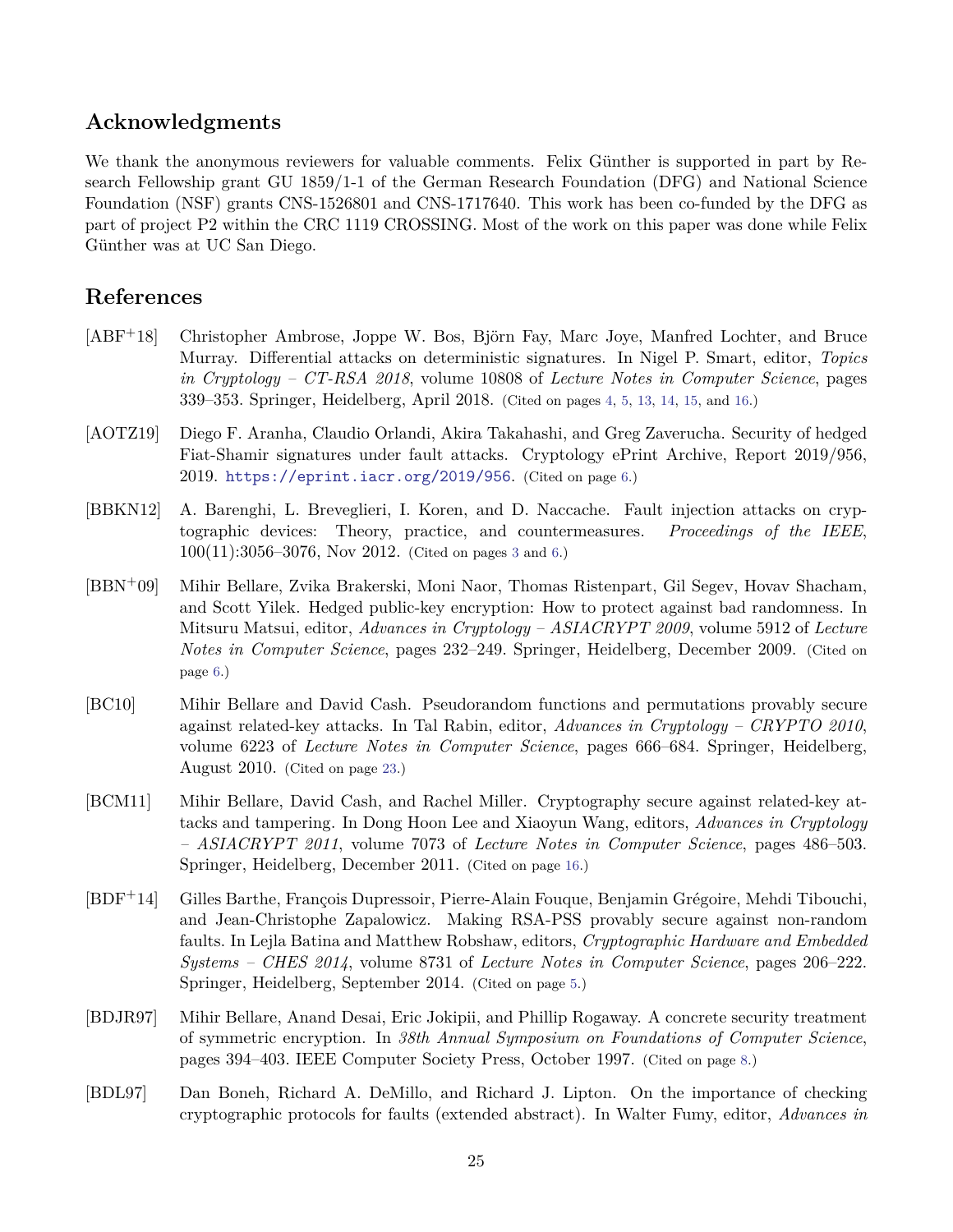*Cryptology – EUROCRYPT'97*, volume 1233 of *Lecture Notes in Computer Science*, pages 37–51. Springer, Heidelberg, May 1997. (Cited on pages [3](#page-2-1) and [4.](#page-3-3))

- <span id="page-25-2"></span>[BDL+11] Daniel J. Bernstein, Niels Duif, Tanja Lange, Peter Schwabe, and Bo-Yin Yang. High-speed high-security signatures. In Bart Preneel and Tsuyoshi Takagi, editors, *Cryptographic Hardware and Embedded Systems – CHES 2011*, volume 6917 of *Lecture Notes in Computer Science*, pages 124–142. Springer, Heidelberg, September / October 2011. (Cited on pages [3,](#page-2-1) [14,](#page-13-8) and [17.](#page-16-3))
- <span id="page-25-0"></span>[BECN+06] H. Bar-El, H. Choukri, D. Naccache, M. Tunstall, and C. Whelan. The sorcerer's apprentice guide to fault attacks. *Proceedings of the IEEE*, 94(2):370–382, Feb 2006. (Cited on pages [3](#page-2-1) and [6.](#page-5-2))
- <span id="page-25-5"></span>[BG15] Johannes Blömer and Peter Günther. Singular curve point decompression attack. In *2015 Workshop on Fault Diagnosis and Tolerance in Cryptography (FDTC)*, pages 71–84, 2015. (Cited on page [6.](#page-5-2))
- <span id="page-25-8"></span>[BGG94] Mihir Bellare, Oded Goldreich, and Shafi Goldwasser. Incremental cryptography: The case of hashing and signing. In Yvo Desmedt, editor, *Advances in Cryptology – CRYPTO'94*, volume 839 of *Lecture Notes in Computer Science*, pages 216–233. Springer, Heidelberg, August 1994. (Cited on page [6.](#page-5-2))
- <span id="page-25-9"></span>[BGG95] Mihir Bellare, Oded Goldreich, and Shafi Goldwasser. Incremental cryptography and application to virus protection. In *27th Annual ACM Symposium on Theory of Computing*, pages 45–56. ACM Press, May / June 1995. (Cited on page [6.](#page-5-2))
- <span id="page-25-1"></span>[BH19] Joachim Breitner and Nadia Heninger. Biased nonce sense: Lattice attacks against weak ECDSA signatures in cryptocurrencies. In Ian Goldberg and Tyler Moore, editors, *FC 2019: 23rd International Conference on Financial Cryptography and Data Security*, volume 11598 of *Lecture Notes in Computer Science*, pages 3–20. Springer, Heidelberg, February 2019. (Cited on page [3.](#page-2-1))
- <span id="page-25-7"></span>[BK04] Mihir Bellare and Tadayoshi Kohno. Hash function balance and its impact on birthday attacks. In Christian Cachin and Jan Camenisch, editors, *Advances in Cryptology – EURO-CRYPT 2004*, volume 3027 of *Lecture Notes in Computer Science*, pages 401–418. Springer, Heidelberg, May 2004. (Cited on pages [6,](#page-5-2) [16,](#page-15-4) and [23.](#page-22-4))
- <span id="page-25-4"></span>[BMM00] Ingrid Biehl, Bernd Meyer, and Volker Müller. Differential fault attacks on elliptic curve cryptosystems. In Mihir Bellare, editor, *Advances in Cryptology – CRYPTO 2000*, volume 1880 of *Lecture Notes in Computer Science*, pages 131–146. Springer, Heidelberg, August 2000. (Cited on page [6.](#page-5-2))
- <span id="page-25-3"></span>[BP16] Alessandro Barenghi and Gerardo Pelosi. A note on fault attacks against deterministic signature schemes. In Kazuto Ogawa and Katsunari Yoshioka, editors, *IWSEC 16: 11th International Workshop on Security, Advances in Information and Computer Security*, volume 9836 of *Lecture Notes in Computer Science*, pages 182–192. Springer, Heidelberg, September 2016. (Cited on page [4.](#page-3-3))
- <span id="page-25-6"></span>[BPR14] Mihir Bellare, Kenneth G. Paterson, and Phillip Rogaway. Security of symmetric encryption against mass surveillance. In Juan A. Garay and Rosario Gennaro, editors, *Advances in Cryptology – CRYPTO 2014, Part I*, volume 8616 of *Lecture Notes in Computer Science*, pages 1–19. Springer, Heidelberg, August 2014. (Cited on page [6.](#page-5-2))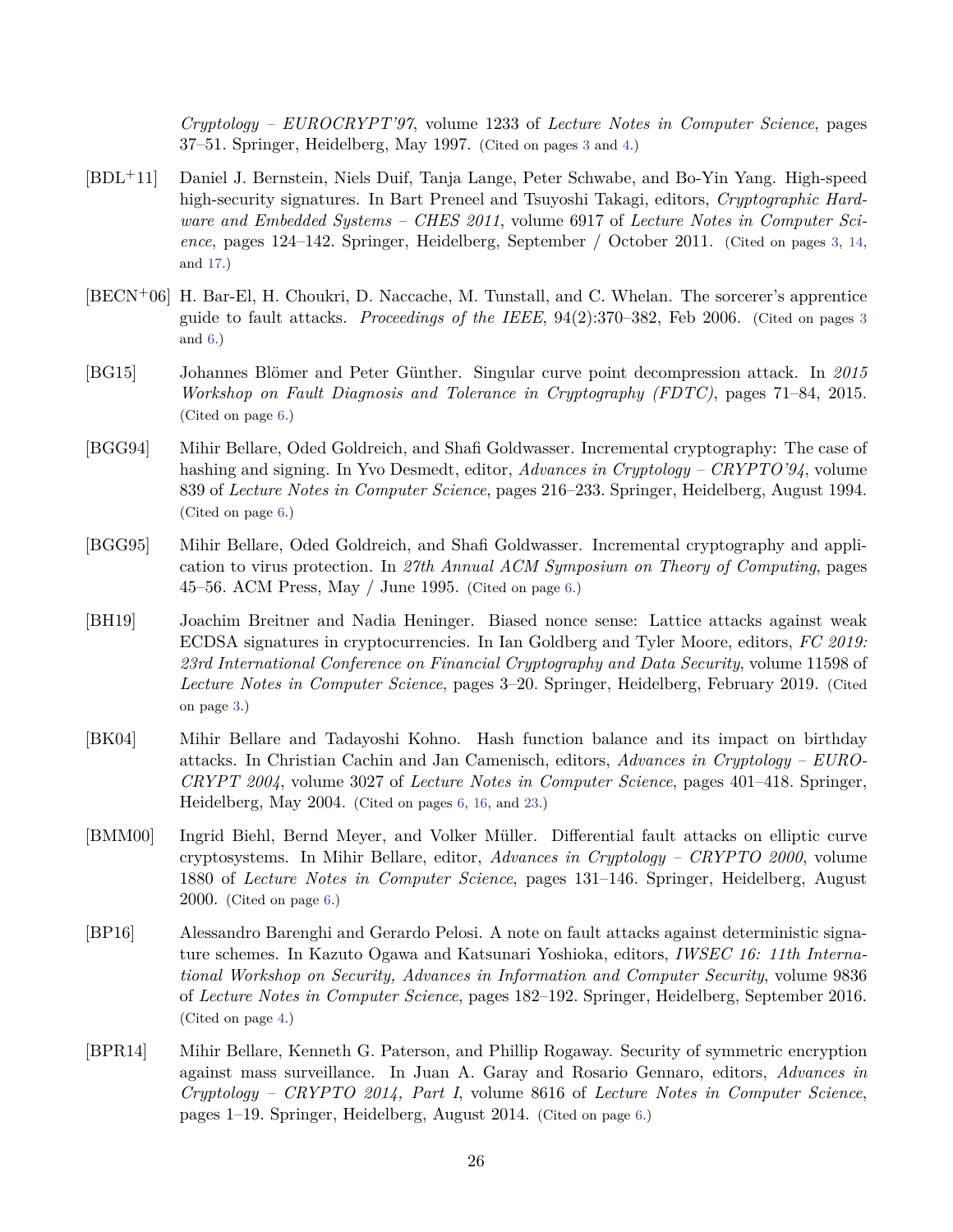- <span id="page-26-5"></span>[BR93] Mihir Bellare and Phillip Rogaway. Random oracles are practical: A paradigm for designing efficient protocols. In Dorothy E. Denning, Raymond Pyle, Ravi Ganesan, Ravi S. Sandhu, and Victoria Ashby, editors, *ACM CCS 93: 1st Conference on Computer and Communications Security*, pages 62–73. ACM Press, November 1993. (Cited on pages [3](#page-2-1) and [14.](#page-13-8))
- <span id="page-26-9"></span>[BR96] Mihir Bellare and Phillip Rogaway. The exact security of digital signatures: How to sign with RSA and Rabin. In Ueli M. Maurer, editor, *Advances in Cryptology – EUROCRYPT'96*, volume 1070 of *Lecture Notes in Computer Science*, pages 399–416. Springer, Heidelberg, May 1996. (Cited on page [15.](#page-14-1))
- <span id="page-26-4"></span>[BR18] Michael Brengel and Christian Rossow. Identifying key leakage of bitcoin users. In Michael Bailey, Thorsten Holz, Manolis Stamatogiannakis, and Sotiris Ioannidis, editors, *Research in Attacks, Intrusions, and Defenses*, pages 623–643, Cham, 2018. Springer. (Cited on page [3.](#page-2-1))
- <span id="page-26-0"></span>[BS97] Eli Biham and Adi Shamir. Differential fault analysis of secret key cryptosystems. In Burton S. Kaliski Jr., editor, *Advances in Cryptology – CRYPTO'97*, volume 1294 of *Lecture Notes in Computer Science*, pages 513–525. Springer, Heidelberg, August 1997. (Cited on page [3.](#page-2-1))
- <span id="page-26-11"></span>[CAE] CAESAR: Competition for authenticated encryption: Security, applicability, and robustness. <https://competitions.cr.yp.to/caesar.html>. (Cited on page [19.](#page-18-4))
- <span id="page-26-2"></span>[CER08] CERT Vulnerability Notes Database. Vulnerability note VU#925211: Debian and Ubuntu OpenSSL packages contain a predictable random number generator. [https://www.kb.cert.](https://www.kb.cert.org/vuls/id/925211) [org/vuls/id/925211](https://www.kb.cert.org/vuls/id/925211), 2008. (Cited on page [3.](#page-2-1))
- <span id="page-26-8"></span>[CM09] Jean-Sébastien Coron and Avradip Mandal. PSS is secure against random fault attacks. In Mitsuru Matsui, editor, *Advances in Cryptology – ASIACRYPT 2009*, volume 5912 of *Lecture Notes in Computer Science*, pages 653–666. Springer, Heidelberg, December 2009. (Cited on page [5.](#page-4-1))
- <span id="page-26-6"></span>[DEK+16] Christoph Dobraunig, Maria Eichlseder, Thomas Korak, Victor Lomné, and Florian Mendel. Statistical fault attacks on nonce-based authenticated encryption schemes. In Jung Hee Cheon and Tsuyoshi Takagi, editors, *Advances in Cryptology – ASIACRYPT 2016, Part I*, volume 10031 of *Lecture Notes in Computer Science*, pages 369–395. Springer, Heidelberg, December 2016. (Cited on page [5.](#page-4-1))
- <span id="page-26-1"></span>[DGP07] Leo Dorrendorf, Zvi Gutterman, and Benny Pinkas. Cryptanalysis of the windows random number generator. In Peng Ning, Sabrina De Capitani di Vimercati, and Paul F. Syverson, editors, *ACM CCS 2007: 14th Conference on Computer and Communications Security*, pages 476–485. ACM Press, October 2007. (Cited on page [3.](#page-2-1))
- <span id="page-26-7"></span>[DMMP19] Christoph Dobraunig, Stefan Mangard, Florian Mendel, and Robert Primas. Fault attacks on nonce-based authenticated encryption: Application to keyak and ketje. In Carlos Cid and Michael J. Jacobson Jr:, editors, *SAC 2018: 25th Annual International Workshop on Selected Areas in Cryptography*, volume 11349 of *Lecture Notes in Computer Science*, pages 257–277. Springer, Heidelberg, August 2019. (Cited on page [5.](#page-4-1))
- <span id="page-26-10"></span>[Dwo07] Morris Dworkin. Recommendation for block cipher modes of operation: Galois/Counter Mode (GCM) and GMAC, November 2007. NIST Special Publication 800-38D. (Cited on page [19.](#page-18-4))
- <span id="page-26-3"></span>[fai10] fail0verflow. Console hacking 2010: PS3 epic fail. In *27th Chaos Communication Congress*. Chaos Computer Club, 2010. (Cited on page [3.](#page-2-1))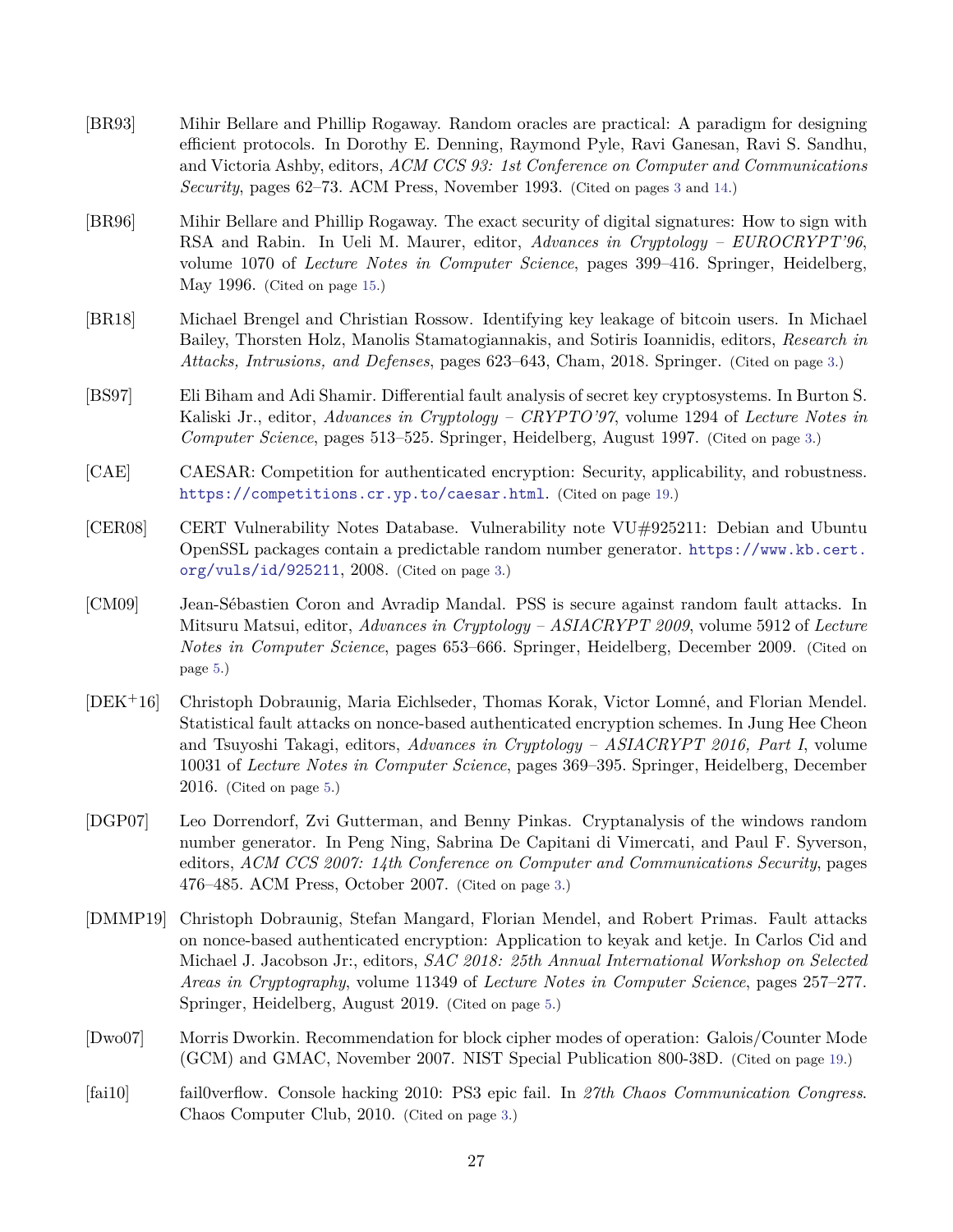- <span id="page-27-7"></span>[FGL+12] Pierre-Alain Fouque, Nicolas Guillermin, Delphine Leresteux, Mehdi Tibouchi, and Jean-Christophe Zapalowicz. Attacking RSA-CRT signatures with faults on montgomery multiplication. In Emmanuel Prouff and Patrick Schaumont, editors, *Cryptographic Hardware and Embedded Systems – CHES 2012*, volume 7428 of *Lecture Notes in Computer Science*, pages 447–462. Springer, Heidelberg, September 2012. (Cited on page [5.](#page-4-1))
- <span id="page-27-11"></span>[GL15] Shay Gueron and Yehuda Lindell. GCM-SIV: Full nonce misuse-resistant authenticated encryption at under one cycle per byte. In Indrajit Ray, Ninghui Li, and Christopher Kruegel, editors, *ACM CCS 2015: 22nd Conference on Computer and Communications Security*, pages 109–119. ACM Press, October 2015. (Cited on page [21.](#page-20-3))
- <span id="page-27-8"></span>[GLM+04] Rosario Gennaro, Anna Lysyanskaya, Tal Malkin, Silvio Micali, and Tal Rabin. Algorithmic tamper-proof (ATP) security: Theoretical foundations for security against hardware tampering. In Moni Naor, editor, *TCC 2004: 1st Theory of Cryptography Conference*, volume 2951 of *Lecture Notes in Computer Science*, pages 258–277. Springer, Heidelberg, February 2004. (Cited on pages [6,](#page-5-2) [16,](#page-15-4) and [23.](#page-22-4))
- <span id="page-27-9"></span>[GMR88] Shafi Goldwasser, Silvio Micali, and Ronald L. Rivest. A digital signature scheme secure against adaptive chosen-message attacks. *SIAM Journal on Computing*, 17(2):281–308, April 1988. (Cited on page [7.](#page-6-4))
- <span id="page-27-3"></span>[GPR06] Zvi Gutterman, Benny Pinkas, and Tzachy Reinman. Analysis of the linux random number generator. In *2006 IEEE Symposium on Security and Privacy*, pages 371–385. IEEE Computer Society Press, May 2006. (Cited on page [3.](#page-2-1))
- <span id="page-27-2"></span>[GW96] Ian Goldberg and David Wagner. Randomness and the Netscape browser. *Dr. Dobb's Journal*, 1996. (Cited on page [3.](#page-2-1))
- <span id="page-27-6"></span>[IPSW06] Yuval Ishai, Manoj Prabhakaran, Amit Sahai, and David Wagner. Private circuits II: Keeping secrets in tamperable circuits. In Serge Vaudenay, editor, *Advances in Cryptology – EURO-CRYPT 2006*, volume 4004 of *Lecture Notes in Computer Science*, pages 308–327. Springer, Heidelberg, May / June 2006. (Cited on page [5.](#page-4-1))
- <span id="page-27-0"></span>[JLQ99] Marc Joye, Arjen K. Lenstra, and Jean-Jacques Quisquater. Chinese remaindering based cryptosystems in the presence of faults. *Journal of Cryptology*, 12(4):241–245, September 1999. (Cited on page [3.](#page-2-1))
- <span id="page-27-10"></span>[Jou06] Antoine Joux. Authentication failures in nist version of gcm. [http://csrc.nist.gov/](http://csrc.nist.gov/groups/ST/toolkit/BCM/documents/Joux_comments.pdf) [groups/ST/toolkit/BCM/documents/Joux\\_comments.pdf](http://csrc.nist.gov/groups/ST/toolkit/BCM/documents/Joux_comments.pdf), 2006. (Cited on page [19.](#page-18-4))
- <span id="page-27-1"></span>[KDK+14] Yoongu Kim, Ross Daly, Jeremie Kim, Chris Fallin, Ji Hye Lee, Donghyuk Lee, Chris Wilkerson, Konrad Lai, and Onur Mutlu. Flipping bits in memory without accessing them: An experimental study of DRAM disturbance errors. In *Proceeding of the 41st Annual International Symposium on Computer Architecuture*, ISCA '14, pages 361–372, Piscataway, NJ, USA, 2014. IEEE Press. (Cited on pages [3](#page-2-1) and [9.](#page-8-1))
- <span id="page-27-5"></span>[Len96] Arjen K Lenstra. Memo on RSA signature generation in the presence of faults, 1996. (Cited on page [4.](#page-3-3))
- <span id="page-27-4"></span>[MNPV99] David M'Raïhi, David Naccache, David Pointcheval, and Serge Vaudenay. Computational alternatives to random number generators. In Stafford E. Tavares and Henk Meijer, editors, *SAC 1998: 5th Annual International Workshop on Selected Areas in Cryptography*, volume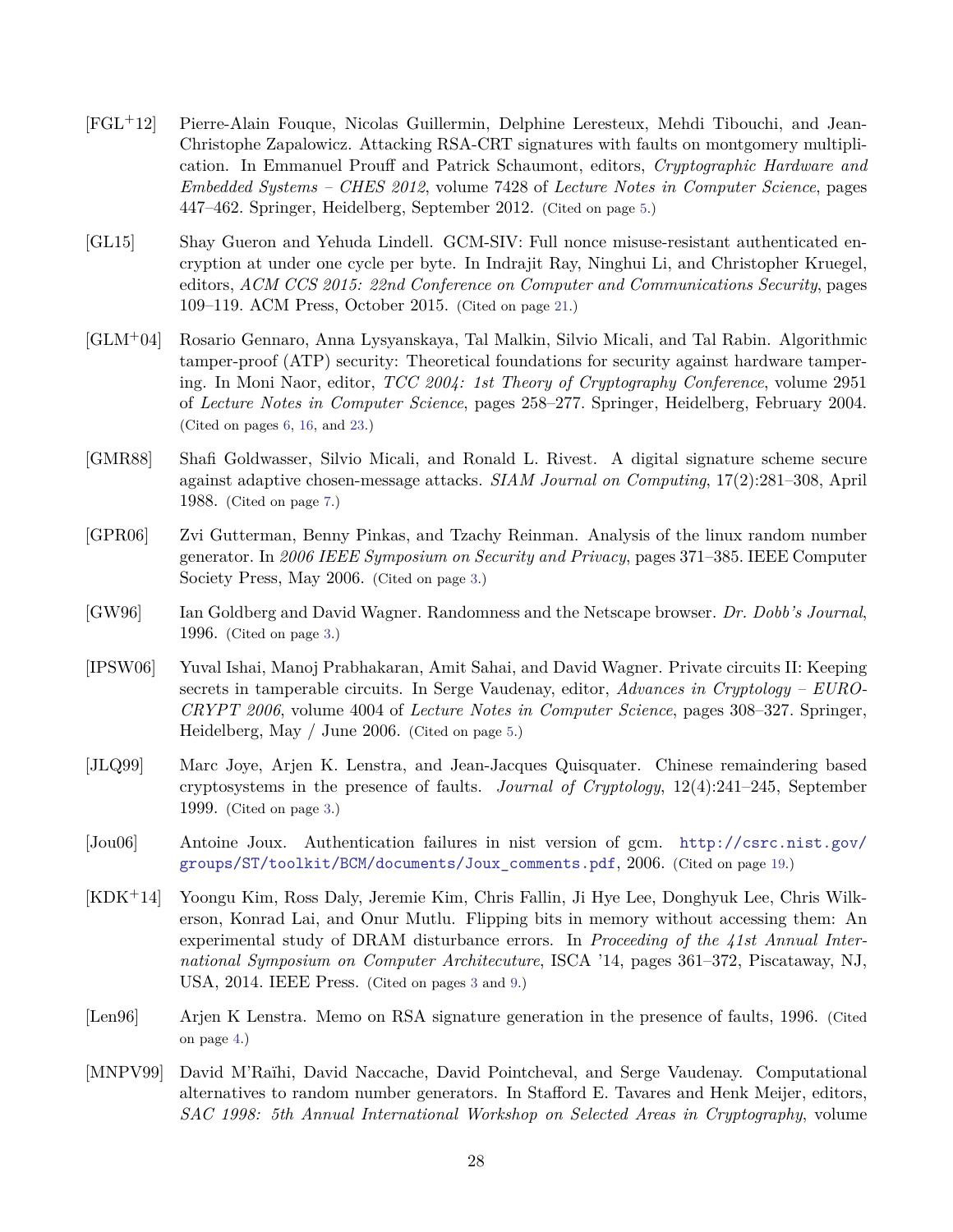1556 of *Lecture Notes in Computer Science*, pages 72–80. Springer, Heidelberg, August 1999. (Cited on page [3.](#page-2-1))

- <span id="page-28-11"></span>[MV04] David A. McGrew and John Viega. The security and performance of the Galois/counter mode (GCM) of operation. In Anne Canteaut and Kapalee Viswanathan, editors, *Progress in Cryptology - INDOCRYPT 2004: 5th International Conference in Cryptology in India*, volume 3348 of *Lecture Notes in Computer Science*, pages 343–355. Springer, Heidelberg, December 2004. (Cited on page [19.](#page-18-4))
- <span id="page-28-0"></span>[MW78] T. C. May and M. H. Woods. A new physical mechanism for soft errors in dynamic memories. In *16th International Reliability Physics Symposium*, pages 33–40, April 1978. (Cited on page [3.](#page-2-1))
- <span id="page-28-3"></span>[Nat13] National Institute of Standards and Technology. Digital Signature Standard (DSS) (FIPS PUB 186-4), July 2013. (Cited on pages [3](#page-2-1) and [15.](#page-14-1))
- <span id="page-28-10"></span>[NRS14] Chanathip Namprempre, Phillip Rogaway, and Thomas Shrimpton. Reconsidering generic composition. In Phong Q. Nguyen and Elisabeth Oswald, editors, *Advances in Cryptology – EUROCRYPT 2014*, volume 8441 of *Lecture Notes in Computer Science*, pages 257–274. Springer, Heidelberg, May 2014. (Cited on pages [8](#page-7-3) and [21.](#page-20-3))
- <span id="page-28-5"></span>[Per16] Trevor Perrin. The XEdDSA and VXEdDSA signature schemes. [https://signal.org/docs/](https://signal.org/docs/specifications/xeddsa/) [specifications/xeddsa/](https://signal.org/docs/specifications/xeddsa/), 2016. (Cited on pages [4,](#page-3-3) [16,](#page-15-4) and [22.](#page-21-4))
- <span id="page-28-4"></span>[Por13] T. Pornin. Deterministic Usage of the Digital Signature Algorithm (DSA) and Elliptic Curve Digital Signature Algorithm (ECDSA). RFC 6979 (Informational), August 2013. (Cited on pages [3](#page-2-1) and [14.](#page-13-8))
- <span id="page-28-2"></span>[PSS+18] D. Poddebniak, J. Somorovsky, S. Schinzel, M. Lochter, and P. Rösler. Attacking deterministic signature schemes using fault attacks. In *2018 IEEE European Symposium on Security and Privacy, EuroS&P 2018*, pages 338–352. IEEE, April 2018. (Cited on pages [3,](#page-2-1) [4,](#page-3-3) [5,](#page-4-1) [13,](#page-12-2) [14,](#page-13-8) [15,](#page-14-1) and [16.](#page-15-4))
- <span id="page-28-1"></span>[RGB+16] Kaveh Razavi, Ben Gras, Erik Bosman, Bart Preneel, Cristiano Giuffrida, and Herbert Bos. Flip feng shui: Hammering a needle in the software stack. In Thorsten Holz and Stefan Savage, editors, *USENIX Security 2016: 25th USENIX Security Symposium*, pages 1–18. USENIX Association, August 2016. (Cited on pages [3](#page-2-1) and [9.](#page-8-1))
- <span id="page-28-7"></span>[Rog02] Phillip Rogaway. Authenticated-encryption with associated-data. In Vijayalakshmi Atluri, editor, *ACM CCS 2002: 9th Conference on Computer and Communications Security*, pages 98–107. ACM Press, November 2002. (Cited on pages [5](#page-4-1) and [8.](#page-7-3))
- <span id="page-28-8"></span>[Rog04] Phillip Rogaway. Nonce-based symmetric encryption. In Bimal K. Roy and Willi Meier, editors, *Fast Software Encryption – FSE 2004*, volume 3017 of *Lecture Notes in Computer Science*, pages 348–359. Springer, Heidelberg, February 2004. (Cited on page [5.](#page-4-1))
- <span id="page-28-6"></span>[RP17] Y. Romailler and S. Pelissier. Practical fault attack against the ed25519 and eddsa signature schemes. In *2017 Workshop on Fault Diagnosis and Tolerance in Cryptography (FDTC)*, pages 17–24, 2017. (Cited on pages [4,](#page-3-3) [5,](#page-4-1) [13,](#page-12-2) [14,](#page-13-8) [15,](#page-14-1) and [16.](#page-15-4))
- <span id="page-28-9"></span>[RS06] Phillip Rogaway and Thomas Shrimpton. A provable-security treatment of the key-wrap problem. In Serge Vaudenay, editor, *Advances in Cryptology – EUROCRYPT 2006*, volume 4004 of *Lecture Notes in Computer Science*, pages 373–390. Springer, Heidelberg, May / June 2006. (Cited on pages [5,](#page-4-1) [8,](#page-7-3) [19,](#page-18-4) [21,](#page-20-3) and [23.](#page-22-4))